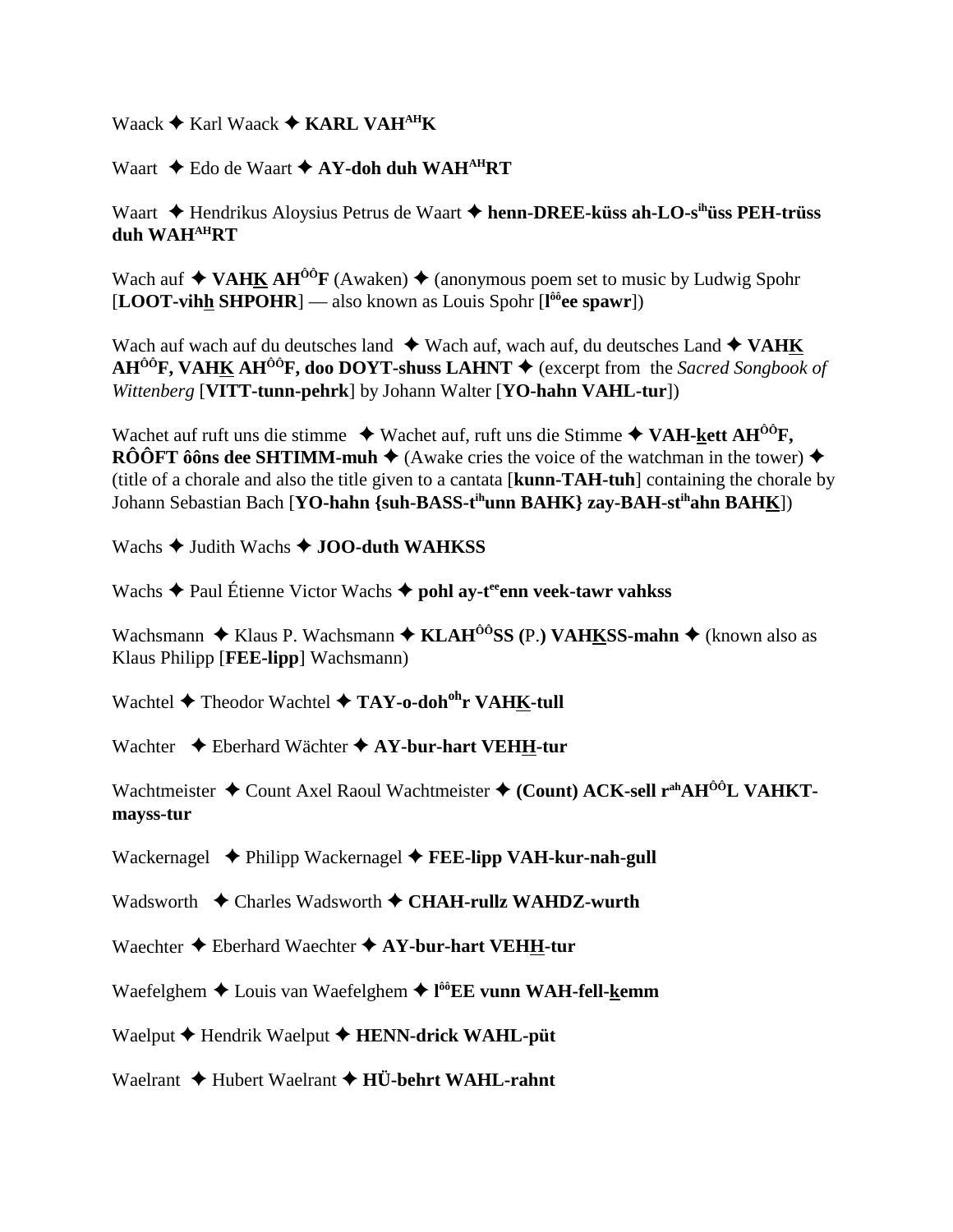Waesberghe  $\triangle$  Jos Smits van Waesberghe  $\triangle$  YOHSS SMITTSS funn WAHSS-behr-kuh  $\triangle$ (known also as Joseph Maria Antonius Franciscus [**YOHOH-zeff mah-REE-ah ahn-TOH-nihüss frahn-SISS-küss**] Smits van Waesberghe)

Wagemans ◆ Peter Jan Wagemans ◆ PAY-ter YAHN WAH-keh-mahnss

- Wagenaar  $\rightarrow$  Bernard Wagenaar  $\rightarrow$  {BUR-nurd WA-guh-nur} BEHR-nart WAH-keh-nah<sup>ah</sup>r
- Wagenaar  $\rightarrow$  Johan Wagenaar  $\rightarrow$  YO-hahn WAH-keh-nah<sup>ah</sup>r
- Wagenmann  $\triangle$  Josef Hermann Wagenmann  $\triangle$  YOH<sup>OH</sup>-zeff HEHR-mahn VAH-gunn-mahn
- Wagenseil ◆ Georg Christoph Wagenseil ◆ GAY-awrk KRIH-stawf VAH-gunn-z**īl**
- Wagenseil ◆ Johann Christoph Wagenseil ◆ YO-hahn KRIH-stawf VAH-gunn-z**īl**
- Waghalter  $\triangleq$  Ignatz Waghalter  $\triangleq$  **IGG-nahtss VAHK-hahl-tur**
- Wagner **→** Cosima Wagner → ko-ZEE-mah VAHG-nur
- Wagner E. Marherr-Wagner **(**E.**) MAR-hehr-VAHG-nur**
- Wagner ◆ Ekkehard Wagner ◆ **ECK-kuh-hart VAHG-nur**
- Wagner  $\triangle$  Georg Gottfried Wagner  $\triangle$  GAY-awrk GAWT-freet VAHG-nur

Wagner  $\triangle$  Gerrit Anthonie Alexander Wagner  $\triangle$  KEHR-ritt AHN-toh-nee ah-leck-SAHN**dur WAHK-nur**

Wagner **→** Gunter Wagner ◆ GÔÔN-tur VAHG-nur

Wagner ◆ Heinrich Wagner ◆ H**ĪN-rih<u>h</u> VAHG-nur** 

Wagner ◆ J. F. Wagner ◆ (J. F.) VAHG-nur ◆ (known also as Josef Franz Wagner [YOH<sup>OH</sup>**zeff FRAHNTSS VAHG-nur**])

- Wagner **→** Johanna Wagner ◆ yo-HAHN-nah VAHG-nur
- Wagner  $\triangle$  Joseph Frederick Wagner  $\triangle$  JO-zuff FREH-duh-rick WAG-nur
- Wagner ◆ Karl Jakob Wagner ◆ KARL YAH<sup>AH</sup>-kawp VAHG-nur
- Wagner ◆ Konrad Wagner ◆ KAWN-raht VAHG-nur
- Wagner  $\triangle$  Peter Wagner  $\triangle$  **PAY-tur VAHG-nur**  $\triangle$  (known also as Peter Joseph [**YOH<sup>OH</sup>-**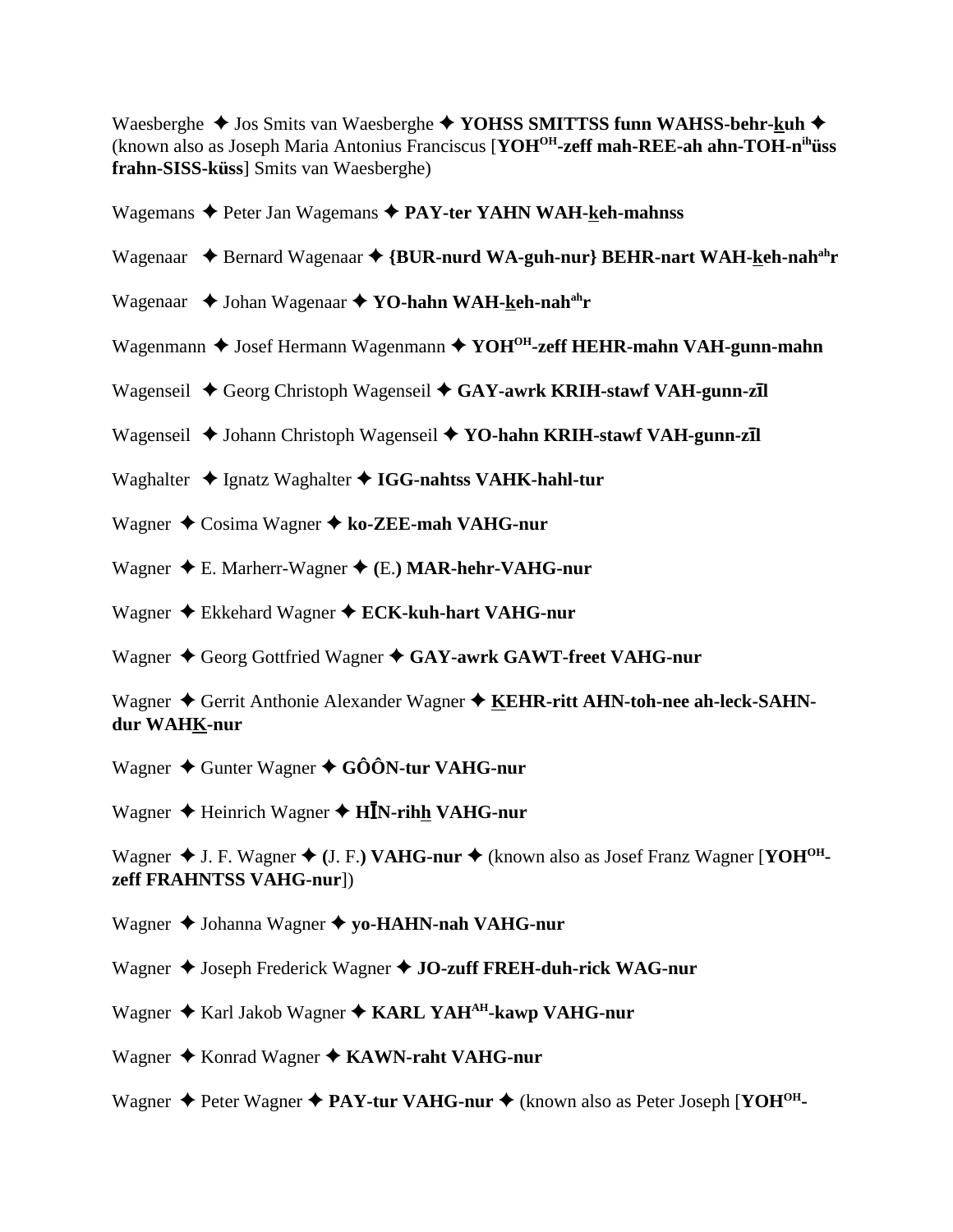zeff] Wagner)

Wagner  $\triangle$  Richard Wagner  $\triangle$  RIH-hart VAHG-nur  $\triangle$  (known also as Wilhelm [VILL-hellm] **Richard Wagner**)

Wagner  $\triangle$  Roger Wagner  $\triangle$  RAH-jur WAG-nur  $\triangle$  (known also as Roger Francis [FRANNTsuss] Wagner)

Wagner  $\triangle$  Siegfried Wagner  $\triangle$  ZEEK-freet VAHG-nur  $\triangle$  (known also as Siegfried Helferich Richard [HELL-fuh-rihh RIH-hart] Wagner)

Wagner  $\triangle$  Sieglinde Wagner  $\triangle$  zeek-LINN-tuh VAHG-nur

Wagner  $\triangle$  Wieland Wagner  $\triangle$  VEE-lahnt VAHG-nur  $\triangle$  (known also as Adolf Wieland Gottfried Wagner [AHAH-dawlf VEE-lahnt GAWT-freet VAHG-nur])

Wagner  $\triangle$  Wolfgang Wagner  $\triangle$  VAWLF-gahng VAHG-nur  $\triangle$  (known also as Wolfgang Manfred Martin Wagner [VAWLF-gahng MAHN-frayt MAR-teen VAHG-nur])

Wagner regeny ◆ Rudolf Wagner-Régeny ◆ ROO-dawlf VAHG-nur-RAY-gheh-nee

Wahlberg  $\blacklozenge$  Rune Wahlberg  $\blacklozenge$  RÜ-nuh VA<sup>L</sup>-bar<sup>y</sup>

Wailly  $\triangle$  Paul de Wailly  $\triangle$  pohl duh vah<sup>ee</sup>-vee  $\triangle$  (known also as Louis Auguste Paul Warnier de Wailly [l<sup>ôô</sup>ee o-güst pohl var-n<sup>ee</sup>ay duh vah<sup>ee</sup>-yee])

Wainner St James Wainner St JAYMZ WAYN-nur

Waisenhaus messe  $\triangleq$  Waisenhaus Messe  $\triangleq$  VAH<sup>IH</sup>-zunn-hah<sup>ôô</sup>ss MESS-suh  $\triangleq$  (Orphanage Mass) Net (Mass set to music by Wolfgang Amadeus Mozart [VAWLF-gahng ah-mah-DAY- $\hat{\text{o}}$ ôss MO-tsart])

Waissel  $\triangle$  Matthäus Waissel  $\triangle$  maht-TAY-ôôss VAH<sup>IH</sup>SS-sull  $\triangle$  (known also as Matthäus Waisselius [ $vah<sup>ih</sup>ss-SAY-I<sup>ih</sup>ôôss$ ])

Wakamatsu ◆ Natsumi Wakamatsu ◆ naht-soo-mee wah-kah-mahtss'

Wakasugi ← Hiroshi Wakasugi ← hee-lawsh' wah-kah-soo-ghee

Walacinski ◆ Adam Walaciński ◆ AH-dahm vah-lah-TSEE6-skee

Walbrunn ◆ Anton Beer-Walbrunn ◆ AHN-toh<sup>oh</sup>n BAYR-VAHL-brôôn

Walcha  $\blacklozenge$  Helmut Walcha  $\blacklozenge$  HELL-moot VAHL-hah  $\blacklozenge$  (known also as Arthur Emil [AR-tur] **AY-meel** Helmut Walcha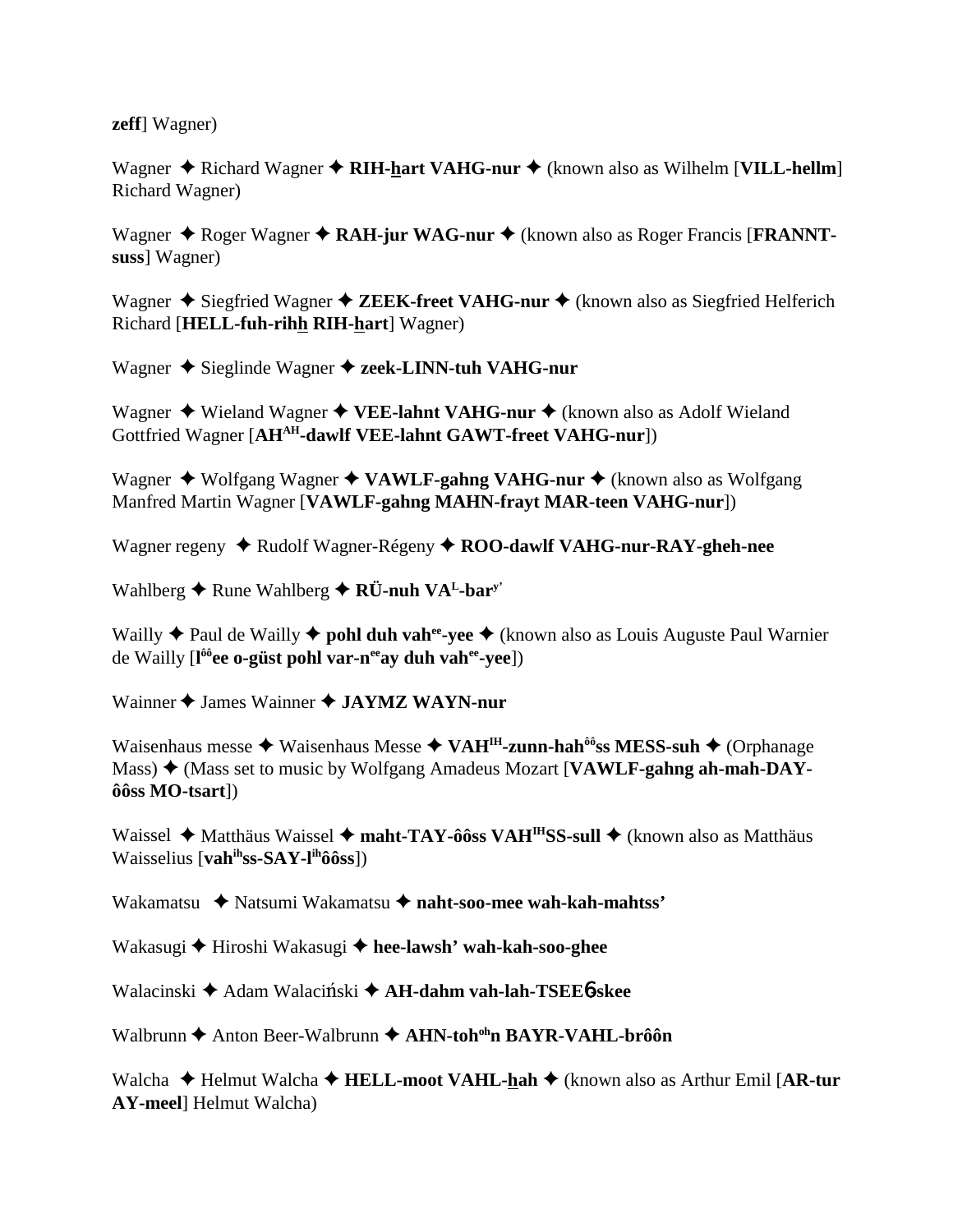Walcker  $\triangle$  Eberhard Friedrich Walcker  $\triangle$  AY-bur-hart FREET-rihh VAHL-kur

Wald **← Max Wald ← MACKSS WAHLD** 

Walde  $\triangle$  Im Walde  $\triangle$  **imm VAHL-tuh**  $\triangle$  (In the Forest)  $\triangle$  (song by Robert Schumann [**ROHOH-bert SHOO-mahn**])

Waldemar  $\rightarrow VA<sup>L</sup>$ -duh-mah  $\rightarrow$  (character in Gurrelieder [GÔÔR-ruh-lee-dur] — poems by Jens Peter Jacobsen [**YENNSS PEE-tuh YAH-kawp-sunn**]) entitled *Songs of Gurre* [**GÔÔRruh**], derived from an old Danish saga, set to music by Arnold Schoenberg [**AR-nawlt SHÖNpehrk**])

Waldersee **→** Paul, Graf von Waldersee → PAH<sup>ÔÔ</sup>L, GRAHF fawn VAHL-tur-zay

Walderth **→** Ignaz Walderth ◆ IGG-nahtss VAHL-tehrt ◆ (known also as Johann Ignaz Joseph Walderth [**YO-hahn IGG-nahtss YOH<sup>OH</sup>-zeff VAHL-tehrt**])  $\blacklozenge$  (the last name is also spelled Walter [**VAHL-tur**] and Walther [**VAHL-tur**])

Waldesfahrt ◆ VAHL-tuss-fah<sup>ah</sup>rt ◆ (Forest Journey) ◆ (poem by Heinrich Heine [H**I**N-rihh **H**-**-nuh**] set to music by Richard Strauss [**RIH-hart SHTRAHÔÔSS**])

Waldesgesprach  $\triangleleft$  Waldesgespräch  $\triangleleft$  VAHL-tuss-guh-shprehh  $\triangleleft$  (A Conversation in the Woods) ♦ (poem by Joseph von Eichendorff [**YOH<sup>OH</sup>-zeff fawn**  $\overline{I}$ -**hunn-tawrf**] set to music by Robert Schumann [**ROHOH-bert SHOO-mahn**] in the song cycle *Liederkreis* [**LEE-dur-krss**])

Waldesrauschen  $\triangleleft$  VAHL-tuss-rah<sup> $\delta \delta$ </sup>-shunn  $\triangleq$  (composition by Franz Liszt [**FRAHNZ LISST**])

Waldhornruf  $\blacklozenge$  VAHLT-hawrn-rôôf  $\blacklozenge$  song by Vincenz Lachner [FINN-tsenntss LAHK**nur**])

Waldman  $\triangle$  Frederic Waldman  $\triangle$  {FREH-duh-rick WAHLD-munn} FRAY-duh-rick **VAHLT-mahn**

Waldman  $\blacklozenge$  Yuval Waldman  $\blacklozenge$  YOO-vahl VAHLT-mahn

Waldmann  $\triangle$  Maria Waldmann  $\triangle$  mah-REE-ah VAHLT-mahn

Waldrop **→** Gideon W. Waldrop → GHIH-dee-unn W. WAHL-drahp → (known also as Gideon William [**WILL-lihumm**] Waldrop)

Waldstein  $\blacklozenge$  Ferdinand Ernst Joseph Gabriel, Count von Waldstein und Wartenberg zu Dux  $\blacklozenge$ **FEHR-tee-nahnt EHRNST YOHOH-zeff GAHP-reeayl, (Count) fawn VAHLT-shtn ôônt VAR-tunn-pehrk tsoo DOOKSS**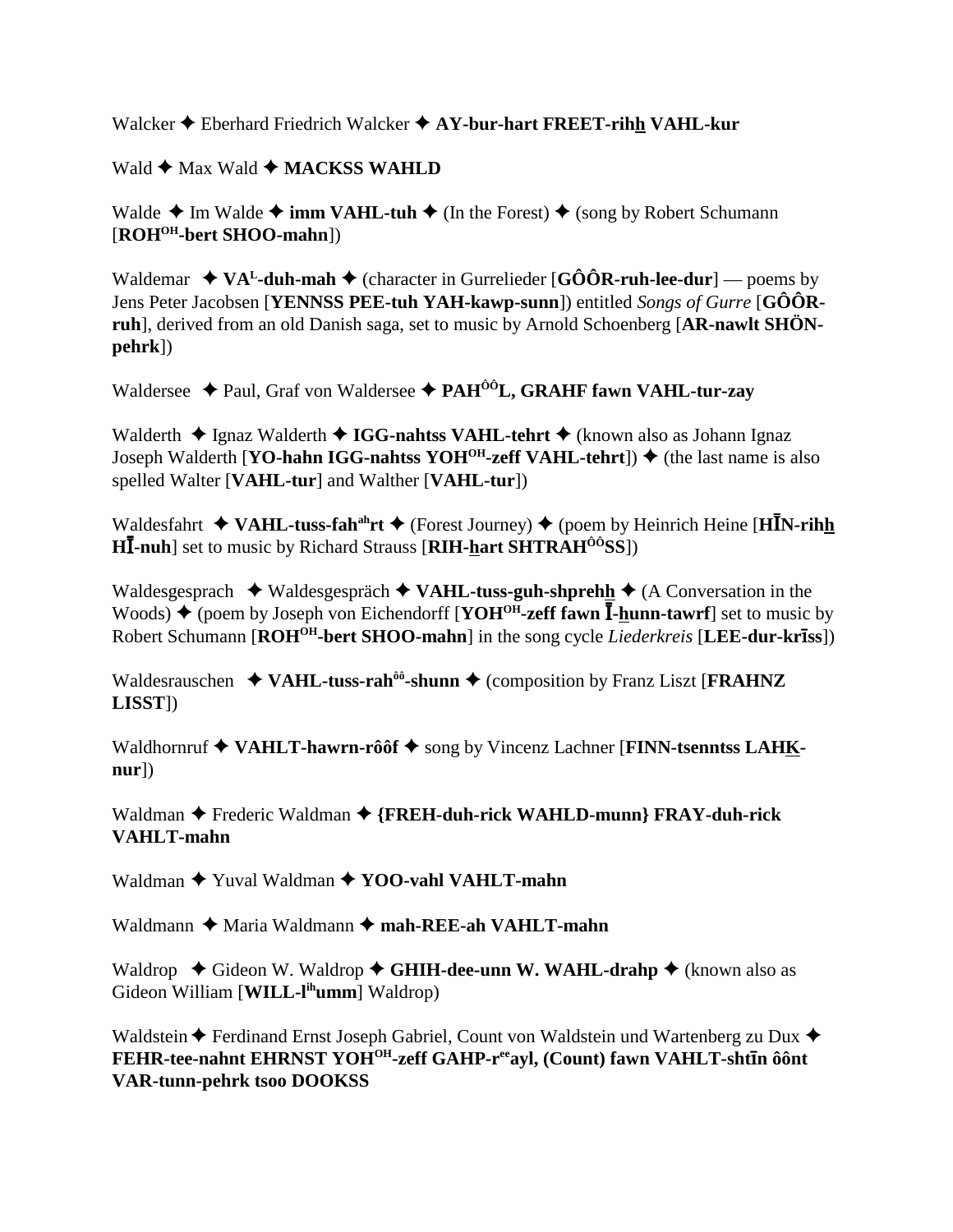Waldstein **◆ VAHLT-sht<del>I</del>n ◆** (Piano Sonate No. 21 in C Major by Ludwig van Beethoven [**LOOT-vihh funn BAYAY-toh-funn**])

Waldtaube  $\blacklozenge \mathbf{VA}^L \mathbf{T}$ -tah<sup>ôô</sup>-buh  $\blacklozenge$  (Forest Dove)  $\blacklozenge$  (character in Gurrelieder [GÔÔR-ruh-lee**dur**] — poems by Jens Peter Jacobsen [**YENNSS PEE-tuh YAH-kawp-sunn**] entitled *Songs of Gurre* [**GÔÔR-ruh**], derived from an old Danish saga, set to music by Arnold Schoenberg [**ARnawlt SHÖN-pehrk**])

Waldteufel **→** Émile Waldteufel **→ ay-meel VAHLT-toy-fuhl →** (known also as Charles-Émile Waldteufel [**sharl-ay-meel VAHLT-toy-fuhl**])

Walewski **+** Bolesław Wallek-Walewski + baw-LESS-wahf VAHL-leck-vah-LEFF-skee

Walker ◆ Nina Walker ◆ **NEE-nah WAW-kur** 

Walkure  $\rightarrow$  Die Walküre  $\rightarrow$  dee vahl-KÜ-ruh  $\rightarrow$  (an opera, with music and libretto by Richard Wagner [**RIH-hart VAHG-nur**])

Walkuren ◆ Walküren ◆ vahl-KÜ-runn ◆ (Valkyries [va<sup>l</sup>-KIH-reez] — anglicized) ◆ (mythical maidens of Odin who choose the heroes to be slain in battle and who conduct their souls into the hall of Odin — characters in the opera *Die Walküre* [**dee VAHL-kü-ruh**], music and libretto by Richard Wagner [**RIH-hart VAHG-nur**])

Walkurenritt  $\triangle$  Walkürenritt  $\triangle$  vahl-KÜ-runn-ritt  $\triangle$  (*The Ride of the Valkyries* [va<sup>l</sup>-KIH**reez**] — anglicized version of *Walküren* [**vahl-KÜ-runn**])  $\triangle$  (excerpt from the opera *Die Walküre* [**dee vahl-KÜ-ruh**], music and libretto by Richard Wagner [**RIH-hart VAHG-nur**])

Wallaschek **↑** Richard Wallaschek **↑ RIH-hart VAHL-lah-sheck** 

Wallat  $\triangle$  Hans Wallat  $\triangle$  **HAHNSS VAHL-laht** 

Wallberg ◆ Heinz Wallberg ◆ H**INTSS VAHL-pehrk** 

Wallek walewski **+** Bolesław Wallek-Walewski + baw-LESS-wahf VAHL-leck-vah-LEFF**skee**

Wallenstein ◆ Alfred Wallenstein ◆ A<sup>L</sup>-frudd WAWL-lunn-st**In** 

Wallenstein ◆ Martin Wallenstein ◆ MAR-teen VAHL-lunn-sht**tn** 

Wallerstein **→** Anton Wallerstein **→ AHN-toh<sup>oh</sup>n VAHL-lur-sht<del>I</del>n** 

Wallerstein  $\triangle$  Lothar Wallerstein  $\triangle$  {LO-thur WAHL-lur-st**In**} LAW-tar VAHL-lur-shtIn

Wallez  $\triangle$  Gus Wallez  $\triangle$  GUSS wahl-LEZZ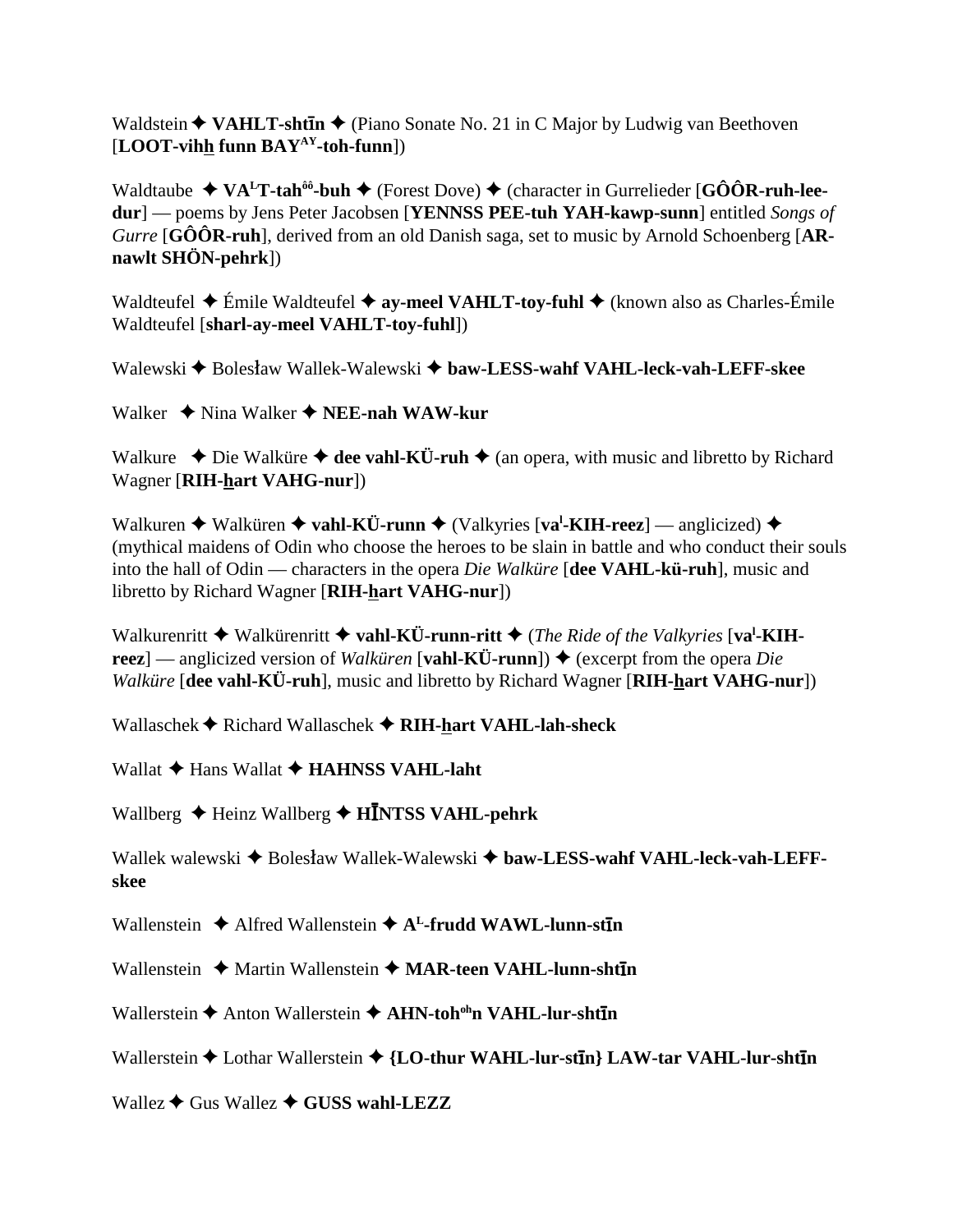Wallfisch **→** Raphael Wallfisch ◆ RAY-f'l WAHL-fihsh

Wallin  $\triangle$  Peter Wallin  $\triangle$  PEE<sup>EH</sup>-ter vahl-LEEN

Walliser  $\triangle$  Christoph Thomas Walliser  $\triangle$  **KRIH-stawf TOH-mahss VAHL-lih-zur** 

Wallnofer **◆** Adolf Wallnöfer ◆ AH<sup>AH</sup>-dawlf VAHL-nö-fur

Wally ◆ La Wally ◆ lah VAHL-lee ◆ (an opera, with music by Alfredo Catalani [ahl-FRAY**doh kah-tah-LAH-nee**]; libretto by Luigi Illica [**l ooEE-jee eel-LEE-kah**] after Wilhelmina Von Hillern [**vill-hell-MEE-nah fawn HILL-lern**])

Walmisley Thomas Attwood Walmisley **TAH-muss ATT-wôôd WAWMZ-lee**

Walmisley  $\blacklozenge$  Thomas Forbes Walmisley  $\blacklozenge$  TAH-muss FAWRBZ WAWMZ-lee

Walpurgis  $\blacklozenge$  Maria Antonia Walpurgis  $\blacklozenge$  **mah-REE-ah ahn-TOH-n<sup>ih</sup>ah vahl-PÔÔR-ghiss** 

Walpurgisnacht **vahl-PÔÔR-ghiss-nahkt** (vocal duet by Johanness Brahms [**yo-HAHN**nuss {BRAHMZ} BRAH<sup>AH</sup>MSS])

Walshe  $\triangle$  Jennifer Walshe  $\triangle$  **JENN-nuh-fur WAWLSH** 

Walter **→** Anton Walter **→ AHN-toh<sup>oh</sup>n VAHL-tur** 

Walter **◆** Bruno Walter ◆ {BROO-no WAWL-tur} BROO-no VAHL-tur ◆ (known also as Bruno Walter Schlesinger [**BROO-no VAHL-tur SHLAY-sihng-ur**])

Walter  $\triangle$  David Edgar Walter  $\triangle$  DAY-vudd EDD-gur WAWL-tur

Walter  $\triangle$  Fried Walter  $\triangle$  **FREET VAHL-tur** 

Walter Friedrich Wilhelm Walter **FREET-rihh VILL-hellm VAHL-tur**

Walter ◆ Georg A. Walter ◆ GAY-awrk (A.) VAHL-tur

Walter  $\triangle$  George William Walter  $\triangle$  **JAW-urj WILL-l<sup>ih</sup>umm WAWL-tur** 

Walter **◆ Ignaz Walter ◆ IGG-nahtss VAHL-tur ◆** (known also as Johann Ignaz Joseph Walter [**YO-hahn IGG-nahtss YOH<sup>OH</sup>-zeff VAHL-tur**])  $\blacklozenge$  (the last name is also spelled Walther [**VAHL-tur**] and Walderth [**VAHL-tehrt**])

Walter  $\triangle$  Johann Walter  $\triangle$  YO-hahn VAHL-tur

Walter **◆ Johann Walter ◆ YO-hahn VAHL-tur ◆** (known also as Johannes Walter [yo-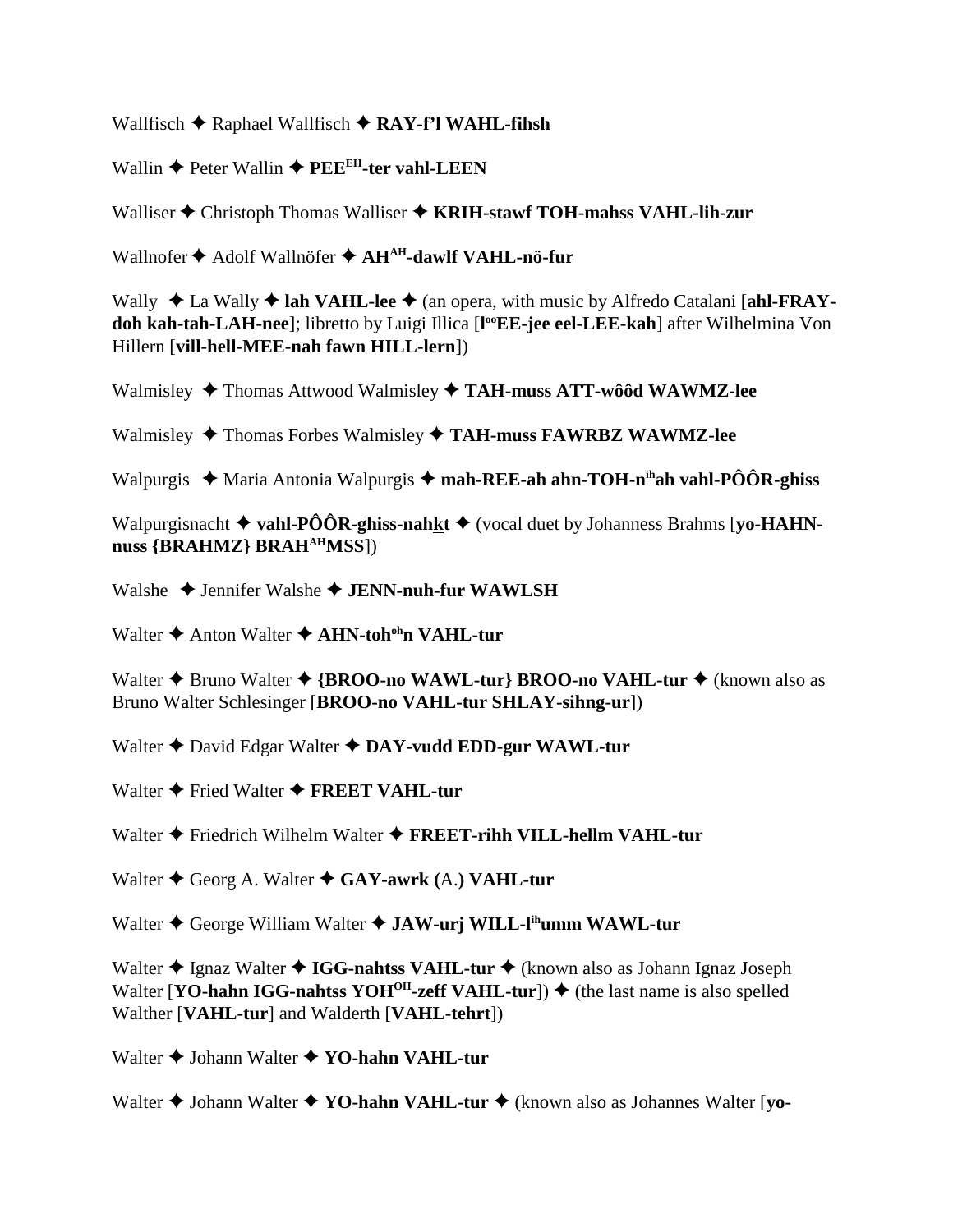**HAHN-nuss VAHL-tur]**  $\blacklozenge$  (the last name is also spelled Walther [VAHL-tur])

Walter ♦ Karl Schmitt-Walter ♦ KARL SHMITT-VAHL-tur

Walter  $\triangle$  Karl Walter  $\triangle$  KARL VAHL-tur

Walter  $\triangle$  Thomas Walter  $\triangle$  TAH-muss WAWL-tur

Waltershausen  $\blacklozenge$  H. W., Freiherr von Waltershausen  $\blacklozenge$  (H.W.), FRI-hehr fawn VAHL-tursshah<sup>ôô</sup>-zunn ♦ (known also as Hermann Wolfgang Sartorius [HEHR-mahn VAWLF-gahng zar-TOH-r<sup>ih</sup>ôôss], Freiherr von Waltershausen)

Walther  $\triangle$  Ignaz Walther  $\triangle$  IGG-nahtss VAHL-tur  $\triangle$  (known also as Johann Ignaz Joseph Walther [YO-hahn IGG-nahtss YOH<sup>OH</sup>-zeff VAHL-tur])  $\blacklozenge$  (the last name is also spelled Walter [VAHL-tur] and Walderth [VAHL-tehrt])

Walther ♦ Johann Gottfried Walther ♦ YO-hahn GAWT-freet VAHL-tur

Walther  $\triangle$  Johann Jakob Walther  $\triangle$  YO-hahn YAH<sup>AH</sup>-kawp VAHL-tur

Walther  $\triangle$  Johann Walther  $\triangle$  YO-hahn VAHL-tur  $\triangle$  (known also as Johannes Walther [yo-**HAHN-nuss VAHL-tur**  $\blacklozenge$  (the last name is also spelled Walter [VAHL-tur])

Walthew  $\triangle$  Richard Henry Walthew  $\triangle$  RIH-churd HENN-ree WAWL-th'yoo

Walton  $\triangle$  Sir William Walton  $\triangle$  (Sir) WILL-l<sup>ih</sup>umm WAWL-tunn

Waltraute  $\triangle$  vahl-TRAH<sup>00</sup>-tuh  $\triangle$  (one of the *Walkuren* [vahl-KÜ-runn] — mythical maidens of Odin who choose the heroes to be slain in battle and who conduct their souls into the hall of Odin — a character in the opera *Die Walküre* [dee vahl-KÜ-ruh], music and libretto by Richard Wagner [RIH-hart VAHG-nur])

Waltz  $\triangle$  Gustavus Waltz  $\triangle$  {guss-TAY-vuss WAHLTZ} gôô-STAH-fôôss VAHLTSS

Waly waly  $\bullet$  O waly waly  $\bullet$  O WAY-lee WAY-lee  $\bullet$  (traditional British song)

Walzel  $\triangle$  Leopold Matthias Walzel  $\triangle$  LAY-o-pawlt maht-TEE-ahss VAHL-tsull

Walzertraum  $\triangle$  Ein Walzertraum  $\triangle$  **IN VAHL-tsehr-trah**<sup> $\hat{\theta}$ o<sup>o</sup>m  $\triangle$  (an operetta, with music by</sup> Oscar Straus [AW-skar SHTRAH<sup>ôô</sup>SS]; lyrics by Felix Dörmann [FAY-lickss DÖR-mahn] and Leopold Jacobson [LAY-o-pawlt YAH<sup>AH</sup>-kawp-zawn] after Hans Müller [HAHNSS MÜL- $|ur|$ 

Wambach  $\triangle$  Emile Wambach  $\triangle$  ay-MEEL WAHM-bahk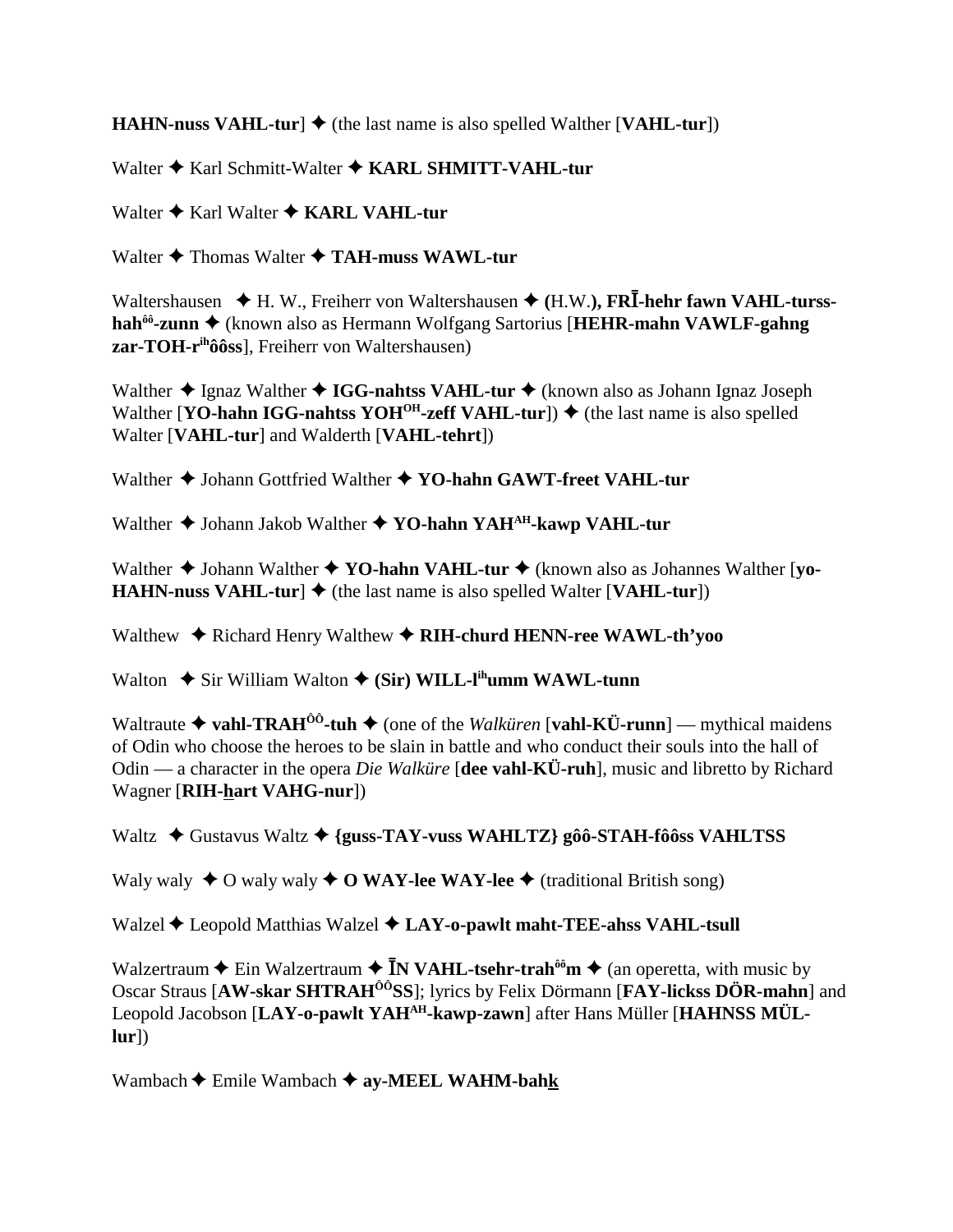Wand **← Günter Wand ← GÜN-tur VAHNT** 

Wanderer  $\triangle$  Der Wanderer  $\triangle$  dayr VAHN-tuh-rur  $\triangle$  (The Wanderer)  $\triangle$  (poem by Schmidt von Lübeck [**SHMITT fawn LÜ-beck**] set to music by Franz Schubert [**FRAHNTSS SHOObert**])

Wanderer an den mond  $\triangle$  Der Wanderer an den Mond  $\triangle$  dayr VAHN-tuh-rur ahn dayn **MAWNT**  $\blacklozenge$  (The Traveller Addresses the Moon)  $\blacklozenge$  (poem by Johann Gabriel Seidl [**YO-hahn GAHP-r<sup>ee</sup>ayl ZI-t'l**] set to music by Franz Schubert [**FRAHNTSS SHOO-bert**])

Wandererfantasie **◆ VAHN-tuh-rur-fahn-tah-zee ◆** (composition by Franz Schubert [**FRAHNTSS SHOO-bert**])

Wanderers nachtlied ◆ Wanderers Nachtlied ◆ VAHN-tuh-rurss NAHKT-leet ◆ (Wayfarer's Night Song)  $\blacklozenge$  (poem by Johann Wolfgang von Goethe [YO-hahn VAWLF-gahng fawn GÖ**tuh**] set to music by Franz Schubert [**FRAHNTSS SHOO-bert**])  $\blacklozenge$  (poem by Johann Wolfgang von Goethe [**YO-hahn VAWLF-gahng fawn GÖ-tuh**] set to music by Franz Liszt [**FRAHNZ LISST**) ♦ (poem by Johann Wolfgang von Goethe [**YO-hahn VAWLF-gahng fawn GÖ-tuh**] set to music by Robert Schumann [ROH<sup>OH</sup>-bert SHOO-mahn])

Wanderlied **VAHN-tur-leet** (vocal composition by Erich Wolfgang Korngold [**{EH-rick WÔÔLF-gang KAWRN-gohld} AY-rihh VAWLF-gahng KAWRN-gawlt**])

Wandsworth boys choir  $\rightarrow$  Wandsworth Boys Choir  $\rightarrow$  WAHNDZ-wôôrth (Boys Choir)

Wandsworth school boys choir  $\blacklozenge$  Wandsworth School Boys' Choir  $\blacklozenge$  WAHNDZ-wôôrth **(School Boys' choir)**

Wangemann **→** Otto Wangemann **→ AWT-toh VAHNG-uh-mahn** 

Wangenheim ◆ Volker Wangenheim ◆ **FAWL-kur VAHNG-unn-hm** 

Wangermee Robert Wangermée **ro-behr wahng-ur-may**

Wanhal ◆ Johann Baptist Wanhal ◆ YO-hahn BAHP-tisst VAHN-hahl

Wannenmacher  $\triangleq$  Johannes Wannenmacher  $\triangleq$  vo-HAHN-nuss VAHN-nunn-mah-kur

War ein konig in thule  $\triangle$  Es war ein König in Thule  $\triangle$  ess var **In KÖ-nihh inn TOO-luh**  $\triangle$ (There Once Was a King in Thule  $[t'YOO-lee]$ )  $\blacklozenge$  (composition by Franz Liszt [**FRAHNZ LISST**])

War einmal ein konig  $\blacklozenge$  Es war einmal ein König  $\blacklozenge$  ess var **I**N-mahl **In KÖ-nihh**  $\blacklozenge$  (There Once Was a King) *Lied des Mephistopheles* [**LEET dess meh-fih-STAW-fuh-luss**] No. 4 — *Song of Mephistopheles* [**meh-fuh-STAH-fuh-leez**] *No. 4*, a poem by Johann Wolfgang von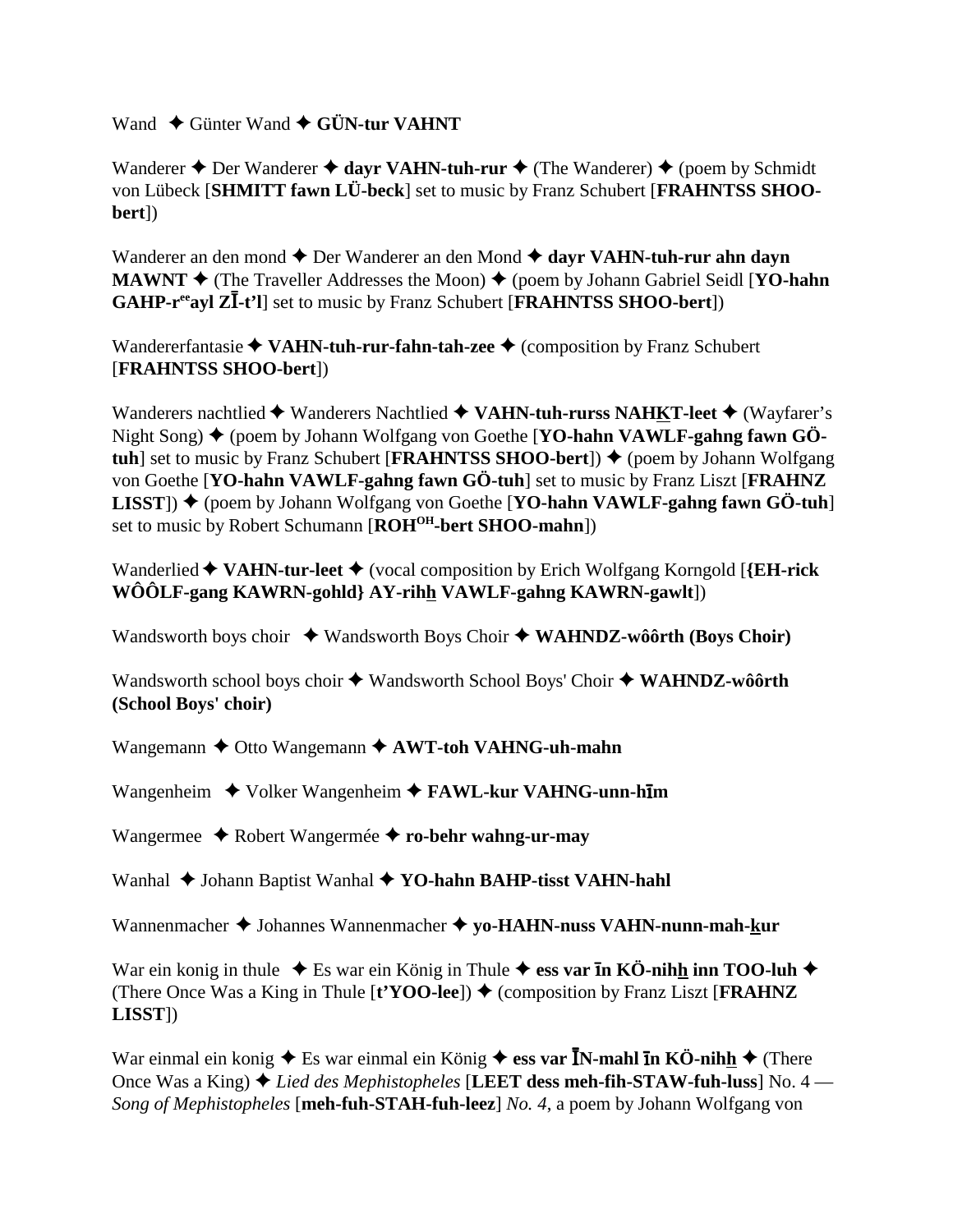Goethe [YO-hahn VAWLF-gahng fawn GÖ-tuh] set to music by Richard Wagner [RIH-hart] VAHG-nur])

War es dir  $\rightarrow$  War es dir  $\rightarrow$  VAR ess DEER  $\rightarrow$  (Was it You)  $\rightarrow$  (poem by Johann Ludwig Tieck [YO-hahn LOOT-vihh TEEK] set to music by Johannes Brahms [vo-HAHN-nuss] {BRAHMZ} BRAH<sup>AH</sup>MSS] in the song cycle *Die schöne Magelone* [dee SHÖ-nuh mah-guh- $LO$ -nuh $]-$ The Beautiful Magelone)

Warb ein schoner jungling  $\triangle$  Es warb ein schöner Jungling  $\triangle$  ess VARP In SHÖ-nur YÔÔNG**lihng**  $\triangle$  (Once There Was a Handsome Young Man)  $\triangle$  (song by Ludwig Senfl [**LOOT-vih**  $ZENN-f'1$ ]

Warburg  $\triangleq$  Felix Moritz Warburg  $\triangleq$  FAY-lickss MO-rittss VAR-poork

Wareing  $\triangle$  Herbert Walter Wareing  $\triangle$  HUR-burt WAWL-tur WEH-rihng

Warlich  $\triangle$  Reinhold von Warlich  $\triangle$  RIN-hawlt fawn VAR-lihh

Warnecke  $\blacklozenge$  Friedrich Warnecke  $\blacklozenge$  FREET-rihh VAR-neh-kuh  $\blacklozenge$  (known also as Johann Heinrich [YO-hahn  $H\bar{I}N$ -rihh] Friedrich Warnecke)

Warnots  $\triangle$  Henri Warnots  $\triangle$  ahb-ree war-no

Warnung  $\triangle$  Die Warnung  $\triangle$  dee VAR-nôông  $\triangle$  (The Warning)  $\triangle$  (song by Franz Joseph Haydn [FRAHNTSS YOH<sup>OH</sup>-zeff HI-d'n])

Warrack  $\triangle$  Guy Warrack  $\triangle$  GHI WAHR-ack  $\triangle$  (known also as Guy Douglas Hamilton [DUGG-luss HA-mull-tunn] Warrack)

Warrack  $\blacklozenge$  John Warrack  $\blacklozenge$  JAHN WAR-rack  $\blacklozenge$  (known also as John Hamilton [HA-mulltunn] Warrack)

Warrell  $\blacklozenge$  Arthur Warrell  $\blacklozenge$  AR-thur WAR-rull

Wart dich hau i zsamm  $\blacklozenge$  Wart', dich hau' i' zsamm  $\blacklozenge$  VART, dihh HAH<sup>ÔÔ</sup> ee TSAHM  $\blacklozenge$ (aria from the opera Der Rosenkavalier [dayr RO-zunn-kah-fah-leer] — The Knight of the *Rose*; music by Richard Strauss [RIH-hart SHTRAH<sup>00</sup>SS] and libretto by Hugo von Hofmannsthal [HOO-go fawn HAWF-mahn-stahl])

Warte warte wilder schiffsmann  $\blacklozenge$  Warte, warte, wilder Schiffsmann  $\blacklozenge$  VAR-tuh, VAR-tuh, VILL-tur SHIFFS-mahn  $\blacklozenge$  (Wait, oh wait, impatient boatsman)  $\blacklozenge$  (poem by Heinrich Heine [HIN-rihh HI-nuh] set to music by Robert Schumann [ROH<sup>OH</sup>-behrt SHOO-mahn] in the song cycle *Liederkreis* [LEE-dur-kriss])

Wartel  $\triangle$  Pierre-François Wartel  $\triangle$  p<sup>ee</sup>ehr-frah**6**-swah var-t'l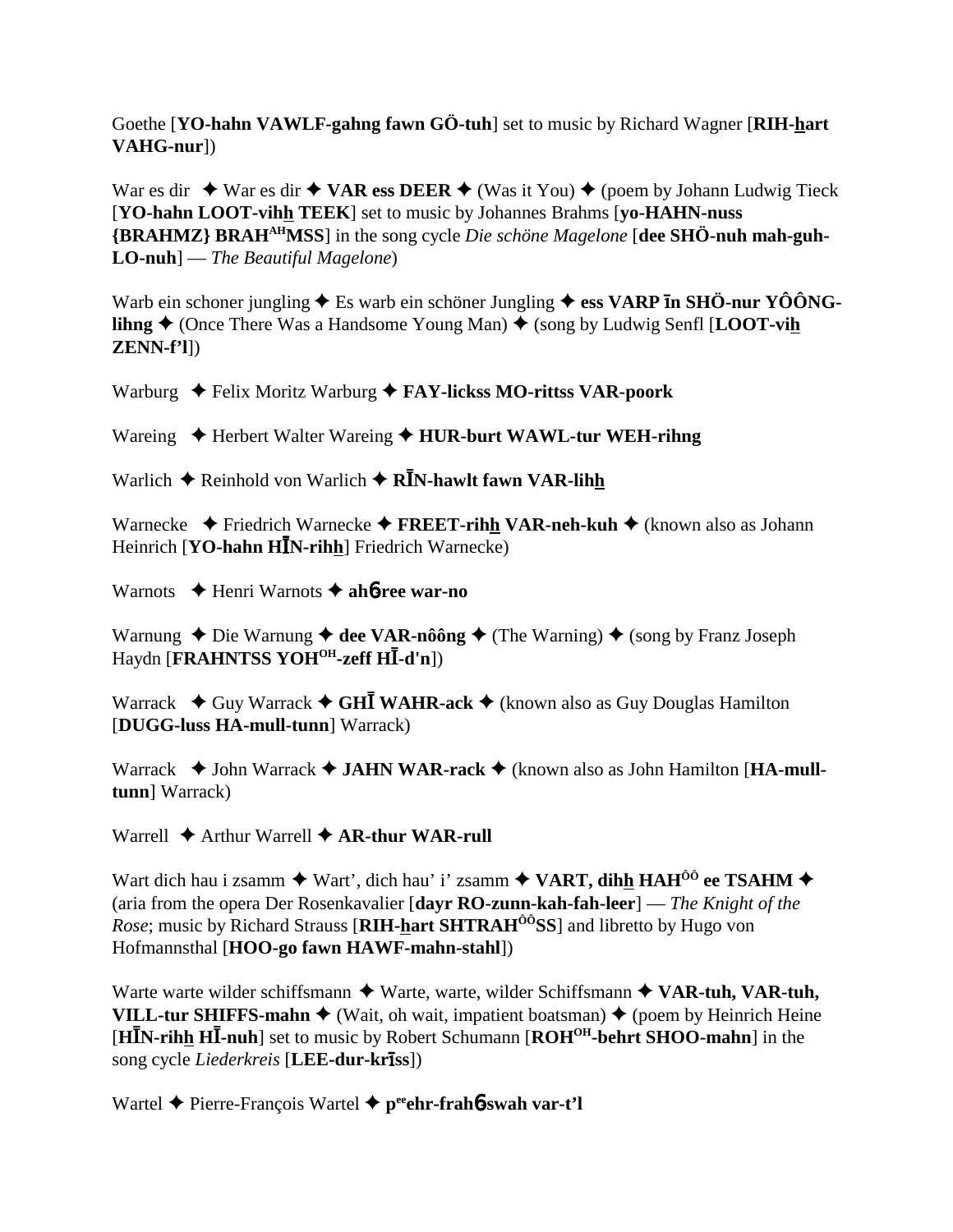Wartensee  $\rightarrow$  Xaver Schnyder von Wartensee  $\rightarrow$  KSAH-fur SHNÜ-tur fawn VAR-tunn-zay (known also as Franz [**FRAHNTSS**] Xaver Schnyder von Wartensee)

Wartet alles auf dich  $\bullet$  Es wartet alles auf dich  $\bullet$  ess VAR-tutt AHL-luss ah<sup>oo</sup>f DIHH  $\bullet$ (They Are All Waiting on Thee) (cantata [**kunn-TAH-tuh**] by Johann Sebastian Bach [**YOhahn {suh-BASS-tihunn BAHK} zay-BAH-stihahn BAHK**])

Warum  $\rightarrow$  vah-RÔÔM?  $\rightarrow$  (Why?)  $\rightarrow$  (poem by Johann Wolfgang von Goethe [**YO-hahn**] **VAWLF-gahng fawn GÖ-tuh**] set to music by Johannes Brahms [**yo-HAHN-nuss {BRAHMZ} BRAHAHMSS**])

Warum betrubst du dich  $\blacklozenge$  Warum betrübst du dich  $\blacklozenge$  vah-RÔÔM buh-TRÜPST doo DIHH (anonymous composition, perhaps composed by Johann Sebastian Bach [**YO-hahn {suh-BASS-tihunn BAHK} zay-BAH-stihahn BAHK**])

Warum betrubst du dich mein herz **→** Warum betrübst du dich, mein Herz **→ vah-RÔÔM buh-TRÜPST doo DIHH, m<del>l</del>n HEHRTSS ♦** (cantata [kunn-TAH-tuh] by Johann Sebastian Bach [**YO-hahn {suh-BASS-tihunn BAHK} zay-BAH-stihahn BAHK**])

Was die herren matrosen sagen  $\triangle$  Was die Herren Matrosen sagen  $\triangle$  vahss dee HEHR-runn **mah-TRO-zunn ZAH-gunn**  $\blacklozenge$  (song from the musical production *Happy End*, with music by Kurt Weill [KÔÔRT VIL] and text by Dorothy Lane [DAW-ruh-thee LAYN] (Elisabeth Hauptmann [**ay-LEE-zah-bett HAHÔÔPT-mahn**]) and Bertolt Brecht [**BEHR-tawlt BREHHT**])

Was duftet doch der flieder **↓** Was duftet doch der Flieder **→ vahss DÔÔF-tutt DAWK dayr FLEE-dur ♦** (*Dream Monologue* featuring Hans Sach [**HAHNSS ZAHK**] in Act 2 of the opera *Die Meistersinger von Nürnberg* [**dee M**-**-stur-zihng-ur fawn NÜRN-pehrk**] — *The Master Singers of Nuremberg* [**n'YÔÔ-rumm-burg**], music and libretto by Richard Wagner [**RIH-hart VAHG-nur**])

Was eine frau im fruhling traumt fruhlingstraume  $\blacklozenge$  Was eine Frau im Frühling träumt (Frühlingsträume) ◆ vahss **I-nuh FRAH<sup>ôô</sup> imm FRÜ-lihng TROYMT (FRÜ-lihngss-troymuh)**  $\triangle$  (What a Woman Dreamed in Spring (Spring Dreams))  $\triangle$  (excerpt from the operetta *Marietta* [**mah-rihETT-tah**], with music by Walter Kollo [**VAHL-tur KAWL-lo**]; libretto by R. Bodansky [**(**R.**) bo-DAHN-skee**] and B. Hardt-Warden [**(**B.**) HART-VAHR-tunn**])

Was gleicht wohl auf erden  $\triangleq$  Was gleicht wohl auf Erden  $\triangleq$  vahss GLIHT VOHL ah<sup>ôô</sup>f **EHR-tunn**  $\triangle$  (What Earthly Pleasure)  $\triangle$  (hunting chorus from the opera *Der Freischütz* **[dayr**] **FRI-shütss**] — *The Freeshooter*; music by Carl Maria von Weber [KARL mah-REE-ah fawn **VAY-bur**]; libretto by Friedrich Kind [**FREET-rihh KINNT**] after Johann August Apel [**YOhahn AHÔÔ-gôôst AHAH-puhl**] and Friedrich Laun [**FREET-rihh LAHÔÔN**])

Was gott tut das ist wohlgetan  $\triangle$  Was Gott tut, das ist wohlgetan  $\triangle$  vahss GAWT TOOT, **dahss ist VOHL-guh-tahn ♦** (cantata [**kunn-TAH-tuh**] by Johann Sebastian Bach [**YO-hahn**]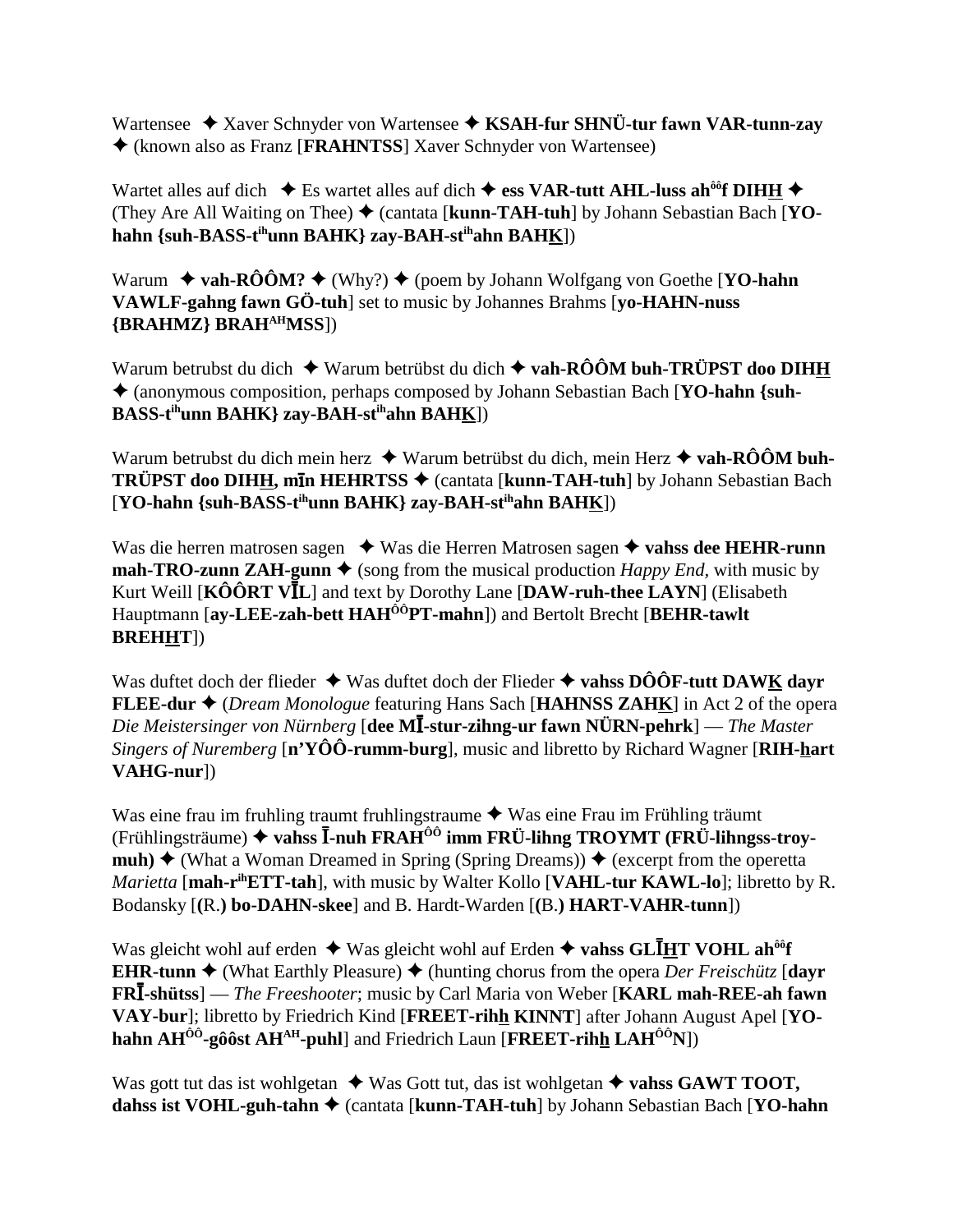## **{suh-BASS-tihunn BAHK} zay-BAH-stihahn BAHK**])

Was machst du mir  $\triangleq$  vahss MAHKST doo MEER  $\triangleq$  (What Are You Doing)  $\triangleq$  Lied des *Mephistopheles* [**LEET dess meh-fih-STAW-fuh-luss**] No. 5 — *Song of Mephistopheles* [**mehfuh-STAH-fuh-leez**] *No. 5*, a poem by Johann Wolfgang von Goethe [**YO-hahn VAWLFgahng fawn GÖ-tuh**] set to music by Richard Wagner [**RIH-hart VAHG-nur**])

Was mir behagt ist nur die muntre jagd  $\blacklozenge$  Was mir behagt, ist nur die muntre Jagd!  $\blacklozenge$  vahss **meer buh-HAHKT, isst noor dee MÔÔN-truh YAH<sup>AH</sup>KT! ◆** (*Jagdkantate* [YAH<sup>AH</sup>KT**kahn-tah-tuh**] — *Hunting Cantata* [**kunn-TAH-tuh**]*;* music by Johann Sebastian Bach [**YOhahn {suh-BASS-t<sup>ih</sup>unn BAHK} zay-BAH-st<sup>ih</sup>ahn BAHK**] and libretto by Salomon Franck [**ZAHAH-lo-mawn FRAHNGK**])

Wasielewski ◆ Wilhelm Joseph von Wasielewski ◆ VILL-hellm YOH<sup>OH</sup>-zeff fawn vah-s<sup>ih</sup>eh-**LEVV-skee**

Wasilewski Edmund Wasilewski **EDD-môônt vah-see-LEVV-skee**

Wasitodiningrat  $\blacklozenge$  K. R. T. Wasitodiningrat  $\blacklozenge$  (K. R. T.) WAH-see-toh-dee-nihng-raht  $\blacklozenge$ (known also as Kanjeng Raden Tumengung Wasitodiningrat [**KAHN-jehng RAH-denn TOOmunn-goong WAH-see-toh-dee-nihng-raht**])

Wassail song ◆ WAHSS-sull (song) ◆ (traditional English song)

Wassenaer  $\triangle$  Count Unico Wilhelm van Wassenaer  $\triangle$  (Count) ü-NEE-ko WILL-hellm funn **WAHSS-suh-nar**  $\blacklozenge$  (the Dutch word for "Count" is "Graf" [GRAHF])

Wasser und weinen  $\triangle$  Wasser und Weinen  $\triangle$  VAHSS-sur ôônt V**I**-nunn  $\triangle$  (Brooklet and Tears) (excerpt from *Mährische Duette* [**MAY-rih-shuh doo-ETT-tuh**] — *Moravian Duets* — by Antonín Dvo**ř**ák [**AHN-taw-n<sup>y</sup>ee<sup>ee</sup>n d'VAW-<sup>r</sup>shah<sup>ah</sup>k**])

Wasserflut **→ VAHSS-sur-flôôt** ← (Flood) ← (poem by Wilhelm Müller [**VILL-hellm MÜLlur**] set to music by Franz Schubert [**FRAHNTSS SHOO-bert**] in the song cycle *Winterreise* [**VINN-tur-r-zuh**] — *The Winter's Journey*)

Wassermann **+** Heinrich Joseph Wasserman + HIN-rihh YOH<sup>OH</sup>-zeff VAHSS-sur-mahn

Wasserose ◆ VAHSS-suh-ro-zuh ◆ (Water Lily) ◆ (song by Richard Strauss [RIH-hart **SHTRAHÔÔSS**])

Wastell ◆ Simon Wastell ◆ S**Ī-munn WAHSS-t'l** 

Watakushi no kono kami **◆ wah-tahk'sh' naw kaw-naw kah-mee ◆** (Tress of Hair) ◆ (song by Yoshinao Nakada [**vaw-shee-nah<sup>aw</sup> nah-kah-dah**])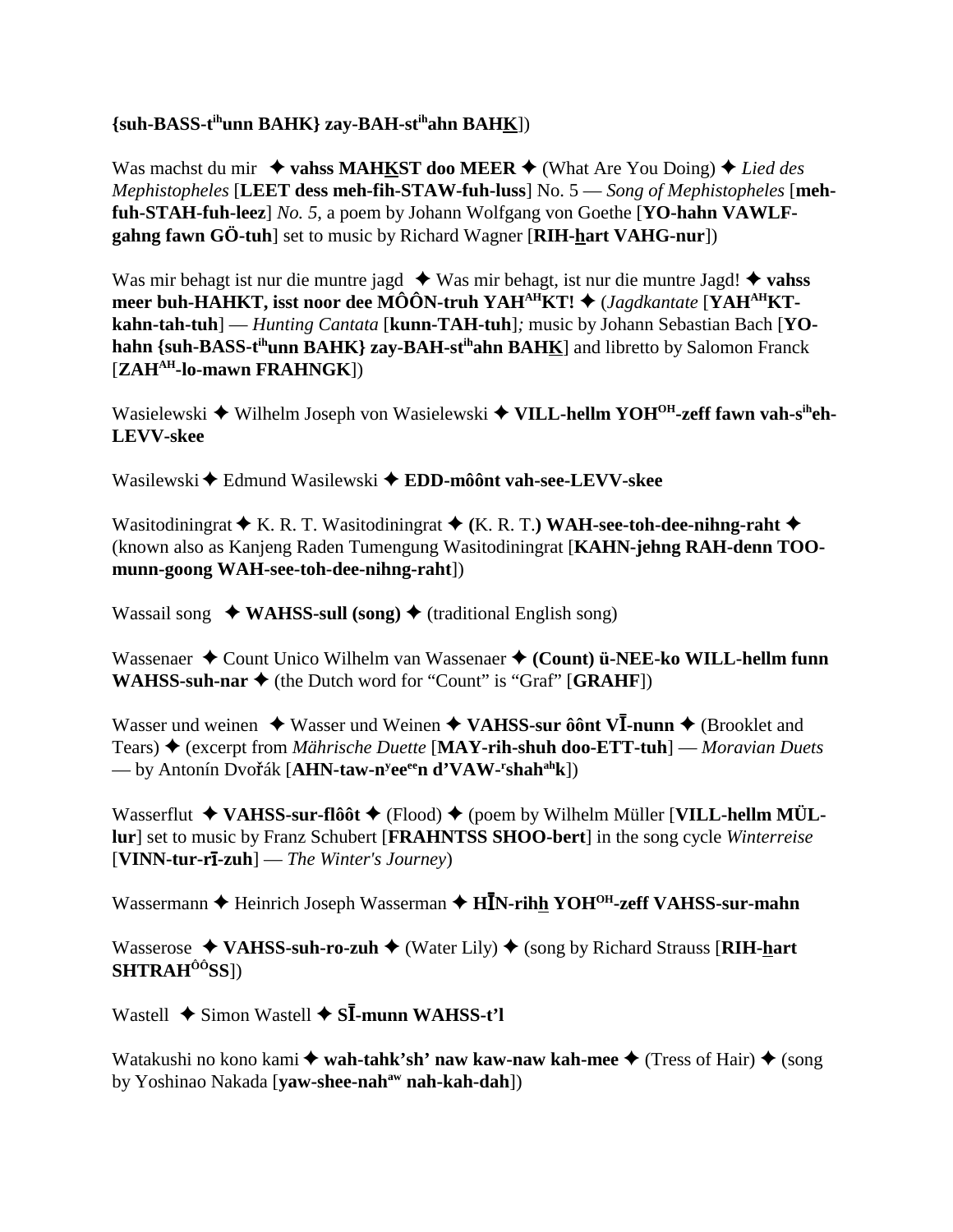Watanabe ◆ Akeo Watanabe ◆ ah-keh<sup>aw</sup> wah-tah-nah-beh

Waters of minnetonka  $\blacklozenge$  (By the Waters of Minnetonka)  $\blacklozenge$  (By the Waters of) minn-uh-**TAHNG-kah**  $\blacklozenge$  (song by Thurlow Weed Lieurance [**THÔÔR-lo WEED l'YOO-rahntss**])

Watkinson  $\triangle$  Carolyn Watkinson  $\triangle$  KA-ruh-lunn WAHT-kinn-s'n

Watson  $\triangle$  Ian Watson  $\triangle$  EE-unn WAHT-sunn

Watts  $\triangle$  André Watts  $\triangle$  AHN-dray WAHTSS

Watzke  $\triangle$  Rudolf Watzke  $\triangle$  ROO-dawlf VAHTSS-kuh

Waxman  $\triangle$  Franz Waxman  $\triangle$  FRAHNZ WACKS-m'n  $\triangle$  (Americanized version of the German name Franz Wachsmann [FRAHNTSS VAHKSS-mahn])

Wayditch  $\triangle$  Gabriel Wayditch  $\triangle$  GAY-br<sup>ee</sup>ull WAY-ditch  $\triangle$  (known also as Baron Gabriel Wajditsch Verbovac von Dönhoff [BAH-rohn GAH-brihell VI-dihch VEHR-bo-vahtss vawn  $D\ddot{O}N$ -hawf $\rangle$ 

Webbe  $\rightarrow$  Samuel Webbe  $\rightarrow$  SA-m'vuh-wull WEBB

Weber  $\triangle$  Alain Weber  $\triangle$  ah-leho veh-bur

Weber  $\triangle$  Aloysia Weber  $\triangle$  ah-LOY-z<sup>ih</sup>ah VAY-bur  $\triangle$  (known also as Maria Aloysia Louise Antonia Weber [mah-REE-ah ah-LOY-z<sup>ih</sup>ah l<sup>oo</sup>EE-zuh ahn-TOH-n<sup>ih</sup>ah VAY-bur])

Weber ◆ Bernhard Anselm Weber ◆ BEHRN-hart AHN-zelm VAY-bur

Weber ♦ Bernhard Christian Weber ♦ BEHRN-hart KRIH-st'yahn VAY-bur

Weber  $\triangle$  Carl Maria von Weber  $\triangle$  KARL mah-REE-ah fawn VAY-bur  $\triangle$  (known also as Carl Maria Friedrich Ernst [FREET-rihh EHRNST] von Weber)

Weber  $\triangle$  Constanze Weber  $\triangle$  kohn-SHTAHN-tsuh VAY-bur  $\triangle$  (known also as Maria Constanze Caecilia Josepha Johanna Aloisia Weber [mah-REE-ah kawn-STAHN-tsuh tsay-TSEE-l<sup>ih</sup>ah yo-ZEH-fuh yo-HAHN-nah ah-LO<sup>EE</sup>-z<sup>ih</sup>ah VAY-bur])

Weber  $\triangle$  Franz Weber  $\triangle$  FRAHNTSS VAY-bur

Weber  $\triangle$  Fridolin Weber  $\triangle$  FREE-doh-linn VAY-bur

Weber  $\triangle$  Friedrich August Weber  $\triangle$  FREET-rihh AH<sup>00</sup>-g00st VAY-bur

Weber  $\blacklozenge$  Friedrich Dionys Weber  $\blacklozenge$  FREEET-rihh d<sup>ih</sup>o-NÜSS VAY-bur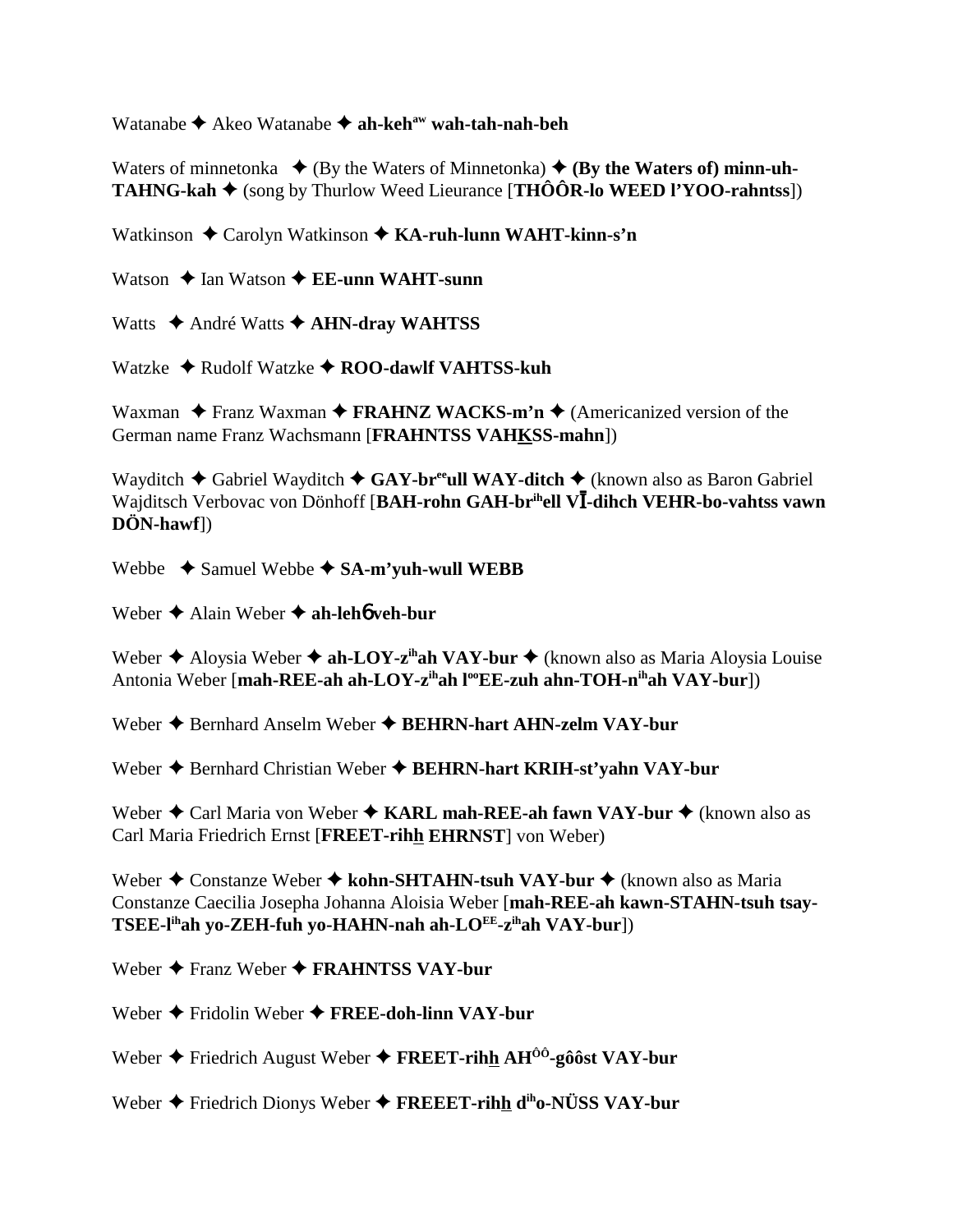Weber  $\triangle$  Georg Viktor Weber  $\triangle$  GAY-awrk VICK-tawr VAY-bur

Weber  $\triangle$  Gottfried Weber  $\triangle$  GAWT-freet VAY-bur  $\triangle$  (known also as Jacob [YAH<sup>AH</sup>-kawp] Gottfried Weber)

Weber **→** Gustav Weber ◆ GÔÔ-stahf VAY-bur

Weber ♦ Heinrich Weber ♦ HĪN-rih<u>h</u> VAY-bur

Weber  $\blacklozenge$  Joseph Miroslav Weber  $\blacklozenge$  **YOH<sup>OH</sup>-zeff MIH-raw-slahf VAY-bur** 

Weber **→** Josepha Weber **→ yo-ZEH-fah VAY-bur →** (known also as Maria Josepha Weber [**mah-REE-ah yo-ZEH-fah VAY-bur**])

Weber ◆ Ludwig Weber ◆ LOOT-vihh VAY-bur

Weber  $\triangle$  Margrit Weber  $\triangle$  **MAR-gritt VAY-bur** 

Weber  $\triangle$  Sophie Weber  $\triangle$  zo-FEE-uh VAY-bur  $\triangle$  (known also as Maria Sophie Weber [mah-**REE-ah zo-FEE-uh VAY-bur**])

Weber  $\triangle$  Wilhelm Weber  $\triangle$  VILL-hellm VAY-bur

Webern **→** Anton von Webern **→ AHN-toh<sup>oh</sup>n fawn VAY-burn →** (known also as Anton Friedrich Wilhelm [**FREET-rihh VILL-hellm**] von Webern)

Webner  $\triangle$  Erich Webner  $\triangle$  AY-rihh VEPP-nur

Wecker ◆ Georg Kaspar Wecker ◆ GAY-awrk KAHSS-par VEH-kur

Weckerlin ◆ Jean-Baptiste-Théodore Weckerlin ◆ zhah6**-bah-teest-tay-aw-dawr veh-kurlinn**

Weckmann  $\triangle$  Matthias Weckmann  $\triangle$  maht-TEE-ahss VECK-mahn

Wecksell  $\blacklozenge$  Josef Julius Wecksell  $\blacklozenge$  **YOO-seff YÜ-l<sup>ih</sup>üss VECK-sell** 

Wedekind ◆ Frank Wedekind ◆ FRAHNK VAY-duh-kinnt

Wedrowna ptaszyna ◆ Wędrowna Ptaszyna ◆ veh**6-DRAHV-nah p'TAH-shee-nah** ◆ (The Bird of Passage)  $\bigstar$  (poem by Jan Czeczot [**YAHN CHEH-chawt**] set to music by Stanisław Moniuszko [**stah-NYEESS-wahf mah-neeÔÔSH-kaw**])

Weelkes Thomas Weelkes **TAH-muss WILLKSS**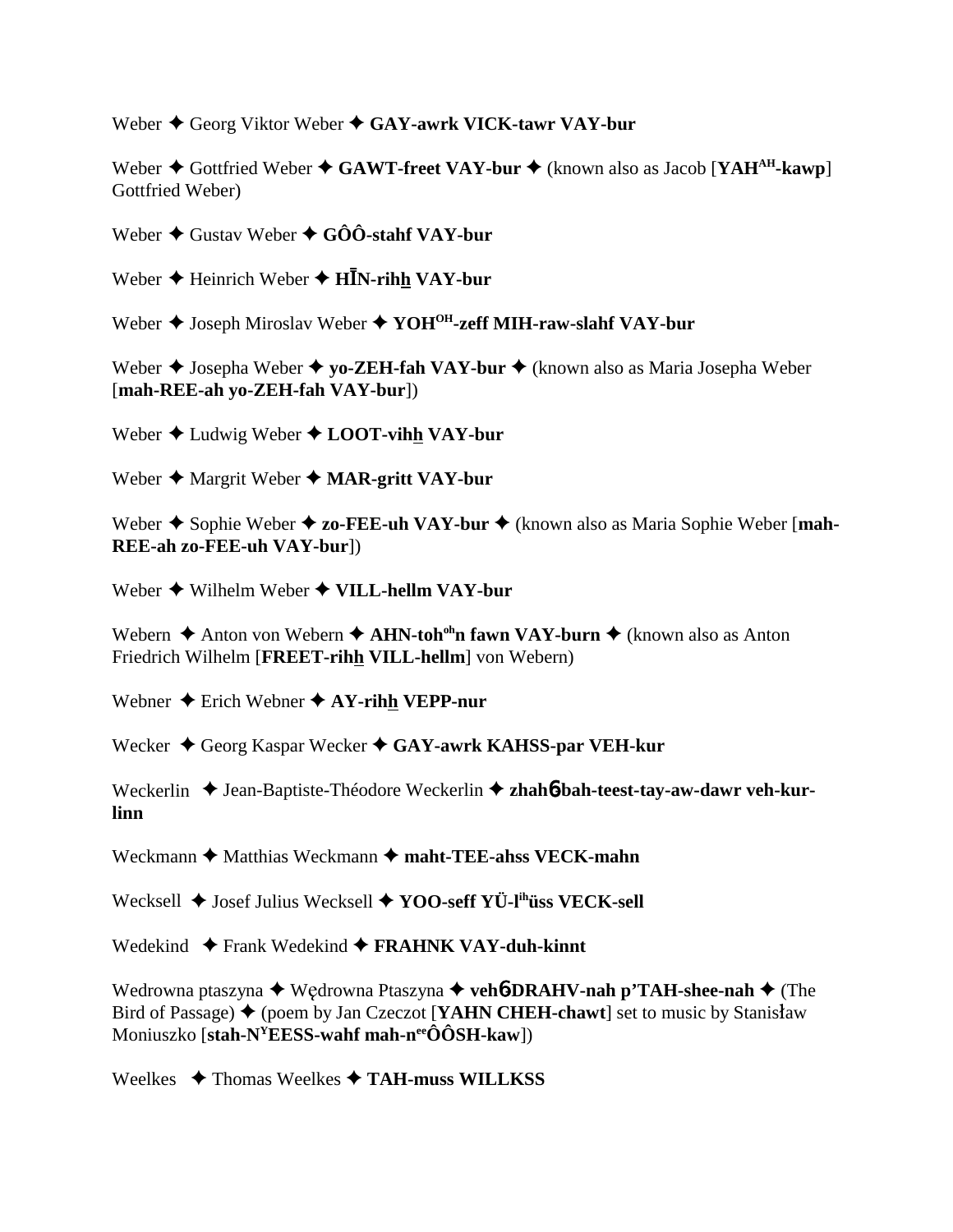Weerbeke  $\triangleleft$  Gaspar van Weerbeke  $\triangleleft$  kahss-PAR funn WAY<sup>AY</sup>R-bay-kuh  $\triangleleft$  (the last name is also spelled Weerbecke [**WAYAYR-beh-kuh**], Werbecke [**WEHR-beh-kuh**], Werbeke [**WEHR-bay-kuh**], and Werbeck [**WEHR-beck**])

Weg der liebe i  $\blacklozenge$  Weg der Liebe (I)  $\blacklozenge$  VAYK dayr LEE-buh (I)  $\blacklozenge$  (Way of Love (I))  $\blacklozenge$ (vocal duet by Johanness Brahms [**yo-HAHN-nuss {BRAHMZ} BRAHAHMSS**])

Weg der liebe ii ◆ Weg der Liebe (II) ◆ VAYK dayr LEE-buh (II) ◆ (Way of Love (II)) ◆ (vocal duet by Johanness Brahms [**yo-HAHN-nuss {BRAHMZ} BRAHAHMSS**])

Wegeler  $\triangle$  Franz Gerhard Wegeler  $\triangle$  **FRAHNTSS GAYR-hart VAY-guh-lur** 

Wegelius ◆ Martin Wegelius ◆ MAR-tinn VAY-gay-l<sup>ih</sup>ooss

Wegmann  $\triangle$  Christoph Wegmann  $\triangle$  **KRIH-stawf VECK-mahn** 

Wegweiser  $\triangle$  Der Wegweiser  $\triangle$  dayr VECK-v**I-zur**  $\triangle$  (The Signpost)  $\triangle$  (poem by Wilhelm Müller [**VILL-hellm MÜL-lur**] set to music by Franz Schubert [**FRAHNTSS SHOO-bert**] in the song cycle *Winterreise* [**VINN-tur-r-zuh**] — *The Winter's Journey*)

Wehle  $\blacklozenge$  Gerhard Fürchtegott Wehle  $\blacklozenge$  GAYR-hart FÜRH-tuh-gawt VAY-luh

Wehle **→** Karl Wehle **→ KARL VAY-luh** 

Wehmut  $\rightarrow$  VAY-môôt  $\rightarrow$  (Melancholy)  $\rightarrow$  (poem by Matthäus von Collin [mah-TAY-ôôss] **fawn KAWL-linn**] set to music by Franz Schubert [**FRAHNTSS SHOO-bert**])  $\blacklozenge$  (song by Robert Schumann  $[ROH<sup>OH</sup>-bert SHOO-mahn]$ )  $\blacklozenge$  (title used by various other composers)

Wehmuth ◆ VAY-môôt ◆ (Melancholy) ◆ (poem by Heinrich Hüttenbrenner [HIN-rihh HÜT**tunn-brenn-nur**] set to music by Franz Schubert [**FRAHNTSS SHOO-bert**])

Wehrli **→** Werner Wehrli **→ VEHR-nur VAYR-lee** 

Wehrli knobel  $\blacklozenge$  Betty Wehrli-Knobel  $\blacklozenge$  **BETT-tee VAYR-lee-k'NO-buhl** 

Weiche wotan ◆ Weiche, Wotan ◆ V**I-huh, VOH<sup>OH</sup>-tahn** ◆ (excerpt from the opera *Das Rheingold* [dahss RIN-gawlt], music and libretto by Richard Wagner [RIH-hart VAHG-nur])

Weichert  $\triangle$  Matthias Weichert  $\triangle$  maht-TEE-ahss VI-hurt

Weichet nur betrubte schatten  $\rightarrow$  Weichet nur, betrübte Schatten  $\rightarrow$  VI-**hutt noor, buh-TRÜPtuh SHAHT-tunn ←** (Be Gone, Doleful Shadows) ← (cantata [**kunn-TAH-tuh**] by Johann Sebastian Bach [**YO-hahn {suh-BASS-tihunn BAHK} zay-BAH-stihahn BAHK**])

Weidemann  $\triangle$  Friedrich Weidemann  $\triangle$  FREET-rihh VI-duh-mahn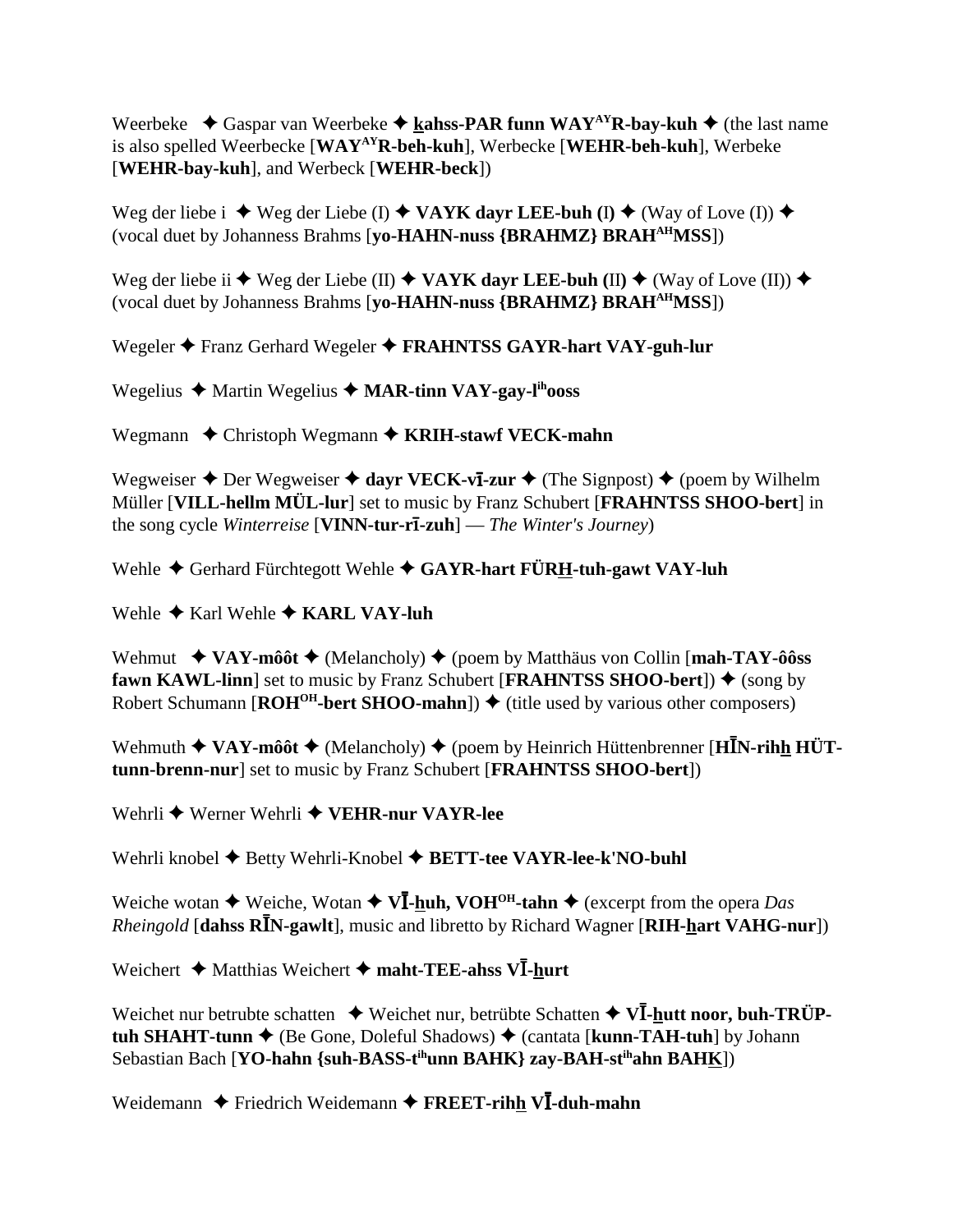Weidig ◆ Adolf Weidig ◆ {AY-dawlf WI-digg} AH<sup>AH</sup>-dawlf VI-dihh

Weidinger  $\triangle$  Anton Weidinger  $\triangle$  AHN-toh<sup>oh</sup>n VI-dihng-ur

Weidt  $\triangle$  Lucie Weidt  $\triangle$  **LOO-ts<sup>ih</sup>uh VIT** 

Weigel ◆ Eugene Weigel ◆ <sup>eh</sup>ôô-JEEN W**I**-gull ◆ (known also as Eugene Herbert [HUR**burt**] Weigel)

Weigele ◆ Jörg-Peter Weigele ◆ YÖRK-PAY-tur VĪ-guh-luh

Weigl ◆ Bruno Weigl ◆ BROO-no VI-gh'l

Weigl ◆ Joseph Weigl ◆ YOH<sup>OH</sup>-zeff VI-gh'l ◆ (known also as Joseph Franz [FRAHNTSS] Weigl)

 $\text{Weight } \bigstar$  Joseph Weigl **→ YOH<sup>OH</sup>-zeff VI-gh'l** 

 $\text{Weight}$  ★ Karl Weigl ◆ {KARL WI-gh'l} KARL VI-gh'l

Weigl ◆ Thaddäus Weigl ◆ tahd-DAY-ôôss VI-gh'l

Weigl ◆ Valery Weigl ◆ {VA-luh-ree WI-gh'l} VAH-luh-ree VI-gh'l

Weigle ◆ Jörg-Peter Weigle ◆ YÖRK-PAY-tur VI-gluh

Weihnachtslied o heilige nacht  $\blacklozenge$  Weihnachtslied. "O heilige Nacht"  $\blacklozenge$  V**I**-nahktss-leet. "o HI**lih-guh NAHKT"** ◆ (composition by Ferenc Liszt [**FEH-renntss LISST**] — same person as Franz Liszt [**FRAHNZ LISST**])

Weikert  $\bigstar$  Ralf Weikert  $\bigstar$  RAHLF VI-kert

 $\text{Weikl}$  **→** Bernd Weikl **→ BEHRNT VI-k'l** 

Weikl ◆ Bernhard Weikl ◆ BEHRN-hart VI-k'l

Weil  $\blacklozenge$  Hermann Weil  $\blacklozenge$  HEHR-mahn VIL

Weilauf mir  $\triangle$  Weil'auf mir  $\triangle$  V**I**-lah<sup>ôô</sup>f meer  $\triangle$  (song by Charles Ives [CHAH-rullz **IVZ**])

 $W$ eilerstein  $\blacklozenge$  Donald Weilerstein  $\blacklozenge$  DAH-nulld WI-lur-stin

Weill ♦ Kurt Weill ♦ KÔÔRT VĪL ♦ (known also as Kurt Julian Weill [KÔÔRT YOO-l<sup>ih</sup>**ahn**  $V\bar{L}$ ])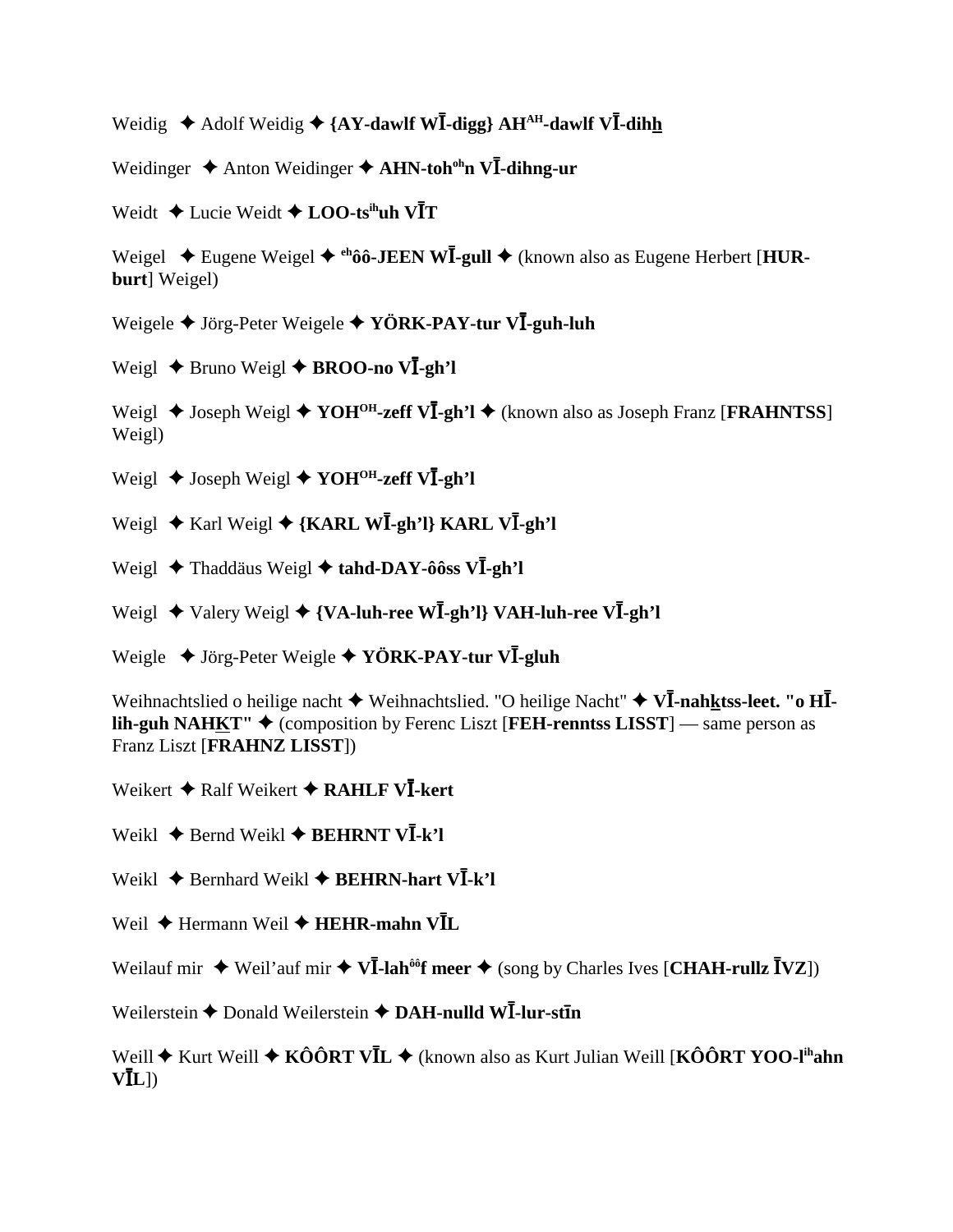Weinberg  $\triangle$  Jacob Weinberg  $\triangle$  {JAY-kubb WIN-burg} YAH<sup>AH</sup>-kawp VIN-pehrk

Weinberger  $\triangleleft$  Jaromir Weinberger  $\triangleleft$  {YAH-ruh-mur W**I**N-bur-gur} YAH-raw-mihr V**I**N**behr-ghehr**

Weiner  $\triangle$  Lazar Weiner  $\triangle$  {LAH-zar WI-nur} LAH-zar VAY-ner

Weiner ◆ Leó Weiner ◆ leh-OH<sup>OH</sup> VI-nur

Weingartner  $\triangle$  Felix Weingartner, Edler von Münzberg  $\triangle$  FAY-lickss V**I**N-gart-nur, ETT-lur **fawn MÜNTSS-pehrk** (known also as Paul [**PAHÔÔL**] Felix Weingartner, Edler von Münzberg)

Weinlig  $\triangle$  Christian Ehregott Weinlig  $\triangle$  KRIH-st<sup>ih</sup>ahn AY-ruh-gawt V**I**N-lihh

Weinlig ◆ Theodor Weinlig ◆ TAY-o-doh<sup>oh</sup>r V**I**N-lihh ◆ (known also as Christian [KRIH**stihahn**] Theodor Weinlig)

Weinmann  $\textbf{A}$  Karl Weinmann  $\textbf{A}$  KARL V**I**N-mahn

Weinrich  $\triangle$  Carl Weinrich  $\triangle$  KARL WIN-rihch

 $\text{Weinstein} \bigstar \{ \textbf{W} \textbf{\textit{I}} \textbf{N} \textbf{-} \textbf{st} \textbf{\textit{I}} \textbf{n} \} \textbf{V} \textbf{\textit{I}} \textbf{N} \textbf{-} \textbf{sh} \textbf{t} \textbf{\textit{I}} \textbf{n}$ 

Weinstock  $\blacklozenge$  Herbert Weinstock  $\blacklozenge$  HUR-burt WIN-stahk

Weinwurm  $\blacklozenge$  Rudolf Weinwurm  $\blacklozenge$  **ROO-dawlf V<sup>I</sup>N-vôôrm** 

Weinzierl  $\blacklozenge$  Max, Ritter von Weinzierl  $\blacklozenge$  MAHKSS, RITT-tur fawn VIN-tseerl

Weinzweig ◆ John Weinzweig ◆ JAHN W**I**N-zw**ig** ◆ (known also as John Jacob Weinzweig  $[\textbf{JAHN JAY-kubb W}\bar{I}N\text{-}zw\bar{I}\bar{g}])$ 

Weir  $\triangle$  Gillian Weir  $\triangle$  JILL-l<sup>ih</sup>unn WEER  $\triangle$  (known also as Dame Gillian Constance [**KAHN-stunntss**] Weir)

Weir  $\triangle$  Judith Weir  $\triangle$  **JOO-duhth WEER** 

Weis ◆ Flemming Weis ◆ FLEMM-mihng V**ISS** ◆ (known also as Carl [KARL] Flemming Weis)

Weis **→ Karel Weis → KAH-rell VAYSS** 

Weisbach ◆ Hans Weisbach ◆ HAHNSS VĪSS-bah<u>k</u>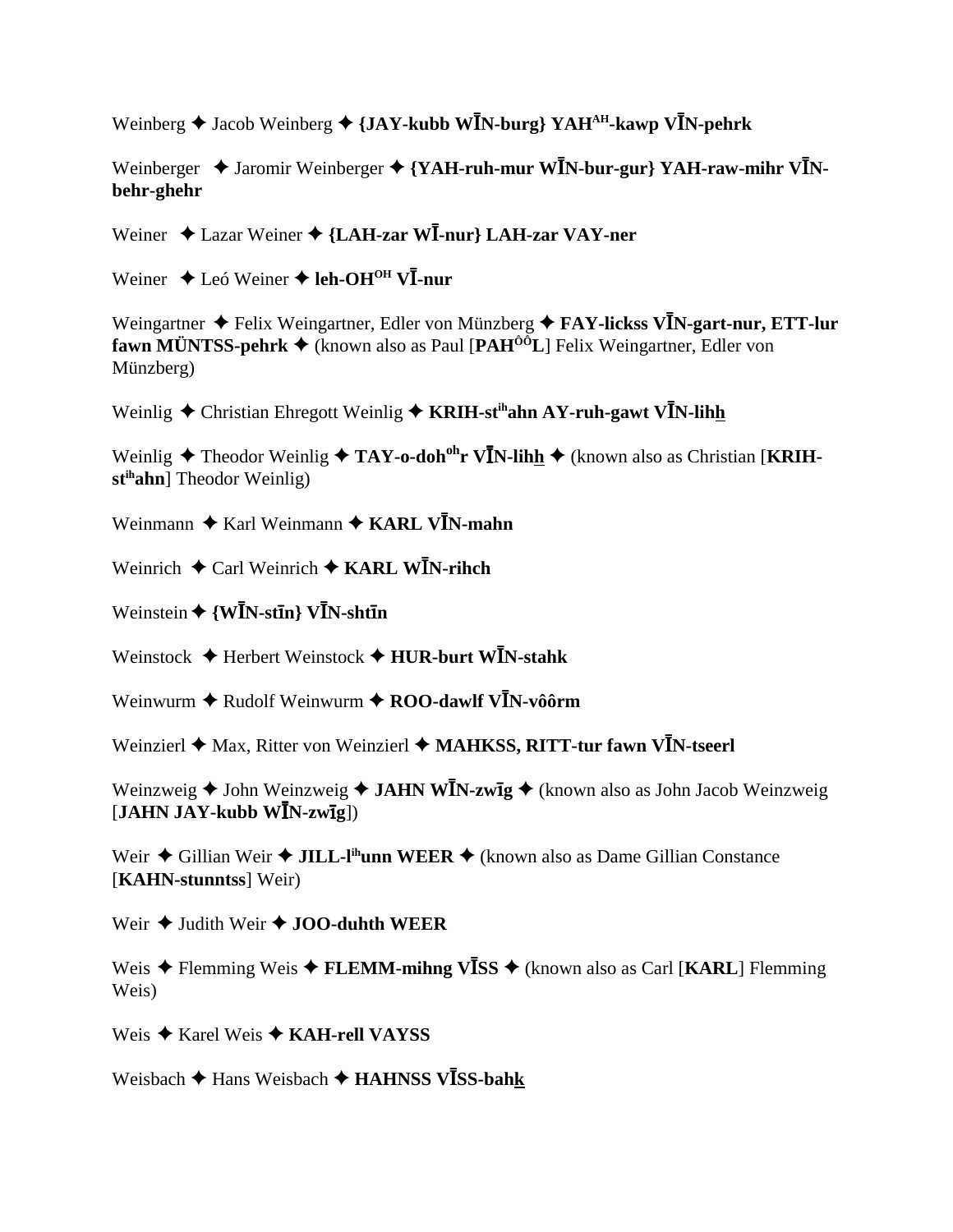Weisberg  $\triangle$  Arthur Weisberg  $\triangle$  AR-thur WISS-burg

Weisflog  $\triangle$  Thomas Weisflog  $\triangle$  TAH-muss WISS-flawg

Weisgall  $\triangle$  Hugo Weisgall  $\triangle$  h'YOO-go WISS-gahl  $\triangle$  (known also as Hugo David Weisgall [HOO-go DAH-vitt VISS-gahl]

- Weisgarber  $\triangle$  Elliot Weisgarber  $\triangle$  ELL-l<sup>ih</sup>utt W**ISS-gar-bur**
- Weismann  $\triangle$  Julius Weismann  $\triangle$  YOO-l<sup>ih</sup>ôôss V**ISS-mahn**
- Weismann  $\blacklozenge$  Wilhelm Weismann  $\blacklozenge$  VILL-hellm VISS-mahn
- Weiss  $\triangle$  Adolph Weiss  $\triangle$  AY-dawlf WISS
- Weiss  $\triangle$  Amalie Weiss  $\triangle$  ah-MAH<sup>AH</sup>-l<sup>ih</sup>uh V**ISS**
- Weiss  $\triangle$  Franz Weiss  $\triangle$  FRAHNTSS VISS
- Weiss  $\triangle$  Johann Adolf Faustinus Weiss  $\triangle$  YO-hahn AH<sup>AH</sup>-dawlf FAH<sup> $\hat{o}$ o-stih-nôôss V**ISS**</sup>
- Weiss  $\triangle$  Johann Jacob Weiss  $\triangle$  YO-hahn YAH<sup>AH</sup>-kawp V $\overline{I}SS$
- Weiss  $\triangle$  Johann Sigismund Weiss  $\triangle$  YO-hahn ZEE-ghiss-môônt VISS
- Weiss  $\triangle$  Julius Weiss  $\triangle$  YOO-I<sup>th</sup>ôôss V**ISS**
- Weiss  $\triangle$  Silvius Leopold Weiss  $\triangle$  ZILL-v<sup>ih</sup>ôôss LAY-o-pawlt V**ISS**

Weiss bereits nicht  $\triangleleft$  VISS buh-RITSS NIHHT  $\triangleleft$  (aria from the opera Der Rosenkavalier [dayr RO-zunn-kah-fah-leer] — The Knight of the Rose; music by Richard Strauss [RIH-hart] **SHTRAH<sup>** $\hat{0}$ **<sup>o</sup>SS**] and libretto by Hugo von Hofmannsthal [HOO-go fawn HAWF-mahn-stahl])</sup>

Weissberg  $\triangle$  Herbert Weissberg  $\triangle$  HEHR-pehrt VISS-pehrk

Weissberg  $\blacklozenge$  Yulia Weissberg  $\blacklozenge$  YOO-l<sup>in</sup>uh WAYSS-behrk  $\blacklozenge$  (known also as Yulia Lazarevna [LAH-zuh-revv-nuh] Weissberg)

Weisse  $\triangle$  Christian Felix Weisse  $\triangle$  KRIH-st<sup>ih</sup>ahn FAY-lickss VISS-suh

Weisse  $\triangleleft$  Hans Weisse  $\triangleleft$  HAHNSS VISS-suh

Weissenback  $\triangle$  Andreas Weissenbäck  $\triangle$  ahn-DRAY-ahss VISS-sunn-peck  $\triangle$  (known also as Franz [FRAHNTSS] Andreas Weissenbäck)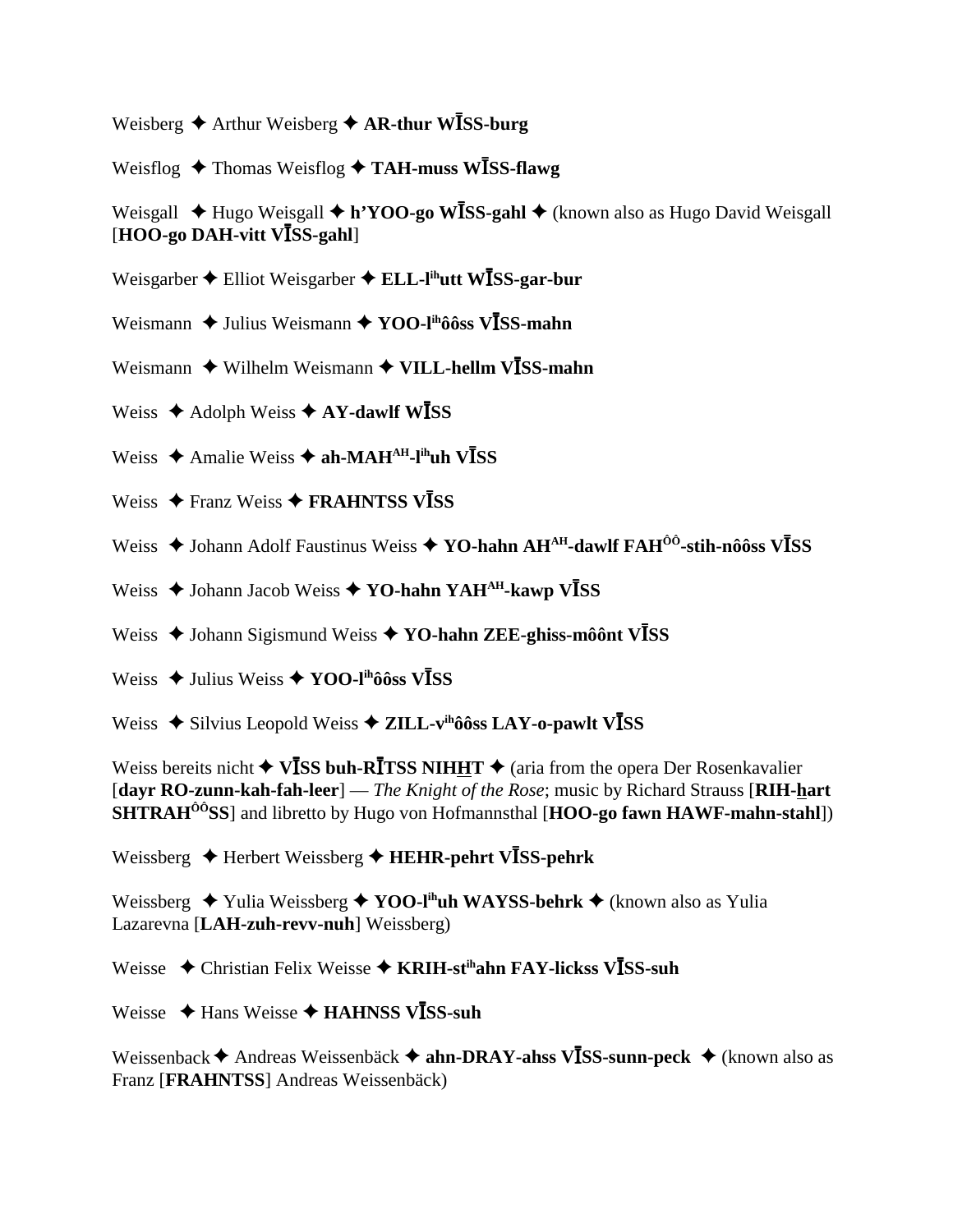Weissenberg  $\triangle$  Alexis Weissenberg  $\triangle$  ah-LECK-siss VISS-sunn-pehrk  $\triangle$  (known also as Alexis Sigismond Weissenberg [ah-LECK-siss ZEE-ghiss-mawnt VISS-s'n-pehrk])

Weissenborn  $\triangle$  Günther Weissenborn  $\triangle$  GÜN-tur VISS-sunn-pawrn  $\triangle$  (known also as Günther Albert Friedrich [AHL-pert FREET-rihh] Weissenborn)

Weissensee  $\blacklozenge$  Friedrich Weissensee  $\blacklozenge$  FREET-rihh VISS-sunn-zay

Weisshaus ◆ Imre Weisshaus ◆ IMM-reh VĪSS-hah<sup>ôô</sup>ss

Weissheimer ◆ Wendelin Weissheimer ◆ VENN-tuh-linn VĪSS-hī-mur

Weissmann  $\triangle$  Adolf Weissmann  $\triangle$  AH<sup>AH</sup>-dawlf VISS-mahn

Weissmann  $\triangle$  Frieder Weissmann  $\triangle$  FREE-tur VISS-mahn

Weissmann  $\triangle$  John Weissmann  $\triangle$  JAHN WISS-munn  $\triangle$  (known also as János Schützer)  $[YAH^{AH}-nawsh SHÜT-tsur]$ 

Weitzel  $\triangle$  Gerhard Weitzel  $\triangle$  GAYR-hart VIT-tsull

Weitzmann  $\triangle$  Carl Friedrich Weitzmann  $\triangle$  KARL FREET-rihh VITSS-mahn

Welcher wechsel herrscht in meiner seele traurigkeit ward mir zum lose  $\triangle$  Welcher wechsel herrscht in meiner Seele — Traurigkeit ward mir zum Lose ♦ VELL-hur VEHH-zull HEHRSHT inn MĪ-nur ZAY-luh — TRAH<sup>ÔÔ</sup>-rick-kīt vart MEER tsôôm LO-zuh ◆ (recitative and aria from the opera *Die Entführung aus dem Serail* [dee ennt- $\vec{F}$ U- $\vec{r}$ ô ng ah<sup>ô</sup>ss  $\frac{1}{2}$  daym zay-RAH<sup>IH</sup>L] —*The Abduction From the Harem*; music by Wolfgang Amadeus Mozart [VAWLF-gahng ah-mah-DAY-ôôss MO-tsart]; libretto by Johann Gottlieb Stephanie [YOhahn GAWT-leep SHTEH-fah-nee) after Christoph Friedrich Bretzner [KRIH-stawf FREETrihh BRETTSS-nur])

Welfing ◆ Hugo Meyer-Welfing ◆ HOO-go MI-ur-VELL-fihng

Welin  $\triangle$  Karl-Erik Welin  $\triangle$  KARL-AY<sup>UH</sup>-rick veh-LEEN  $\triangle$  (known also as Karl-Erik Vilhelm [VEEL-hellm] Welin)

Welisch  $\bigstar$  VAY-lihsh

Welitsch  $\triangle$  Ljuba Welitsch  $\triangle$  l'YOO-bah VEH-lihch

Wellek  $\triangle$  Albert Wellek  $\triangle$  AHL-pert VELL-leck

Weller  $\triangle$  Walter Weller  $\triangle$  VAHL-tur VELL-lur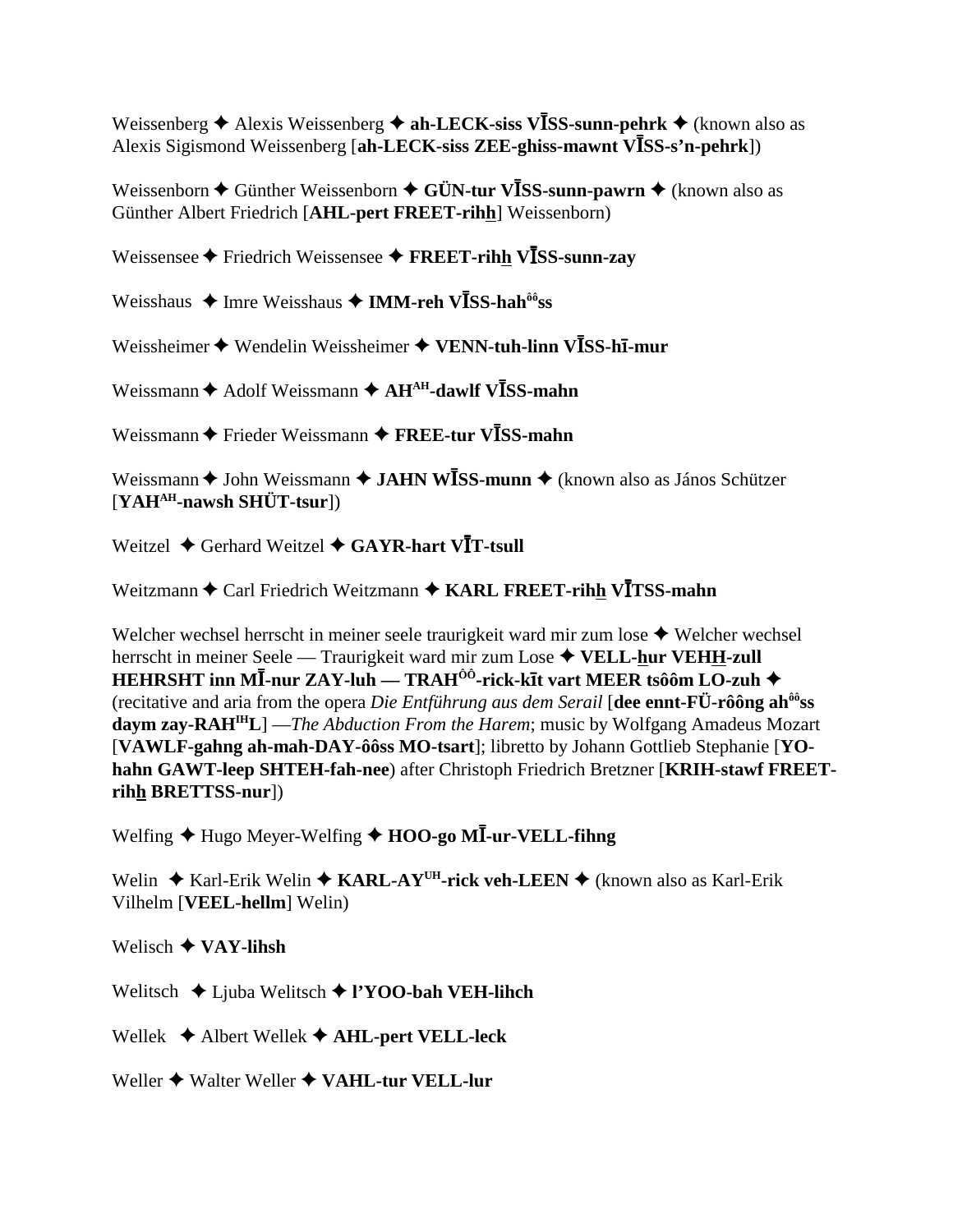Wellesz  $\triangle$  Egon Wellesz  $\triangle$  {EE-gawn WELL-luss} AY-gawn VELL-less  $\triangle$  (known also as Egon Joseph [ $YOH^{OH}$ -zeff] Wellesz)

Wellgunde  $\blacklozenge$  vell-GÔÔN-tuh  $\blacklozenge$  (one of the Rhine maidens from the opera Das Rheingold [dahss RIN-gawlt], music and libretto by Richard Wagner [RIH-hart VAHG-nur])

Wels  $\triangle$  Charles Wels  $\triangle$  CHAH-rullz WELLZ

Welser most  $\bigstar$  Franz Welser-Möst  $\bigstar$  FRAHNTSS VELL-zur-MÖST

Welt deine lust  $\blacklozenge$  Welt, deine Lust  $\blacklozenge$  VELLT, DI-nuh LÔÔST  $\blacklozenge$  (recitative from the cantata [kunn-TAH-tuh] Komm, du süsse Todesstunde [KAWM, doo ZÜSS-suh TOH-dess-shtôôntuh] by Johann Sebastian Bach [YO-hahn {suh-BASS-t<sup>ih</sup>unn BAHK} zay-BAH-st<sup>ih</sup>ahn **BAHK**)

Welte  $\triangle$  Michael Welte  $\triangle$  MIH-hah-ell VELL-tuh

Welting  $\triangle$  Ruth Welting  $\triangle$  ROOTH WELL-tihng

Wely ♦ Louis James Alfred Lefébure-Wély ♦ l<sup>ôô</sup>ee zhahm ahl-fredd luh-fay-bür-vay-lee

Wen chung  $\triangle$  Chou, Wen-chung  $\triangle$  DZ<sup>AW</sup>OO, WUNN-TSHOONG  $\triangle$  (known also as Wenchung Chou)

Wende diesen blick  $\triangle$  Ach, wende diesen Blick  $\triangle$  AHK, VENN-tuh DEE-zunn BLICK  $\triangle$ (Ah, Turn Away Your Eyes)  $\blacklozenge$  (poem by Georg Friedrich Daumer [GAY-awrk FREET-rihh **DAH<sup>ôô</sup>-mur** set to music by Johannes Brahms [vo-HAHN-nuss {BRAHMZ} BRAH<sup>AH</sup>MSS])

Wendel  $\triangle$  Ernst Wendel  $\triangle$  EHRNST VENN-tull

Wendel  $\triangle$  Eugen Wendel  $\triangle$  yevv-JENN venn-DELL

Wendland  $\rightarrow$  Waldemar Wendland  $\rightarrow$  VAHL-tuh-mar VENNT-lahnt

Wendling  $\blacklozenge$  Dorothea Wendling  $\blacklozenge$  doh-ro-TAY-ah VENNT-lihng

Wendling  $\triangle$  Elisabeth Augusta Wendling  $\triangle$  ay-LEE-zah-bett ah<sup> $\hat{\theta}$ </sup>-GÔÔ-stah VENNT-lihng

Wendling  $\bigstar$  Franz Wendling  $\bigstar$  FRAHNTSS VENNT-lihng  $\bigstar$  (known also as Franz Anton  $[AHN-toh<sup>oh</sup>n]$  Wendling)

Wendling  $\blacklozenge$  Johann Baptist Wendling  $\blacklozenge$  YO-hahn BAHP-tisst VENNT-lihng

Wendling  $\triangle$  Karl Wendling  $\triangle$  KARL VENNT-lihng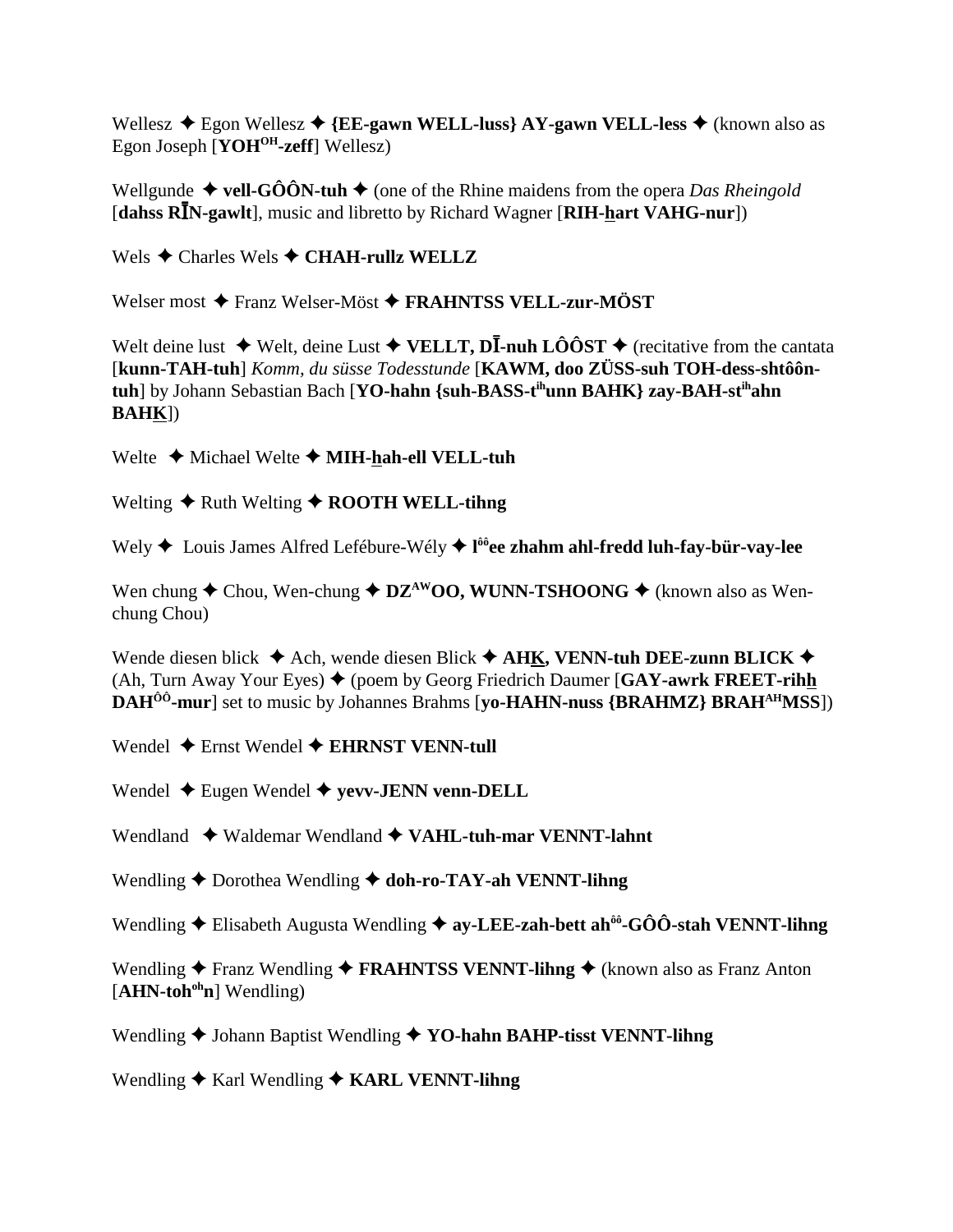Wendling  $\triangle$  Karl Wendling  $\triangle$  KARL VENNT-lihng  $\triangle$  (known also as Johann [YO-hahn] Karl Wendling)

Wendt  $\triangle$  Ernst Adolf Wendt  $\triangle$  EHRNST AH<sup>AH</sup>-dawlf VENNT

Wendt  $\triangle$  Larry Wendt  $\triangle$  LA<sup>R</sup>-ree WENNT

Wenkel  $\triangle$  Ortrun Wenkel  $\triangle$  AWR-trôôn VEHNG-kull

Wenkoff  $\triangle$  Spas Wenkoff  $\triangle$  SPAHSS VENN-kawf

Wenn alle untreu werden  $\triangle$  venn AHL-luh ÔÔN-troy VEHR-tunn  $\triangle$  (composition by Joseph Gabriel Rheinberger [YOH<sup>OH</sup>-zeff GAHP-r<sup>ee</sup>ayl RIN-pehr-gur])

Wenn der freude tranen fliessen  $\triangle$  Wenn der Freude Tränen fliessen  $\triangle$  venn dayr FROY-duh **TRAY-nunn FLEESS-sunn**  $\triangleq$  (aria featuring Belmonte [bell-MAWN-tuh] in the opera *Die Entführung aus dem Serail* [dee ennt-FÜ-rôông ah<sup> $\frac{\partial \hat{\theta}}{\partial s}$ s daym zay-RAH<sup>IH</sup>L] — *The Abduction*</sup> From the Harem; music by Wolfgang Amadeus Mozart [VAWLF-gahng ah-mah-DAY-ôôss] MO-tsart]; libretto by Johann Gottlieb Stephanie [YO-hahn GAWT-leep SHTEH-fah-nee] after Christoph Friedrich Bretzner [KRIH-stawf FREET-rihh BRETTSS-nur])

Wenn der wind weht uber das meer  $\triangle$  Wenn der Wind weht über das Meer  $\triangle$  venn dayr VINNT vayt  $\ddot{\textbf{U}}$ -bur dahss MEER  $\blacklozenge$  (When the Wind Blows Over the Sea)  $\blacklozenge$  (excerpt by Werner Richard Heymann [VEHR-nur RIH-hart HI-mahn] and Robert Gilbert [ro-behr zheelbehr]) from the film *Bomben auf Monte Carlo* [BAWM-bunn ah<sup>ôô</sup>f MOHN-tay KAR-lo]

Wenn dermaleinst des paradieses pforten  $\triangle$  Wenn dermaleinst des Paradieses Pforten  $\triangle$  venn **DEHR-mah-linst dess pah-rah-DEE-zuss p'FAWR-tunn**  $\triangle$  (excerpt from Seven Songs With Piano by Ludwig Felix [LOOT-vihh FAY-lickss] and Jan Brandts-Buys [YAHN BRAHNTSS- $B\ddot{U}$ <sup>R</sup>SS])

Wenn die fruhlingslufte streichen  $\triangle$  Wenn die Frühlingslüfte streichen  $\triangle$  venn dee FRÜ-lihngs**lüf-tuh SHTRI**-hunn  $\blacklozenge$  (When spring breezes blow)  $\blacklozenge$  (aria from the cantata [kunn-TAH-tuh] Weichet nur, betrübte Schatten [VI-hutt noor, buh-TRÜP-tuh SHAHT-tunn] by Johann Sebastian Bach [YO-hahn {suh-BASS-t<sup>ih</sup>unn BAHK} zay-BAH-st<sup>ih</sup>ahn BAHK])

Wenn die nachtigallen schlagen  $\triangle$  Wenn die Nachtigallen schlagen  $\triangle$  venn dee NAHK-tih- $\text{gahl-lunn}\text{SHLAH-gunn} \blacklozenge (\text{German} \text{ folk} \text{ song})$ 

Wenn die sense  $\triangle$  Wenn die Sense  $\triangle$  venn dee ZENN-zuh  $\triangle$  (When the scythe)  $\triangle$  (excerpt from Mährische Duette [MAY-rih-shuh doo-ETT-tuh] — Moravian Duets — by Antonín Dvořák [AHN-taw-n<sup>y</sup>ee<sup>ee</sup>n d'VAW-'shah<sup>ah</sup>k])

Wenn durch die piazzetta  $\triangleq$  Wenn durch die Piazzetta  $\triangleq$  venn DÔÔRH dee p<sup>ee</sup>aht-TSAYT- $\text{tah} \triangleq$  (When through the piazzetta)  $\triangleq$  (composition by Jensen [YENN-sunn]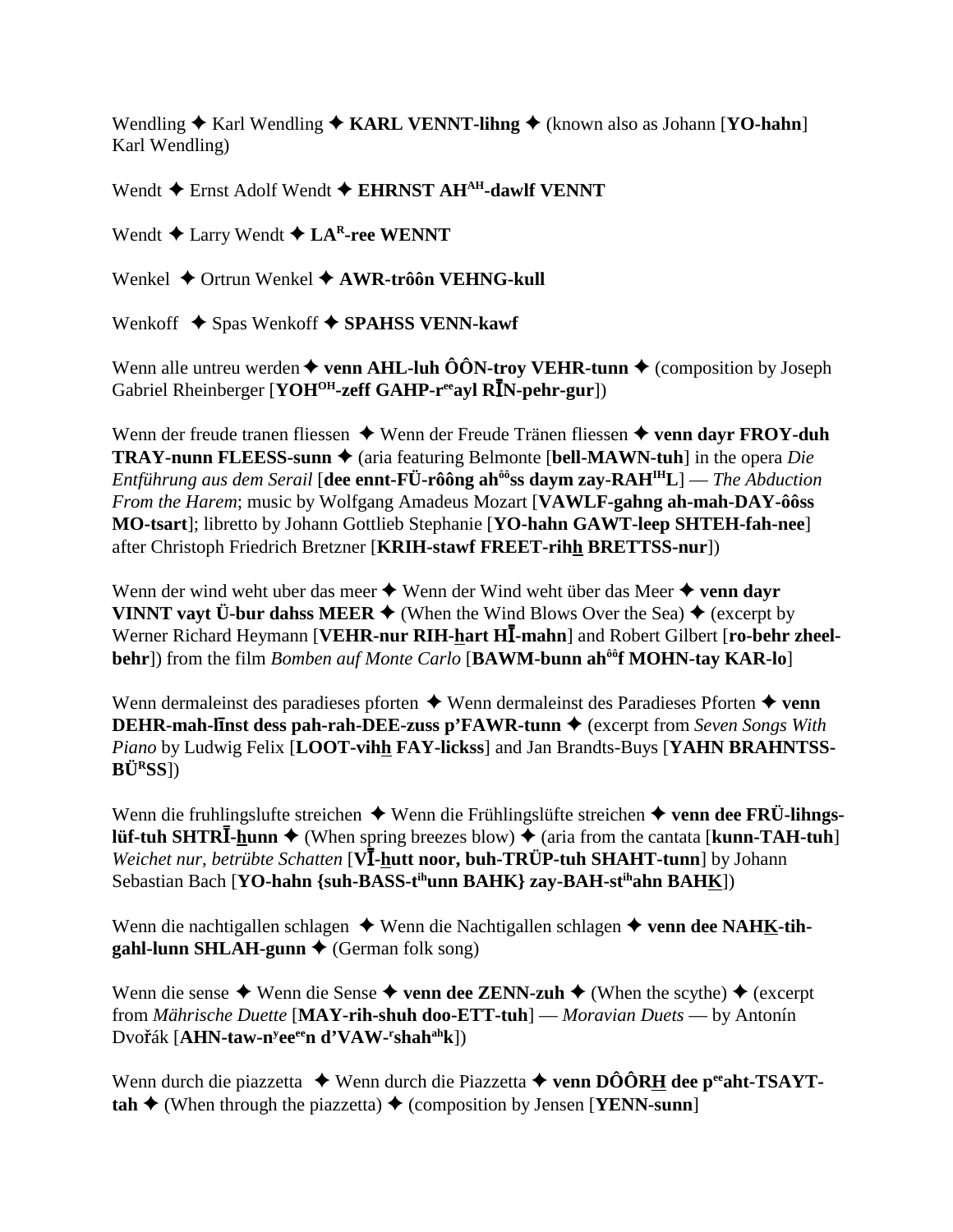Wenn es abend wird gruss mir mein wien  $\triangle$  Wenn es Abend wird ... Grüss mir mein Wien  $\triangle$ **VENN ess AH-punnt VIHRT ... GRÜSS MEER m<b>I**n VEEN  $\blacklozenge$  (excerpt from the operetta *Gräfin Mariza* [**GRAY-finn mah-REE-tsah**]; music by Emmerich Kálmán [**{EMM-muh-rick KAHL-munn**} **EMM-meh-rihh KAH<sup>AH</sup>L-mah<sup>ah</sup>n**]; libretto by Brammer [BRAHM-mur] and Grünwald [**GRÜN-vahlt**])

Wenn ich in deine augen seh  $\triangleq$  Wenn ich in deine Augen seh'  $\triangleq$  venn ihh inn D**I**-nuh AH<sup>ôô</sup>gunn zay  $\triangle$  (When I Look Into Your Eyes)  $\triangle$  (poem by Heinrich Heine [ $\overline{H}$ **IN-rihh HI-nuh**] set to music by Robert Schumann [**ROH<sup>OH</sup>-bert SHOO-mahn**])

Wenn ich in deinen augen seh $\triangleq$  Wenn ich in deinen Augen seh'  $\triangleq$  venn ihh inn D**I**-nunn  $\text{ÖW-}$ **gunn zay ♦** (When I Look Into Your Eyes) ♦ (poem by Heinrich Heine [HIN-rihh HI-nuh] set to music by Robert Schumann [ $ROH^{OH}$ -bert SHOO-mahn])

Wenn ich mit menschenzungen  $\blacklozenge$  Wenn ich mit Menschenzungen  $\blacklozenge$  venn ihh mitt MENN**shunn-tsôông-unn**  $\triangleleft$  (If I Spoke With the Tongues of Men)  $\triangleleft$  (text from *I Corinthians* 13:1-3, 12-13, set to music by Johannes Brahms [**yo-HAHN-nuss {BRAHMZ} BRAHAHMSS**])

Wenn in stiller stunde  $\blacklozenge$  Wenn in stiller Stunde  $\blacklozenge$  venn inn SHTILL-lur SHTÔÔN-tuh  $\blacklozenge$ (song by K. Groos [**(**K.**) GROHSS**])

Wennerberg **→** Gunnar Wennerberg ◆ GÜN-nar VENN-ner-bar<sup>y</sup>

Wenten **→** Nyoman Wenten **→ n'YO-mahn WENN-tunn** 

Wenzel **→** Ernst Ferdinand Wenzel **→ EHRNST FEHR-tee-nahnt VENN-tsull** 

Wenzel **→** Leopold Wenzel **→ LAY-o-pawlt VENN-tsull** 

Wenzig  $\triangle$  Josef Wenzig  $\triangle$  YOH<sup>OH</sup>-zeff VENN-tsihh

Wenzinger **→** August Wenzinger **→ AH<sup>ôô</sup>-gôôst VENN-tsihng-ur** 

Wer ein liebchen hat gefunden  $\triangle$  Wer ein Liebchen hat gefunden  $\triangle$  vehr **In LEEP-hunn haht guh-FÔÔN-tunn**  $\blacklozenge$  (Excerpt from the opera *Die Entführung aus dem Serail* [dee ennt-FÜ**rôông ahôôss daym zay-RAHIHL**] — *The Abduction From the Harem*; music by Wolfgang Amadeus Mozart [**VAWLF-gahng ah-mah-DAY-ôôss MO-tsart**]; libretto by Johann Gottlieb Stephanie [**YO-hahn GAWT-leep SHTEH-fah-nee**) after Christoph Friedrich Bretzner [**KRIHstawf FREET-rihh BRETTSS-nur**])

Wer hat dich du schoner wald  $\blacklozenge$  Wer hat dich, du schöner Wald  $\blacklozenge$  **VEHR HAHT DIHH, doo SHÖ-nur VAHLT** ◆ song by Felix Mendelssohn [**{FEE-lickss MENN-dull-sunn**} **FAY-lickss MENN-t'llss-zohohn**])

Wer hat die liebe uns ins herz gesenkt  $\triangleq$  Wer hat die Liebe uns ins Herz gesenkt?  $\triangleq$  VAYR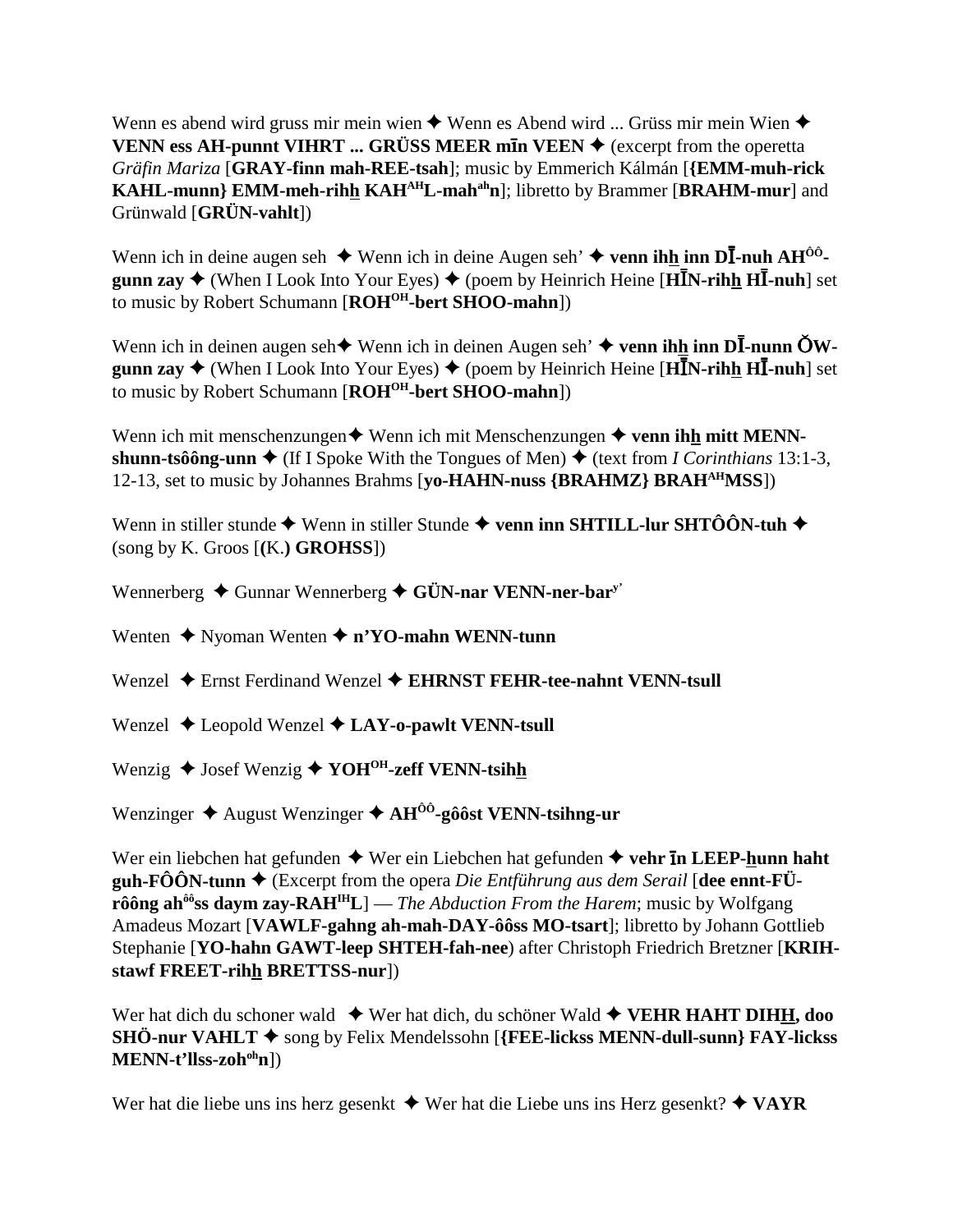haht dee LEE-buh ô ôns inss HEHRTSS guh-ZEHNGT?  $\blacklozenge$  (excerpt from Das Länd des Lächelns [dahss LAHNT dess LEH-hullnss] — The Land of Smiles; music by Franz Lehár [FRAHNZ leh-HAH<sup>AH</sup>R]; lyrics by Victor Léon [veek-tawr lay-aw6], Ludwig Herzer [LOOTvihh HEHR-tsur], and Fritz Löhner [FRITTSS LÖ-nur])

Wer hat dies liedlein erdacht  $\blacklozenge$  Wer hat dies Liedlein erdacht?  $\blacklozenge$  VEHR HAHT deess LEET-**In ehr-TAHKT?)**  $\blacklozenge$  (Who Thought Up This Song?)  $\blacklozenge$  (poem from *Des Knaben Wunderhorn*) [dess k'NAH<sup>AH</sup>-bunn VÔÔN-tur-hawrn] — The Youth's Magic Horn — set to music by Gustav Mahler  $[G\hat{O}\hat{O}$ -stahf MAH<sup>AH</sup>-lur])

Wer ist so wurdig als du  $\blacklozenge$  Wer ist so würdig als du  $\blacklozenge$  VEHR isst zo VÜR-tihh ahlss DOO  $\blacklozenge$ (There is None Worthier Than Thee)  $\blacklozenge$  (composition by Carl Philipp Emanuel Bach [KARL] FEE-lipp ay-MAH<sup>AH</sup>-n<sup>oo</sup>ayl BAH<u>K</u>])

Wer machte dich so krank  $\blacklozenge$  Wer machte dich so krank?  $\blacklozenge$  VAYR MAHK-tuh dihh zo **KRAHNGK**  $\blacklozenge$  (Who Made You So Ill?)  $\blacklozenge$  (song by Robert Schumann [ROH<sup>OH</sup>-bert SHOO- $$ 

Wer nur den lieben gott lasst walten  $\triangle$  Wer nur den lieben Gott lässt walten  $\triangle$  VAYR noor dayn LEE-bunn GAWT lesst VAHL-tunn

Wer uns getraut  $\rightarrow$  VAYR ôônss guh-TRAH<sup>ôô</sup>T  $\rightarrow$  (excerpt from the opera *Der* Zigeunerbaron [dayr tsee-GOY-nur-pah-rohn] — The Gypsy Baron; music by Johann Strauss II [YO-hahn SHTRAH<sup>ÔÔ</sup>SS II]; libretto by Ignaz Schnitzer IGG-nahtss SHNITT-tsur] after Mor Jókai [MOHR YOH<sup>OH</sup>-kahih])

Werba  $\triangle$  Erik Werba  $\triangle$  AY-rick VEHR-pah

Werbeck  $\triangle$  Gaspar van Werbeck  $\triangle$  kahss-PAR funn WEHR-beck  $\triangle$  (the last name is also spelled Weerbeke [WAY<sup>AY</sup>R-bay-kuh], Weerbecke [WAY<sup>AY</sup>R-beh-kuh], Werbecke [WEHRbeh-kuh], and Werbeke [WEHR-bay-kuh])

Werbeke  $\triangle$  Gaspar van Werbeke  $\triangle$  kahss-PAR funn WEHR-bay-kuh  $\triangle$  (the last name is also spelled Weerbeke [WAY<sup>AY</sup>R-bay-kuh], Weerbecke [WAY<sup>AY</sup>R-beh-kuh], Werbecke [WEHR-beh-kuh], and Werbeck [WEHR-beck])

Werckmeister  $\triangle$  Andreas Werckmeister  $\triangle$  ahn-DRAY-ahss VEHRK-m1-stur

Werder  $\triangleleft$  Felix Werder  $\triangleleft$  {FEE-lickss WUR-dur} FAY-lickss VEHR-tur

Werder  $\triangle$  Richard Werder  $\triangle$  RIH-churd WUR-dur

Were diu werlt alle min  $\triangle$  VAY-ruh d<sup>ih</sup>ôô VEHRLT AHL-luh MEEN  $\triangle$  (If all the world were mine)  $\triangle$  (excerpt from *Primo Vere* [**PREE-mo VAY-ray**] — *Spring* — a group of poems from the 13th-century manuscript *Carmina Burana* [kar-MEE-nah boo-RAH-nah] set to music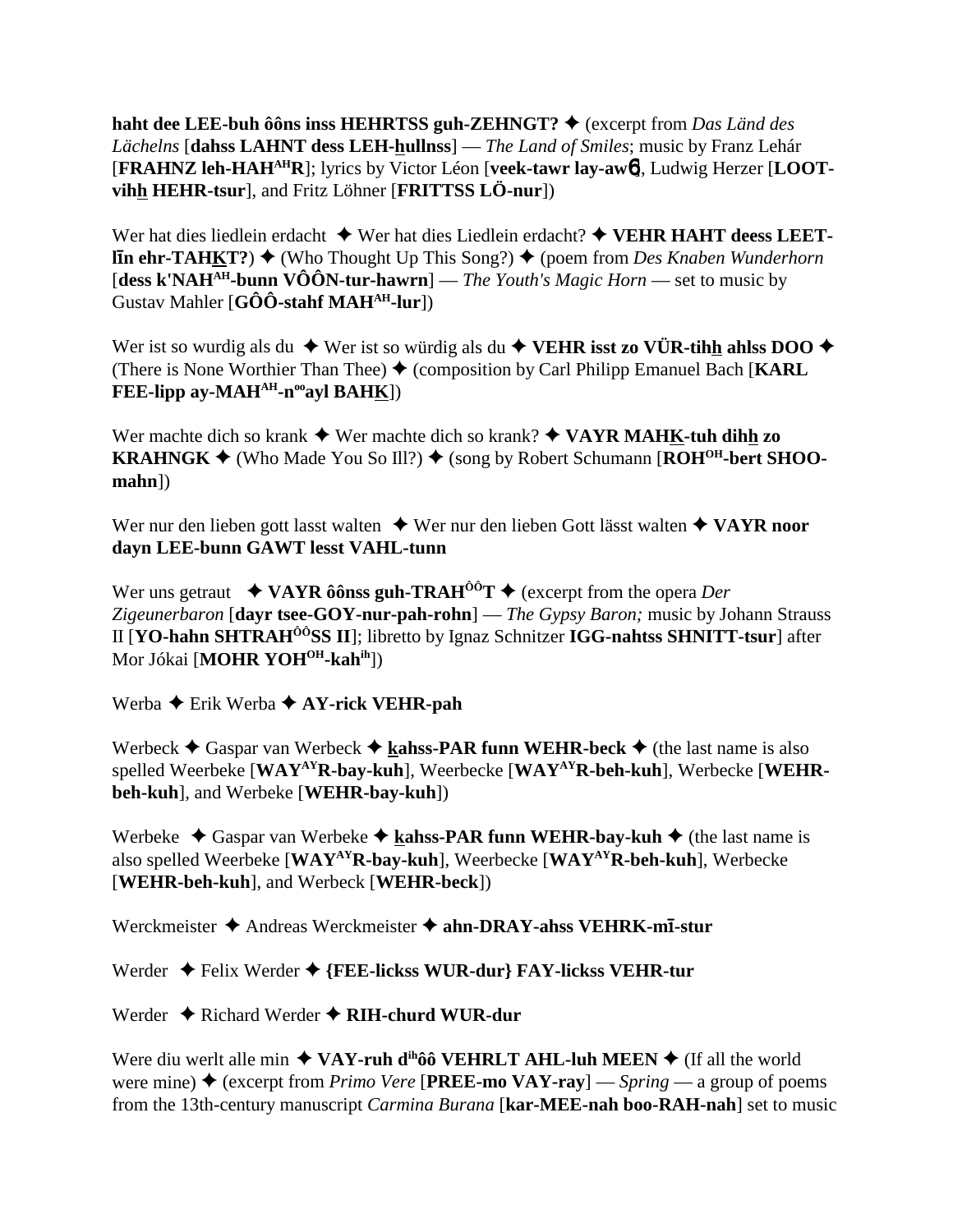by Carl Orff [KARL AWRF])

Werfel  $\blacklozenge$  Franz Werfel  $\blacklozenge$  FRAHNTSS VEHR-fuhl

Werle ◆ Lars Johan Werle ◆ LARSS YOO-hahn VAR<sup>UH</sup>-luh

Wermann ♦ Friedrich Oskar Wermann ♦ FREET-rihh AWSS-kar VEHR-mahn

Werner  $\triangle$  Arno Werner  $\triangle$  AR-no VEHR-nur

Werner  $\triangle$  Eric Werner  $\triangle$  {EH-rick WUR-nur} AY-rick VEHR-nur

Werner  $\triangle$  Gregor Joseph Werner  $\triangle$  GRAY-gawr YOH<sup>OH</sup>-zeff VEHR-nur

Werner  $\triangle$  Heinrich Werner  $\triangle$  HIN-rihh VEHR-nur

Werner ◆ Johann Gottlob Werner ◆ YO-hahn GAWT-lawp VEHR-nur

Werner  $\triangle$  Josef Werner  $\triangle$  YOH<sup>OH</sup>-zeff VEHR-nur

Werner  $\triangle$  Theodor Wilhelm Werner  $\triangle$  TAY-o-doh<sup>oh</sup>r VILL-hellm VEHR-nur

Wernick  $\triangle$  Richard Wernick  $\triangle$  RIH-churd WUR-nick  $\triangle$  (known also as Richard Frank [FRANGK] Wernick)

Werrecore  $\triangle$  Matthias Hermann Werrecore  $\triangle$  MAHT-t<sup>ih</sup>ahss HEHR-mahn WEHR-ruh-ko- $\mathbf{ruh} \triangleq$  (the last name is also spelled Vercore [VEHR-ko-ruh], Verecore [VEH-ruh-ko-ruh], Verrechore [VEHR-ruh-ko-ruh], and Werrekoren [WEHR-ruh-ko-runn])

Werrenrath  $\blacklozenge$  Reinald Werrenrath  $\blacklozenge$  R**I**-nulld WEHR-runn-rath

Wert  $\triangle$  Giaches de Wert  $\triangle$  ZHAHSH deh VEHRT  $\triangle$  (known also as Jaches [ZHAHSH] de Wert and Jakob van Wert [YAH-kawp vunn VEHRT])

Wertheim  $\bigstar$  Rosy Wertheim  $\bigstar$  RO-zee WERT-him

Werther  $\triangle$  vehr-tur  $\triangle$  (an opera, with music by Jules Massenet [zhül {mahss-s'nay} mahsss'neh]; libretto by Édouard Blau [ay-d'war blo], Paul Milliet [pohl mee-y<sup>ee</sup>eh], and Georges Hartmann [zhawrzh HART-mahn] after Johann Wolfgang von Goethe [YO-hahn VAWLFgahng fawn  $G\ddot{\mathrm{o}}$ -tuh]; also a character in the opera)

Wes herd dies auch sei hier muss ich rasten  $\triangle$  Wes Herd dies auch sei, hier muss ich rasten  $\triangle$ vayss HEHRT deess ah<sup> $\delta \hat{\theta}$ </sup>k z**i**, heer môoss ihh RAH-stunn  $\blacklozenge$  (duet from Act 1 of the opera Die Walküre [dee vahl-KÜ-ruh], music and libretto by Richard Wagner [RIH-hart VAHG $nur$ )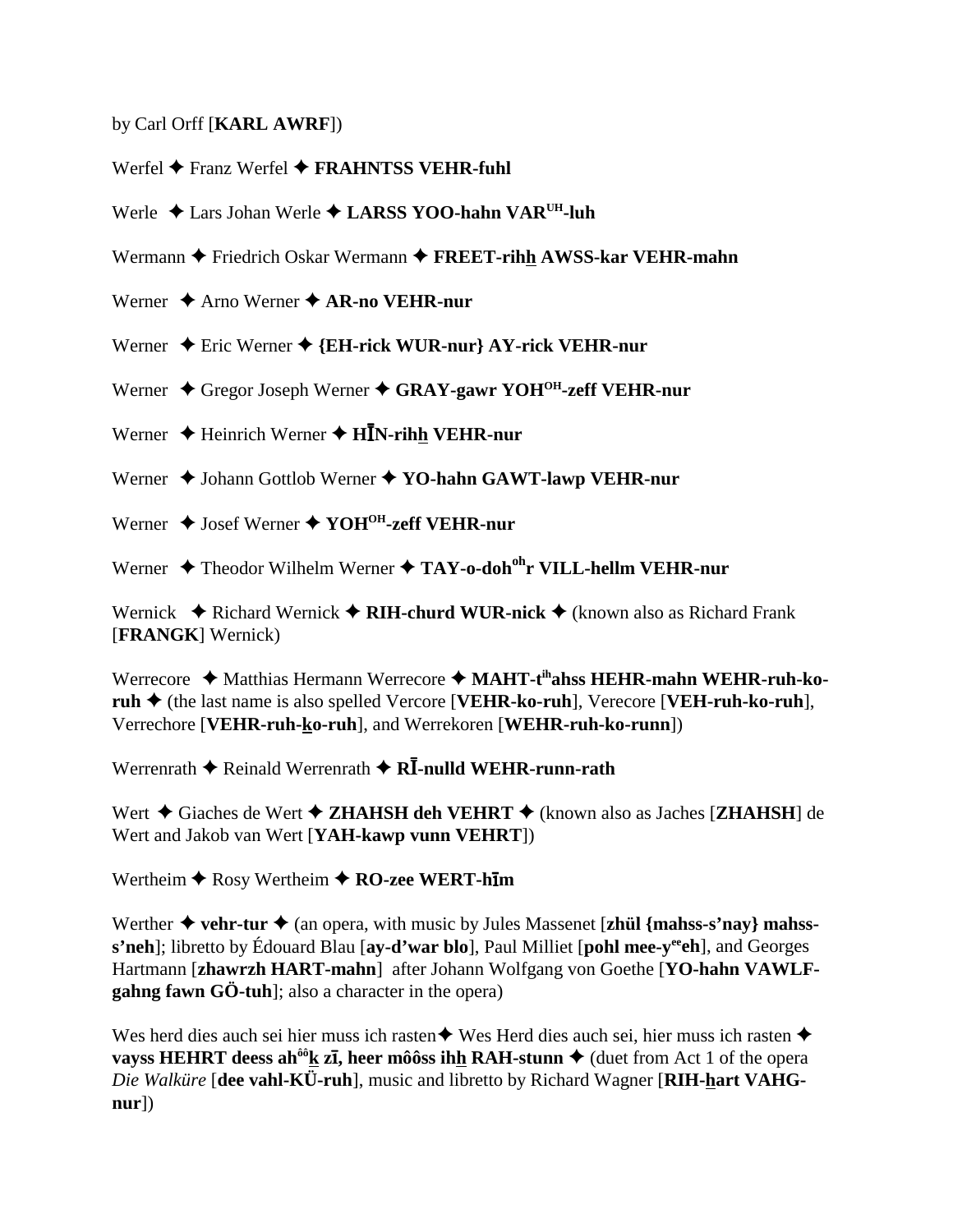Wesembeek Léon-Philippe-Marie Burbure de Wesembeek **lay-aw**6**-fee-leep-mah-ree bürbür deh WAY-zumm-bayayk**

Wesendonck  $\blacklozenge$  Mathilde Wesendonck  $\blacklozenge$  mah-TILL-tuh VAY-zunn-tawngk

Wesendonk  $\triangleleft$  Mathilde Wesendonk  $\triangleleft$  mah-TILL-tuh VAY-zunn-tawngk

Wesendonk lieder  $\triangle$  Wesendonk-Lieder  $\triangle$  VAY-zunn-tawngk-LEE-dur  $\triangle$  (poems by Mathilde Wesendonk [**mah-TILL-tuh VAY-zunn-tawngk**] set to music by Richard Wagner [**RIH-hart VAHG-nur**])

Wesley  $\triangle$  Samuel Sebastian Wesley  $\triangle$  SAMM-yuh-wull suh-BASS-t<sup>ih</sup>unn WESS-lee

Wessel  $\rightarrow$  Mark Wessel  $\rightarrow$  **MARK WESS-s'l** 

Wessely **↑** Othmar Wessely **↑ AWT-mar VESS-suh-lee** 

Wessman  $\triangle$  Harri Wessman  $\triangle$  **HAHR-rih VESS-mahn**  $\triangle$  (known also as Harri Kristian [**KRISS-tihahn**] Wessman)

West  $\triangle$  **VESST**  $\triangle$  (German pronunciation)

Westbrook geha ◆ Mary Westbrook-Geha ◆ MEH<sup>UH</sup>-ree WESST-brôôk-GAY-uh

Westenburg ◆ Richard Westenburg ◆ RIH-churd WESS-t'n-burg

Westenfelder  $\triangle$  Georg Westenfelder  $\triangle$  GAY-awrk VEH-stunn-fell-tur

Westerberg  $\blacklozenge$  Stig Westerberg  $\blacklozenge$  **STEEG VESS-ter-bary**  $\blacklozenge$  (known also as Stig Evald Börje [**AYUH-vahld BÖR-yuh**] Westerberg)

Westergaard  $\triangle$  Peter Westergaard  $\triangle$  **PEE-tur WESS-tur-gard**  $\triangle$  (known also as Peter Talbot [**TAL-butt**] Westergaard)

Westergaard  $\triangle$  Svend Westergaard  $\triangle$  SVENNT VESS-tur-goh<sup>oh</sup>

Westerhout  $\blacklozenge$  Nicola Van Westerhout  $\blacklozenge$  **NEE-ko-lah funn WESS-tur-hah<sup>oo</sup>t**  $\blacklozenge$  (the first name is also spelled Niccolò [**neek-ko-LO**])

Westerlinck  $\blacklozenge$  Wilfried Westerlinck  $\blacklozenge$  WILL-freet WESS-ter-lihngk

Westermann  $\triangle$  Peter Westermann  $\triangle$  PAY-tur VEH-stur-mahn

Westminster **WESST-minn-stur**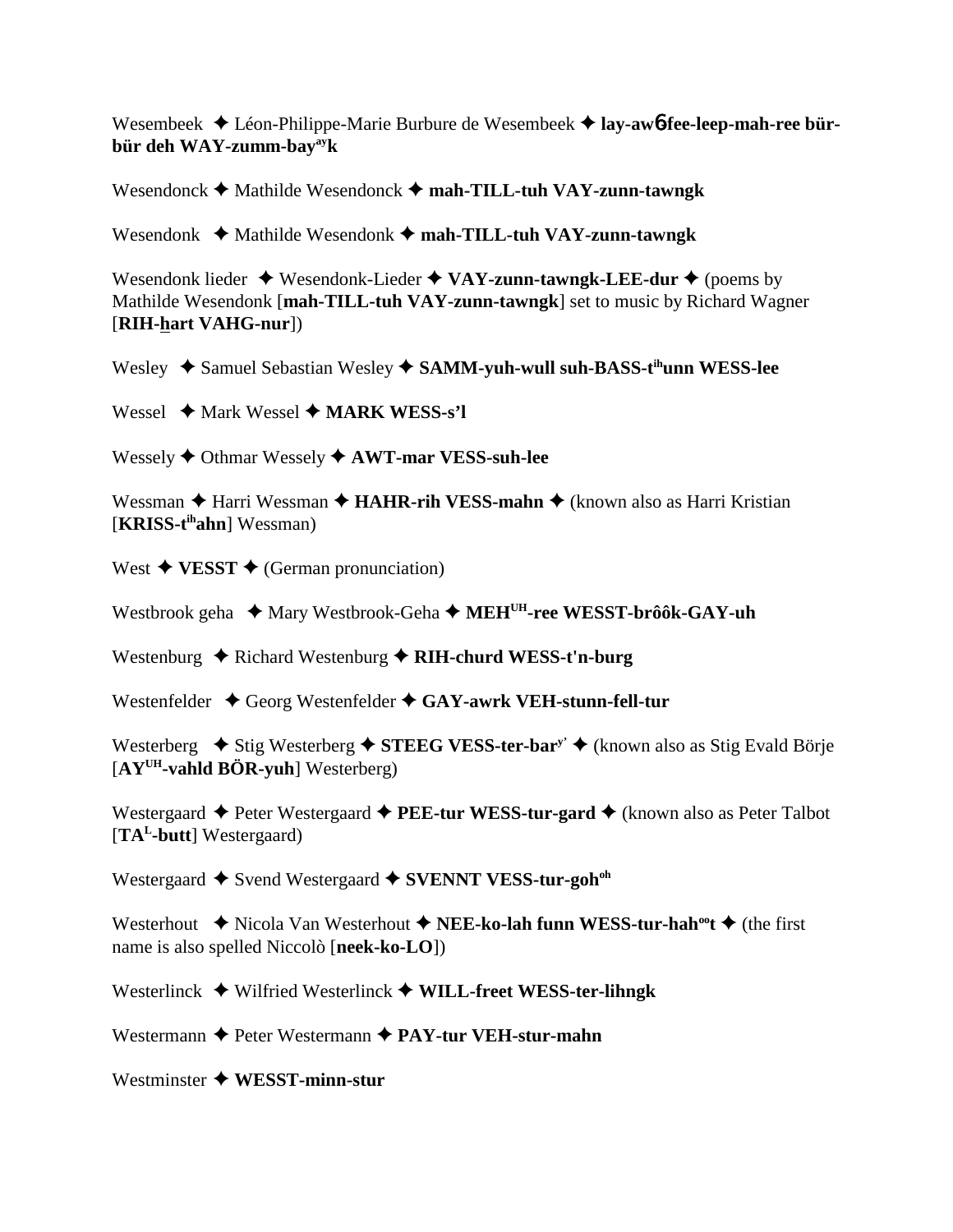Westphal  $\triangle$  Rudolf Westphal  $\triangle$  ROO-dawlf VESST-fahl  $\triangle$  (known also as Rudolf Georg Hermann Westphal ◆ ROO-dawlf GAY-awrk HEHR-mahn VESST-fahl])

Westphalia chorale  $\blacklozenge$  Westphalia Chorale  $\blacklozenge$  west-FAY-l<sup>ih</sup>uh (Chorale)

Wetterfahne  $\triangle$  Die Wetterfahne  $\triangle$  dee VETT-tur-fah-nuh  $\triangle$  (The Weather Vane)  $\triangle$  (poem by Wilhelm Müller [VILL-hellm MÜL-lur] set to music by Franz Schubert [FRAHNTSS] **SHOO-bert** in the song cycle *Winterreise* [VINN-tur-r**ī-zuh**] — *The Winter's Journey*)

Wettergren  $\blacklozenge$  Gertrud Wettergren  $\blacklozenge$  YAR-trüd VETT-ter-grenn

Wetz  $\triangle$  Richard Wetz  $\triangle$  RIH-hart VETTSS

Wetzel  $\div$  Justus Hermann Wetzel  $\div$  YOOSS-tôôss HEHR-mahn VETT-tsull

Wetzler ◆ Hermann Wetzler ◆ {HUR-munn WETTSS-lur} HEHR-mahn VETTSS-lur ◆ (known also as Hermann Hans [HAHNSS] Wetzler)

Weweler  $\triangle$  August Weweler  $\triangle$  OW-gôôst VAY-vuh-lur

Weymarn  $\triangle$  Pavel Weymarn  $\triangle$  PAH-vell VAY-marn

Weyrauch  $\triangleq$  August Heinrich von Wayrauch  $\triangleq AH^{00}$ -gôôst HĪN-rihh fawn VĪ-rah<sup>ôô</sup>h

Weyse  $\triangle$  Christoph Ernst Friedrich Weyse  $\triangle$  KRIH-stawf EHRNST FREED-rihh VI-zuh

Wha  $\triangle$  Chung, Kyung-Wha  $\triangle$  CHUHNG, K'YAHNG-HWAH

Wha chung  $\blacklozenge$  Chung, Kyung-Wha  $\blacklozenge$  CHUHNG, K'YAHNG-HWAH

Wha chung  $\blacklozenge$  Chung, Myung-Wha  $\blacklozenge$  CHUHNG, M'YUHNG-HWAH

Whear  $\triangle$  Paul William Whear  $\triangle$  PAWL WILL-I<sup>ih</sup>umm HWEH<sup>UH</sup>R

Wheen  $\triangle$  Galie Wheen  $\triangle$  GA-lee HWEEN

Whelan  $\triangle$  Bill Whelan  $\triangle$  BILL HWEE-lunn

When bibo thought fit  $\blacklozenge$  When Bibo thought fit  $\blacklozenge$  (When) BEE-bo (thought fit)  $\blacklozenge$  (a song of the "glee" type popular in England from about 1700 to 1850)

When first amyntas sued for a kiss  $\bullet$  When first Amyntas sued for a kiss  $\bullet$  (When first) ah-**MINN-tahss (sued for a kiss)**  $\triangle$  (anonymous song)

When loe by breake of morning  $\triangle$  (When) LO (by) BRAYK (of morning)  $\triangle$  (madrigal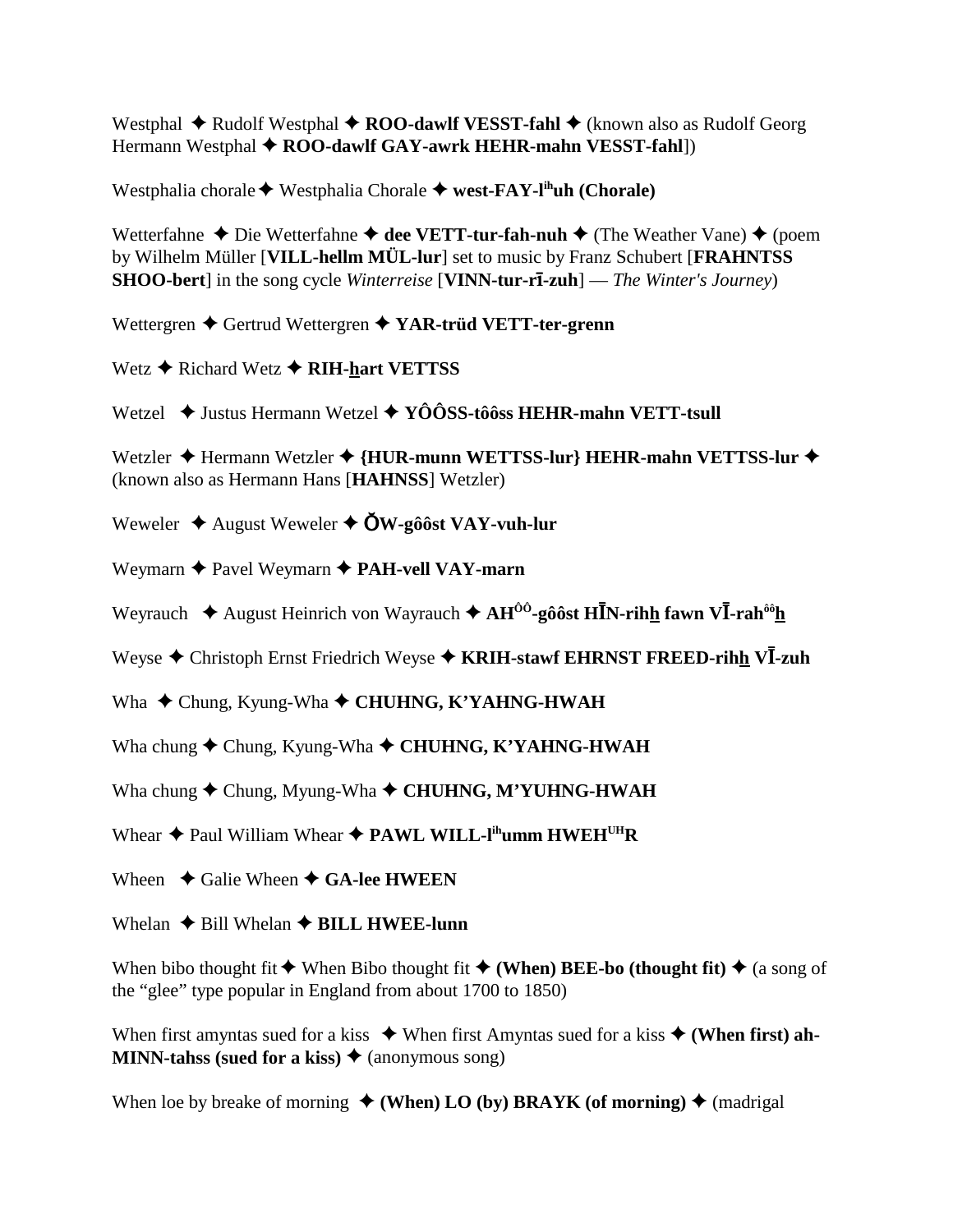[**MADD-rih-gull**] by Thomas Morley [**TAH-muss MAWR-lih**])

While kedrons brook  $\blacklozenge$  While Kedron's brook  $\blacklozenge$  (While) KEE-drunn's (brook)  $\blacklozenge$  (aria from the oratorio *Joshua* [**JAH-shuh-wuh**]; music by George Frideric Handel [**JAW-urj FRIH-duhrick HANN-d'l**] and libretto by Thomas Morell (?) [**TAH-muss MAW-rell**])

White lafitte ◆ José White Lafitte ◆ ho-SAY hWIT lah-fitt ◆ (known also as José Silvestre de los Dolores White Lafitte [ho-SAY seel-VAYSS-tray day lawss doh-LO-rayss hWIT lah-fitt])

Whithorne  $\triangle$  Emerson Whithorne  $\triangle$  **EH-mur-sunn hWITT-hawrn** 

Whittal ◆ Arnold Whittal ◆ **AR-nulld hWITT-t'l** ◆ (known also as Arnold Morgan [**MAWR-gunn**] Whittal)

Whittall  $\blacklozenge$  Gertrude Clarke Whittall  $\blacklozenge$  GUR-trood KLARK hWITT-t'l

Whittenberg  $\triangle$  Charles Whittenberg  $\triangle$  CHAH-rullz hWITT-t'n-burg

Whun chung  $\blacklozenge$  Chung, Myung-Whun  $\blacklozenge$  CHUHNG, M'YUHNG-HWEE<sup>6</sup>

Whyte  $\triangle$  Robert Whyte  $\triangle$  RAH-burt hWIT

Whythorne  $\triangle$  Thomas Whythorne  $\triangle$  TAH-muss hW**IH-tawrn** 

Wich  $\blacklozenge$  Günther Wich  $\blacklozenge$  GÜN-tur VIHH

Wichmann  $\triangle$  Hermann Wichmann  $\triangle$  **HEHR-mahn VIHH-mahn** 

Wichmann  $\triangle$  Russell G. Wichmann  $\triangle$  RUSS-sull G. WICK-munn

Wichtl  $\blacklozenge$  Georg Wichtl  $\blacklozenge$  GAY-awrk VIHH-t'l

Wickede Friedrich von Wickede **FREET-rihh fawn VIH-kuh-duh**

Wickenhauser  $\triangle$  Richard Wickenhauser  $\triangle$  RIH-hart VIH-kunn-hah<sup>ôô</sup>-zur

Wid sollten wir geheim sie halten  $\triangleq$  veet ZAWL-tunn veer guh-HIM zee HAHL-tunn  $\triangleq$ (poem by Adolf Friedrich von Schack [**AHAH-dawlf FREET-rihh fawn SHAHK**] set to music by Richard Strauss [**RIH-hart SHTRAHÔÔSS**])

Widensky Peter Widensky **PAY-tur vee-DENN-skee**

Wider den ubermut  $\blacklozenge$  Wider den Übermut  $\blacklozenge$  **VEE-dur dayn Ü-bur-môôt**  $\blacklozenge$  (song by Franz Joseph Haydn [**FRAHNTSS YOHOH-zeff H**-**-d'n**])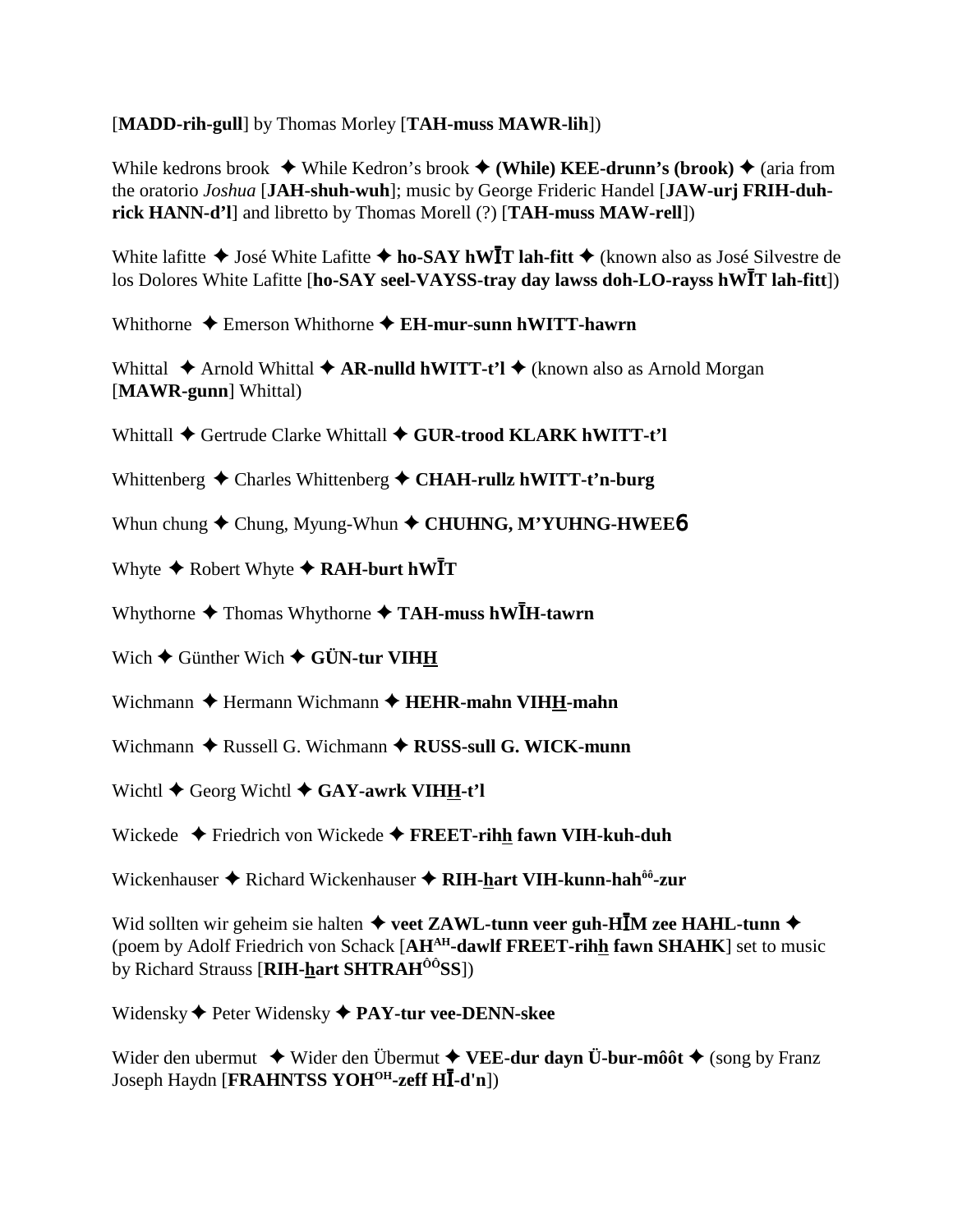Wider die kainischen bluts verwandten $\triangleq$  Wider die kainischen Bluts verwandten  $\triangleq$  VEE-dur dee KAH<sup>IH</sup>-nih-shunn BLÔÔTSS fehr-VAHNT-tunn  $\blacklozenge$  (excerpt from the *Sacred Songbook* of Wittenberg [VITT-tunn-pehrk] by Johann Walter [YO-hahn VAHL-tur])

Widerkehr  $\triangleleft$  Jacques Widerkehr  $\triangleleft$  zhack VEE-dur-kehr  $\triangleleft$  (known also as Jacques-Christian-Michel Widerkehr [zhack-kreess-t<sup>ee</sup> ahn-mee-shell VEE-dur-kehr]  $\triangle$  (the last name is also spelled Wiederkehr [VEE-dur-kehr] and Viderkehr [VEE-dur-kehr]))

Widerspruch  $\blacklozenge$  VEE-der-sprôôh  $\blacklozenge$  (Contradiction)  $\blacklozenge$  (poem by Johann Seidl [YO-hahn Z $\bar{I}$ t'll set to music by Franz Schubert [FRAHNTSS SHOO-bert])

Widman ♦ Benedikt Widmann ♦ BAY-neh-dickt VITT-mahn

Widmann ← Erasmus Widmann ← ay-RAHSS-môôss VITT-mahn

Widmann ♦ Joseph Viktor Widmann ♦ YOH<sup>OH</sup>-zeff FICK-tawr VITT-mahn

Widmer  $\triangle$  Kurt Widmer  $\triangle$  KÔÔRT VITT-mur

Widmung  $\blacklozenge$  VITT-môông  $\blacklozenge$  (Dedication)  $\blacklozenge$  (poem by Friedrich Rückert [FREET-rihh RÜkert] set to music by Robert Schumann [ROH<sup>OH</sup>-bert SHOO-mahn])

Widor  $\triangleleft$  Charles-Marie Widor  $\triangleleft$  sharl-mah-ree vee-dawr  $\triangleleft$  (known also as Charles-Marie-Jean-Albert Widor [sharl-mah-ree-zhah6-nahl-ber vee-dawr])

Wie bist du meine konigin  $\triangle$  Wie bist du, meine Königin  $\triangle$  VEE BISST DU, MI-nuh KÖ-nih**ghinn**  $\triangle$  (poem from the Persian set to music by Johannes Brahms [vo-HAHN-nuss] {BRAHMZ} BRAH<sup>AH</sup>MSS])

Wie du warst  $\blacklozenge$  Wie du warst!  $\blacklozenge$  VEE doo VARST!  $\blacklozenge$  (aria from the opera Der Rosenkavalier [dayr RO-zunn-kah-fah-leer] — The Knight of the Rose; music by Richard Strauss [RIH-hart SHTRAH<sup>00</sup>SS] and libretto by Hugo von Hofmannsthal [HOO-go fawn HAWF-mahn-stahl])

Wie eine rosenknospe  $\blacklozenge$  VEE **I-nuh RO-zunn-k'naw-spuh**  $\blacklozenge$  (excerpt from the operetta *Die lustige Witwe* [dee  $\hat{LOO}$ -stih-guh VITT-vuh] — *The Merry Widow*; music by Franz Lehár [FRAHNZ leh-HAH<sup>AH</sup>R]; libretto by Victor Léon [veek-tawr lay-aw<sup>6</sup>] and Leo Stein [LAY-0] **SHTIN** after Henri Meilhac [ah**o-ree meh-yack**])

Wie erkenn ich mein treulieb vor andern nun $\blacklozenge$  Wie erkenn ich mein Treulieb vor andern nun? VEE EHR-kenn ihh min TROY-leep fohr AHN-tern NOON? ♦ (How Should I Your True-Love Know?)  $\blacklozenge$  (composition by Richard Strauss [RIH-hart SHTRAH<sup> $\hat{o}$ 6</sub>SS])</sup>

Wie freundlich strahlt heiterkeit und frohlichkeit  $\blacklozenge$  Wie freundlich strahlt ... Heiterkeit und Fröhlichkeit ♦ vee FROYNT-lihh SHTRAHLT ... HĪ-tur-kīt ôônt FRÖ-lihh-kīt ♦ (The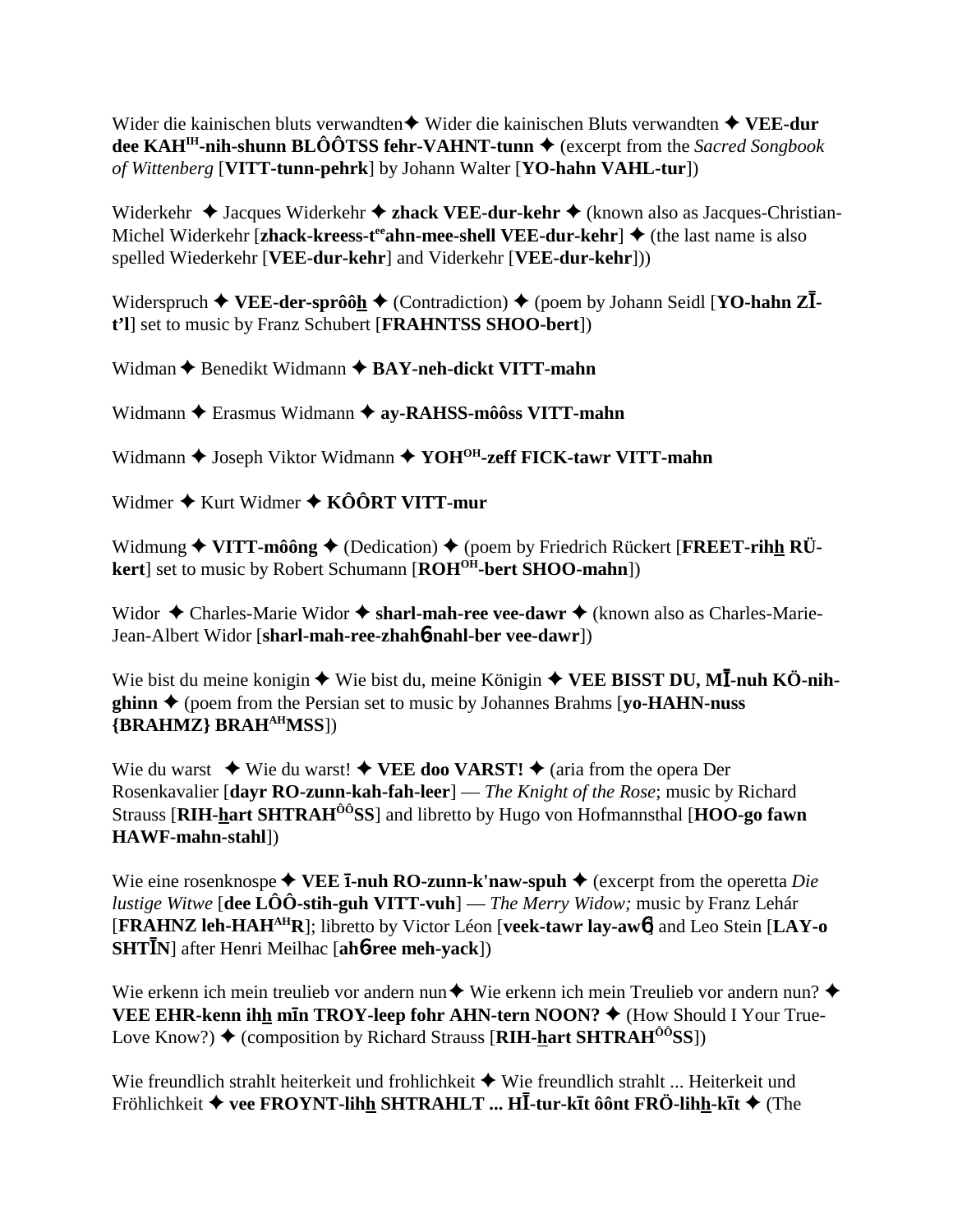Baron's Aria)  $\blacklozenge$  (aria from the opera *Der Wildschütz oder Die Stimme der Natur* [dayr VILLTshütss O-dur dee SHTIMM-muh dayr nah-TOOR]  $-$  The Poacher, or The Voice of Nature; an opera, with music by Albert Lortzing [AHL-pert LAWRT-tsihng] and libretto by Lortzing after August von Kotzebue [AH<sup>00</sup>-gôôst fawn KAWT-tsuh-bü])

Wie froh und frisch  $\blacklozenge$  vee FROH ô ont FRIHSH  $\blacklozenge$  (How Happily and How Freshly)  $\blacklozenge$  (poem by Johann Ludwig Tieck [YO-hahn LOOT-vihh TEEK] set to music by Johannes Brahms [vo-HAHN-nuss {BRAHMZ} BRAH<sup>AH</sup>MSS] in the song cycle Die schöne Magelone [dee SHÖnuh mah-guh-LO-nuh $]-$ The Beautiful Magelone)

Wie georg von frundsberg von sich selber sang  $\triangle$  Wie Georg von Frundsberg von sich selber sang  $\blacklozenge$  vee GAY-awrk fawn FRÔÔNTSS-pehrk fawn zihh ZELL-bur zahng  $\blacklozenge$  (As George von Frundsberg sang about himself)  $\triangleq$  (poem from *Des Knaben Wunderhorn* [dess k'NAH<sup>AH</sup>**bunn VÔÔN-tur-hawrn**] — *The Youth's Magic Horn* — set to music by Arnold Schönberg  $[AR\text{-}nawlt SHÖN\text{-}pehrk])$ 

Wie habe ich dein gesetze so lieb  $\triangleq$  Wie habe ich dein Gesetze so lieb  $\triangleq$  VEE HAH-buh ihh din guh-ZETT-tsuh zo LEEP ♦ (motet [mo-TETT] by Heinrich Schütz [HIN-rihh **SHÜTSS])** 

Wie komm ich denn zur tur herein  $\bullet$  Wie komm ich denn zur Tür herein  $\bullet$ VEE KAWM ihh denn tsoor TÜR heh-R $\bar{I}N \cdot \blacklozenge$  (folk song arranged by Johannes Brahms [yo-**HAHN-nuss {BRAHMZ} BRAH<sup>AH</sup>MSS**])

Wie kommts dass du so traurig bist  $\triangleq$  Wie kommt's dass du so traurig bist  $\triangleq$  vee KAWMTSS dahss DOO zo TROW-rihh bisst  $\triangle$  (How is it that you are so sad)  $\triangle$  (song by Max Reger  $[MAHKSS-RAY-gur]$ 

Wie lieblich schallt durch busch und wald Wie lieblich schallt durch Busch und Wald  $\blacklozenge$  vee **LEEP-lihh SHAHLLT dôôrh BÔÔSH ôônt VAHLT**  $\blacklozenge$  (song by F. Silcher [(F.) **ZILL-hur**])

Wie lieblich sind deine wohnungen  $\blacklozenge$  Wie lieblich sind deine Wohnungen  $\blacklozenge$  vee LEEP-lihh **ZINNT DI-nuh VO-nôông-unn**  $\blacklozenge$  (How lovely are thy tabernacles)  $\blacklozenge$  (section of *Ein*) deutsches Requiem [ $\overline{\text{In DOYT}}$ -shuss RAY-kv<sup>ih</sup>emm] — A German Requiem [{REH-k<sup>ôô</sup>ee- $\text{umm}$  REH- $k^{00}$ ih-emm $]$  — set to music by Johannes Brahms [vo-HAHN-nuss {BRAHMZ} **BRAHAHMSS])** 

Wie mein ahnl zwanzig jahr  $\blacklozenge$  Wie mein Ahnl zwanzig Jahr'  $\blacklozenge$  vee min AH<sup>AH</sup>N-'l ts'VAHNtsihh YAH<sup>AH</sup>R  $\blacklozenge$  (excerpt from the operetta *Der Vogelhändler* [dayr FO-gull-hennt-lur] — The Bird Merchant; music by Karl Zeller [KARL TSELL-lur]; libretto by Moritz West [MOrittss VESST] and Ludvig Held [LOOT-vihh HELLT] after Varin [vah-reho] and Biéville  $[b^{ee}av-veel]$ 

Wie melodien zieht es  $\triangle$  Wie Melodien zieht es  $\triangle$  vee may-LO-dee-unn TSEET ess  $\triangle$  (It Runs, Like Melodies)  $\blacklozenge$  (poem by Klaus Groth [KLAH<sup> $\hat{o}$ ôSS GROHT] set to music by Johannes</sup>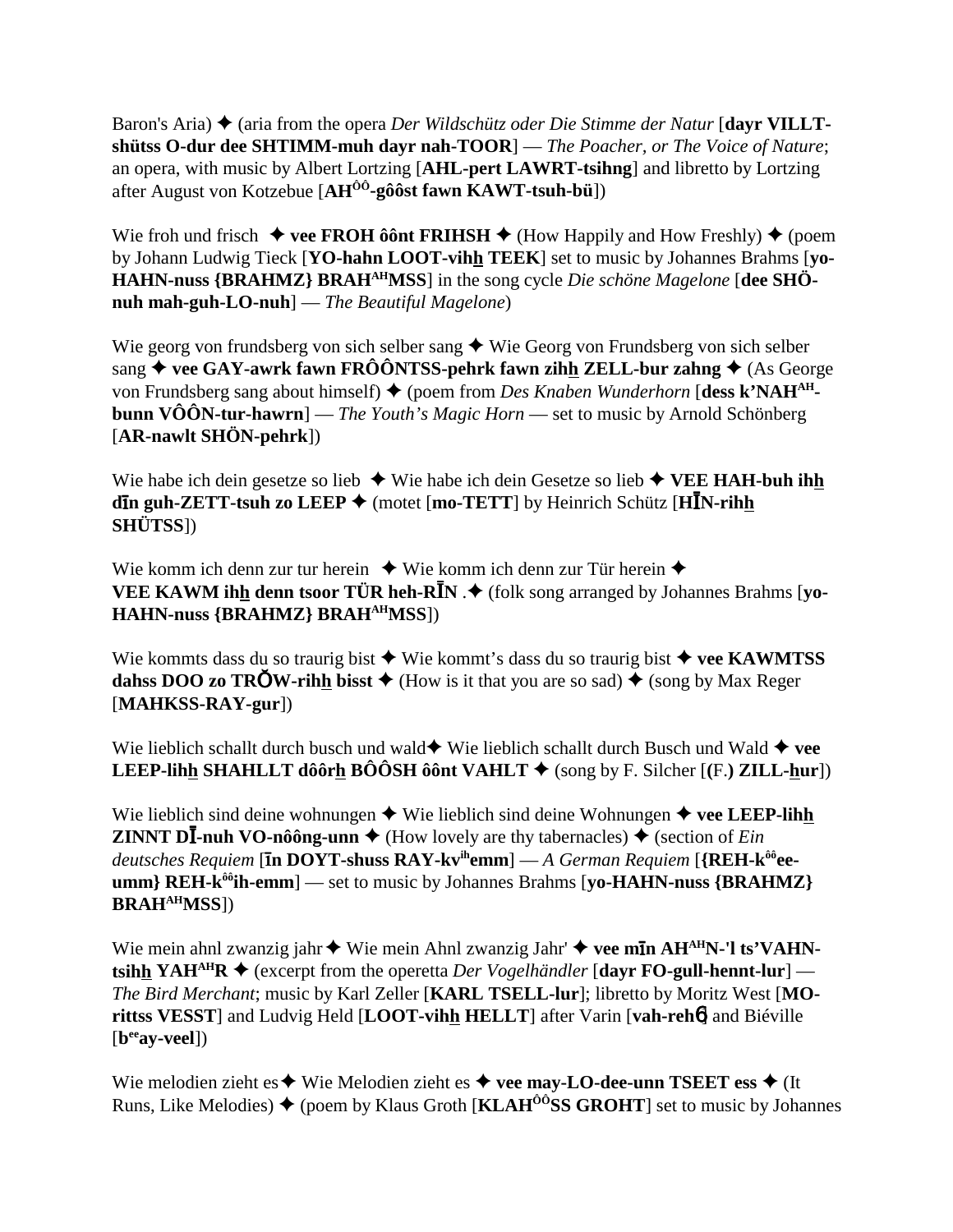## Brahms [**yo-HAHN-nuss {BRAHMZ} BRAHAHMSS**])

Wie melodien zieht es mir  $\triangle$  Wie Melodien zieht es mir  $\triangle$  vee may-LO-dee-unn TSEET ess **meer**  $\triangle$  (Like Melodies It Passes)  $\triangle$  (poem by Klaus Groth [**KLAH<sup>ôô</sup>SS GROHT**] set to music by Johannes Brahms [**yo-HAHN-nuss {BRAHMZ} BRAHAHMSS**])

Wie nahte mir der schlummer  $\triangle$  Wie nahte mir der Schlummer  $\triangle$  vee NAH-tuh meer dayr **SHLÔÔM-mur ♦** (aria from Act II of the opera *Der Freischütz* [dayr FRĪ-shütss] — *The Freeshooter*; music by Carl Maria von Weber [**KARL mah-REE-ah fawn VAY-bur**]; libretto by Friedrich Kind [**FREET-rihh KINNT**] after Johann August Apel [**YO-hahn AHÔÔ-gôôst AHAH-puhl**] and Friedrich Laun [**FREET-rihh LAHÔÔN**])

Wie rafft ich mich auf  $\blacklozenge$  Wie rafft' ich mich auf  $\blacklozenge$  **vee RAHFT ihh mihh ah**<sup>ôô</sup>**f**  $\blacklozenge$  (Up I Jumped in the Night)  $\triangle$  (poem by August Graf von Platen  $[AH^{00}$ -gôôst GRAHF fawn PLAH-tunn] set to music by Johannes Brahms [**yo-HAHN-nuss {BRAHMZ} BRAHAHMSS**])

Wie schnell verschwindet so licht als glanz  $\blacklozenge$  Wie schnell verschwindet so Licht als Glanz  $\blacklozenge$ **vee SHNELL fehr-SHVINN-tutt zo LIHHT ahlss GLAHNTSS ♦** (How Quickly Light and Radiance Vanish)  $\blacklozenge$  (poem by Johann Ludwig Tieck [**YO-hahn LOOT-vihh TEEK**] set to music by Johannes Brahms [**yo-HAHN-nuss {BRAHMZ} BRAHAHMSS**] in the song cycle *Die schöne Magelone* [**dee SHÖ-nuh mah-guh-LO-nuh**] — *The Beautiful Magelone*)

Wie schon ist die liebe ◆ Wie schön ist die Liebe ◆ vee SHÖN isst dee LEE-buh ◆ (excerpt from the opera *Così fan tutte* [**ko-ZEE fahn TOOT-tay**] — *All Women Do the Same*; music by Wolfgang Amadeus Mozart [**VAWLF-gahng ah-mah-DAY-ôôss MO-tsart**] and libretto by Lorenzo da Ponte [**lo-RAYN-tso dah POHN-tay**])

Wie schon sied ihr  $\triangle$  Wie schön sied ihr  $\triangle$  vee SHÖN zeet eer  $\triangle$  (duet from the opera *Violanta* [**fee-o-LAHN-tah**]; music by Erich Wolfgang Korngold [**{EH-rick WÔÔLF-gang KAWRNgohld} AY-rihh VAWLF-gahng KAWRN-gawlt**] and libretto by Hans Müller [**HAHNSS MÜL-lur**])

Wie singt die lerche schon  $\triangle$  Wie singt die Lerche schön  $\triangle$  vee ZIHNGT dee LEHR-huh **SHÖN ♦** (composition by Franz Liszt [**FRAHNZ LISST**])

Wie soll ich die freude  $\blacklozenge$  Wie soll ich die Freude  $\blacklozenge$  VEE ZAWL ihh dee FROY-duh  $\blacklozenge$  (How Shall I Bear This Joy)  $\blacklozenge$  (poem by Johann Ludwig Tieck [**YO-hahn LOOT-vihh TEEK**] set to music by Johannes Brahms [**yo-HAHN-nuss {BRAHMZ} BRAHAHMSS**] in the song cycle *Die schöne Magelone* [**dee SHÖ-nuh mah-guh-LO-nuh**] — *The Beautiful Magelone*)

Wie sollten wir geheim sie halten  $\triangleq$  vee ZAWL-tunn veer guh-HIM zee HAHL-tunn  $\triangleq$ (How Could We Keep It Secret)  $\blacklozenge$  (poem by Adolf Friedrich von Schachk [AH<sup>AH</sup>-dawlf] **FREET-rihh fawn SHAHK**] set to music by Richard Strauss [**RIH-hart SHTRAHÔÔSS**])

Wie stark ist nicht dein zauberton  $\triangle$  Wie stark ist nicht dein Zauberton  $\triangle$  vee SHTARK isst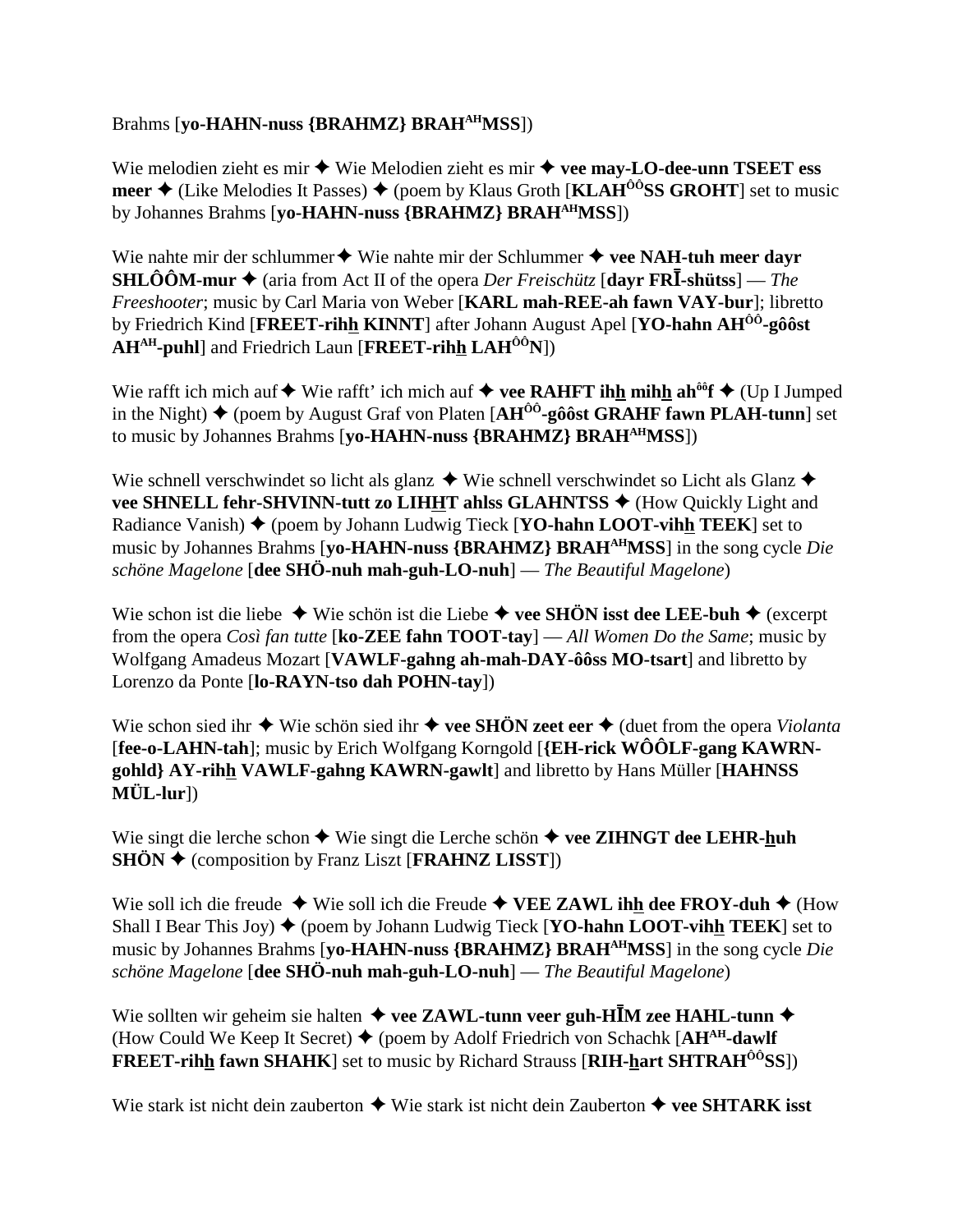**NIHHT dn TSAH<sup>ÔÔ</sup>-bur-tohn**  $\blacklozenge$  (aria from the opera *Die Zauberflöte* [dee **TSAH<sup>ÔÔ</sup>-bur flötuh**] — *The Magic Flute;* music by Wolfgang Amadeus Mozart [**VAWLF-gahng ah-mah-**DAY-ôôss MO-tsart] and libretto by Emanuel Schikaneder [ay-MAH<sup>AH</sup>-n<sup>oo</sup>ayl SHEE-kah-nay**dur**])

Wie todesahnung dammerung o du mein holder abendstern  $\triangle$  Wie todesahnung Dämmerung ... O du mein holder Abendstern **vee TOH-duh-zahah-nôông DEMM-muh-rôông ... o DOO mn HAWL-tur AH-bennt-shtehrn ♦** (*Song to the Evening Star featuring Wolfram* [**VAWLFrahm**] in the opera *Tannhäuser* [**TAHN-hoy-zur**], music and libretto by Richard Wagner [**RIHhart VAHG-nur**])

Wie todesahnung dammrung deckt die lande o du mein holder abendstern  $\triangle$  Wie todesahnung Dämmrung deckt die Lande ... O du mein holder Abendstern **vee TOH-duh-zahah-nôông DEMM-rôông DECKT dee LAHN-tuh ... o DOO m<u>i</u>n HAWL-tur AH-bennt-shtehrn ◆** (*Song to the Evening Star* featuring Wolfram [**VAWLF-rahm**] in the opera *Tannhäuser* [**TAHNhoy-zur**], music and libretto by Richard Wagner [**RIH-hart VAHG-nur**])

Wie wohl ist mir o freund der seelen  $\blacklozenge$  Wie wohl ist mir, o Freund der Seelen  $\blacklozenge$  **vee VOHL isst MEER, o FROYNT dayr ZAY-lunn**  $\triangle$  (anonymous composition, perhaps composed by Johann Sebastian Bach [**YO-hahn {suh-BASS-tihunn BAHK} zay-BAH-stihahn BAHK**])

Wiechowicz  $\blacklozenge$  Stanisław Wiechowicz  $\blacklozenge$  stah-N<sup>Y</sup>EESS-wahf v<sup>ee</sup>eh-HAW-veech

Wieck  $\triangle$  Alwin Wieck  $\triangle$  **AHL-vinn VEEK** 

Wieck **→** Friedrich Wieck → FREET-rihh VEEK → known also as Johann Gottlob Friedrich Wieck [**YO-hahn GAWT-lawp FREET-rihh VEEK**])

Wieck **→** Marie Wieck → mah-REE-uh VEEK

Wiedebein  $\triangle$  Gottlob Wiedebein  $\triangle$  GAWT-lawp VEE-duh-b**in** 

Wiedemann Ernst Johann Wiedemann **EHRNST YO-hahn VEE-duh-mahn**

Wiederkehr  $\triangleq$  Jacob Christian Michael Wiederkehr  $\triangleq$  YAH<sup>AH</sup>-kawp KRIH-st<sup>ih</sup>ahn MEE**hah-ell VEE-dur-kehr**

Wiederkehr  $\triangleleft$  Jacques Wiederkehr  $\triangleleft$  **zhack VEE-dur-kehr**  $\triangleleft$  (known also as Jacques-Christian-Michel Wiederkehr [zhack-kreess-t<sup>ee</sup>ahn-mee-shell VEE-dur-kehr] ♦ (the last name is also spelled Widerkehr [**VEE-dur-kehr**] and Viderkehr [**VEE-dur-kehr**])

Wiedersehen  $\triangle$  Das Wiedersehen  $\triangle$  dahss VEE-dur-zay-unn  $\triangle$  (excerpt from *Les Adieux* [leh**zah-deeö**] by Ludwig van Beethoven [**LOOT-vihh funn BAYAY-toh-funn**])

Wiegand ◆ Heinrich Wiegand ◆ H**IN-rih<u>h</u> VEE-gahnt** ◆ (known also as Josef Anton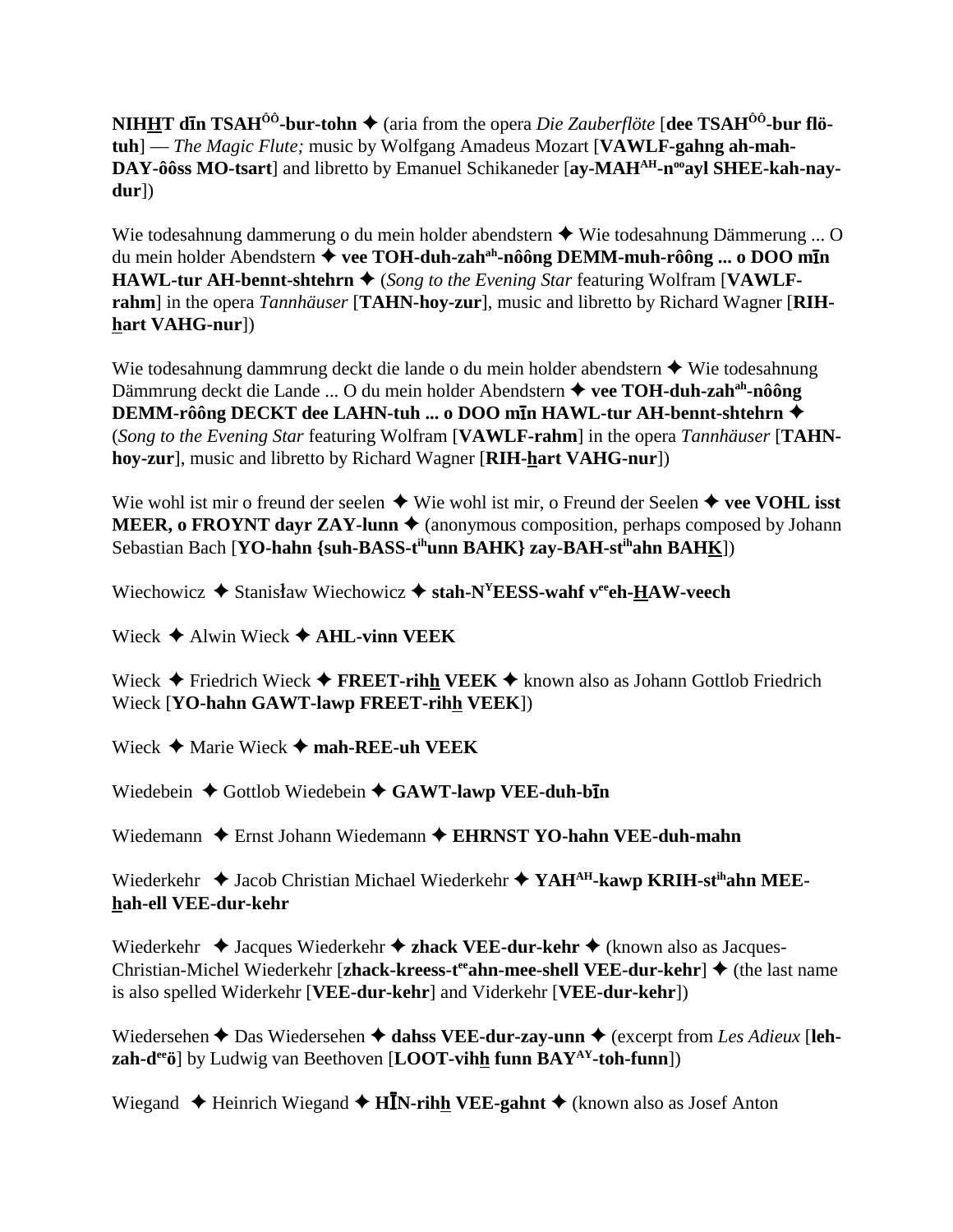Heinrich Wiegand [YOH<sup>OH</sup>-zeff AHN-toh<sup>oh</sup>n HĪN-rihh VEE-gahnt])

Wiegenlied  $\blacklozenge$  VEE-gunn-leet  $\blacklozenge$  (Lullaby)  $\blacklozenge$  (title used by various composers)

Wiegenlied am lager eines kranken kindes  $\triangle$  Wiegenlied am Lager eines kranken Kindes  $\triangle$ VEE-gunn-leet ahm LAH-gur I-nuss KRAHNG-kunn KINN-tuss ♦ (Lullaby at the Bed of a Sick Child) ◆ (duet by Robert Schumann [ROH<sup>OH</sup>-bert SHOO-mahn] and F. Hebbel [HEBB- $\text{buhl}$ 

Wiegenlied in drei tonen  $\triangleq$  Wiegenlied (in drei Tönen)  $\triangleq$  VEE-gunn-leet (inn DRI TÖ-nunn)  $\triangle$  (Cradle Song [in Three Notes])  $\triangle$  (poem by Hoffmann von Fallersleben [HAWF-mahn fawn **FAHL-lurss-lay-bunn** set to music by Ludwig Spohr [LOOT-vihh SHPOHR] — also known as Louis Spohr  $[1<sup>ôô</sup>ee spawr]$ )

Wiegenlied schlafe schlafe holder susser knabe ◆ Wiegenlied "Schlafe, schlafe, holder süsser Knabe" ◆ VEE-gunn-leet SHLAH-fuh, SHLAH-fuh, HAWL-tur ZÜSS-sur k'NAH<sup>AH</sup>-buh  $\triangle$  (Lullaby)  $\triangle$  (song by Franz Schubert [**FRAHNTSS SHOO-bert**])

Wiehmayer  $\blacklozenge$  Teodor Wiehmayer  $\blacklozenge$  TAY-o-dohr VEE-mI-ur

Wiel  $\triangle$  Taddeo Wiel  $\triangle$  tahd-DAY-o v<sup>ee</sup>AYL

Wielhorsky ◆ Count Mikhail Wielhorsky ◆ (Count) mee-kahEEL vill-HAWRSS-kee

Wien du stadt meiner traume  $\blacklozenge$  Wien, du Stadt meiner Träume  $\blacklozenge$  VEEN, doo SHTAHT MInur TROY-muh  $\blacklozenge$  (Vienna, City of My Dreams)  $\blacklozenge$  (song by Rudolf Sieczyński [RÔÔ-dawlf]  $s^{\rm ee}$ eh-CHIH $b$ -skee])

Wiener  $\triangle$  Jean Wiener  $\triangle$  zhaho v<sup>ee</sup> av-nur

Wiener  $\triangle$  Otto Wiener  $\triangle$  AWT-toh VEE-nur

Wiener blut  $\blacklozenge$  Wiener Blut  $\blacklozenge$  VEE-nur BLOOT  $\blacklozenge$  (Vienna Blood)  $\blacklozenge$  (an operetta, with music by Johann Strauss II [**YO-hahn SHTRAH<sup>ôô</sup>SS II**]; libretto by Victor Léon [veek-tawr]  $\text{lay-aw6}$ ] and Leo Stein [LAY-o SHT $\bar{I}$ N])

Wiener blut schmeckt so gut  $\blacklozenge$  Wiener Blut schmeckt so gut  $\blacklozenge$  VEE-nur BLOOT **SHMECKT zo goot**  $\blacklozenge$  Vienna Blood: Tops for Taste  $\blacklozenge$  (excerpt from the operetta Wiener Blut [VEE-ner BLOOT] — Vienna Blood; music by Johann Strauss II [YO-hahn SHTRAH $^{00}$ SS II]; lyric added by Walter Brandin [WAWL-tur BRANN-dunn])

Wiener kammerorchester  $\rightarrow$  Wiener Kammerorchester  $\rightarrow$  VEE-nur KAHM-mur-awr-kehstur ♦ (Vienna Chamber Orchestra)

Wiener philharmoniker  $\blacklozenge$  Wiener Philharmoniker  $\blacklozenge$  VEE-nur fill-har-MOH<sup>OH</sup>-nih-kur  $\blacklozenge$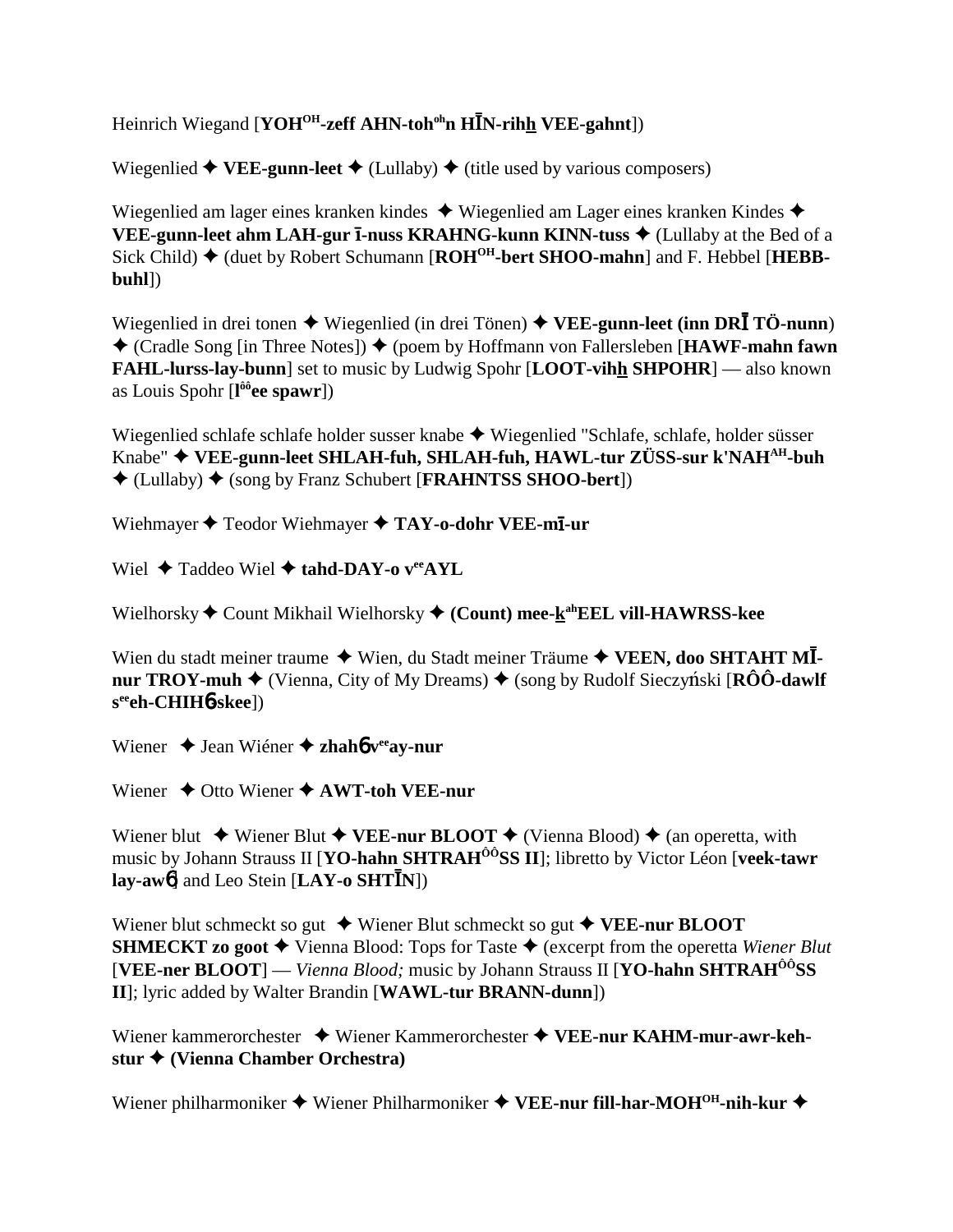(Vienna Philharmonic Orchestra)

Wiener sangerknaben ◆ Wiener Sängerknaben ◆ VEE-nur ZEHNG-ur-k'nah<sup>ah</sup>-bunn ◆ (Vienna Boy Choir)

Wiener staatsopernchor  $\triangleq$  Wiener Staatsopernchor  $\triangleq$  VEE-nur SHTAH<sup>AH</sup>TSS-o-pehrn-kohr ◆ (Vienna State Opera Chorus)

Wiener symphoniker  $\blacklozenge$  Wiener Symphoniker  $\blacklozenge$  VEE-nur züm-FO-nih-kur  $\blacklozenge$  (Vienna **Symphony Orchestra**)

Wiener volksopernchor  $\blacklozenge$  Wiener Volksopernchor  $\blacklozenge$  VEE-nur FAWLKSS-o-pern-kohr  $\blacklozenge$ (Vienna People's Opera Chorus)

Wiener volksopernorchester  $\rightarrow$  Wiener Volksopernorchester  $\rightarrow$  VEE-nur FAWLKS-o-pern $awr\text{-}keh\text{-}stur \blacklozenge$  (Vienna People's Opera Orchestra)

Wieniawski  $\triangleq$  Adam Tadeusz Wieniawski  $\triangleq$  AH-dahm tah-DEH- $\hat{\theta}$ ôsh v<sup>ee</sup>ch-n<sup>ee</sup>AWF-skee

Wieniawski  $\triangleq$  Henryk Wieniawski  $\triangleq$  HENN-rick v<sup>ee</sup>ch-n<sup>ee</sup>AWF-skee  $\triangleq$  (known also as Henri [HENN-ree] Wieniawski)

Wieniawski  $\triangleq$  Józef Wieniawski  $\triangleq$  YÔÔ-zeff v<sup>ee</sup>ch-n<sup>ee</sup>AWF-skee

Wiens  $\triangle$  Edith Wiens  $\triangle$  EE-duhth WEENZ

Wieprecht  $\blacklozenge$  Friedrich Wilhelm Wieprecht  $\blacklozenge$  FREET-rihh VILL-hellm VEE-prehht

Wier  $\triangle$  Albert Ernest Wier  $\triangle$  A<sup>L</sup>-burt UR-nusst WEER

Wiesenbrunn  $\triangle$  Raphael Georg Kiesewetter, Edler von Wiesenbrunn  $\triangle$  RAH-fah-ell GAYawrk KEE-zuh-vett-tur, ETT-lur fawn VEE-zunn-brôôn ◆ (known also as Raphael Georg Kiesewetter)

Wiesengrund adorno  $\triangle$  Theodor Wiesengrund-Adorno  $\triangle$  TAY-o-doh<sup>oh</sup>r VEE-zunn-grôôntah-DOHR-no

Wieslander  $\triangle$  Ingvar Wieslander  $\triangle$  IHNG-var VISS-lahn-der  $\triangle$  (known also as Axel Otto [ACK-sell OHT-toh] Ingvar Wieslander)

Wieslander  $\triangle$  Maria Wieslander  $\triangle$  mah-REE-ah VISS-lahn-der

Wietrzny ◆ Bronisława Wietrzny ◆ brah-n<sup>y</sup>eess-WAH-vah veeETTZ-nih

Wiewohl mein herz in tranen schwimmt  $\blacklozenge$  Wiewohl mein Herz in Tränen schwimmt  $\blacklozenge$  vee-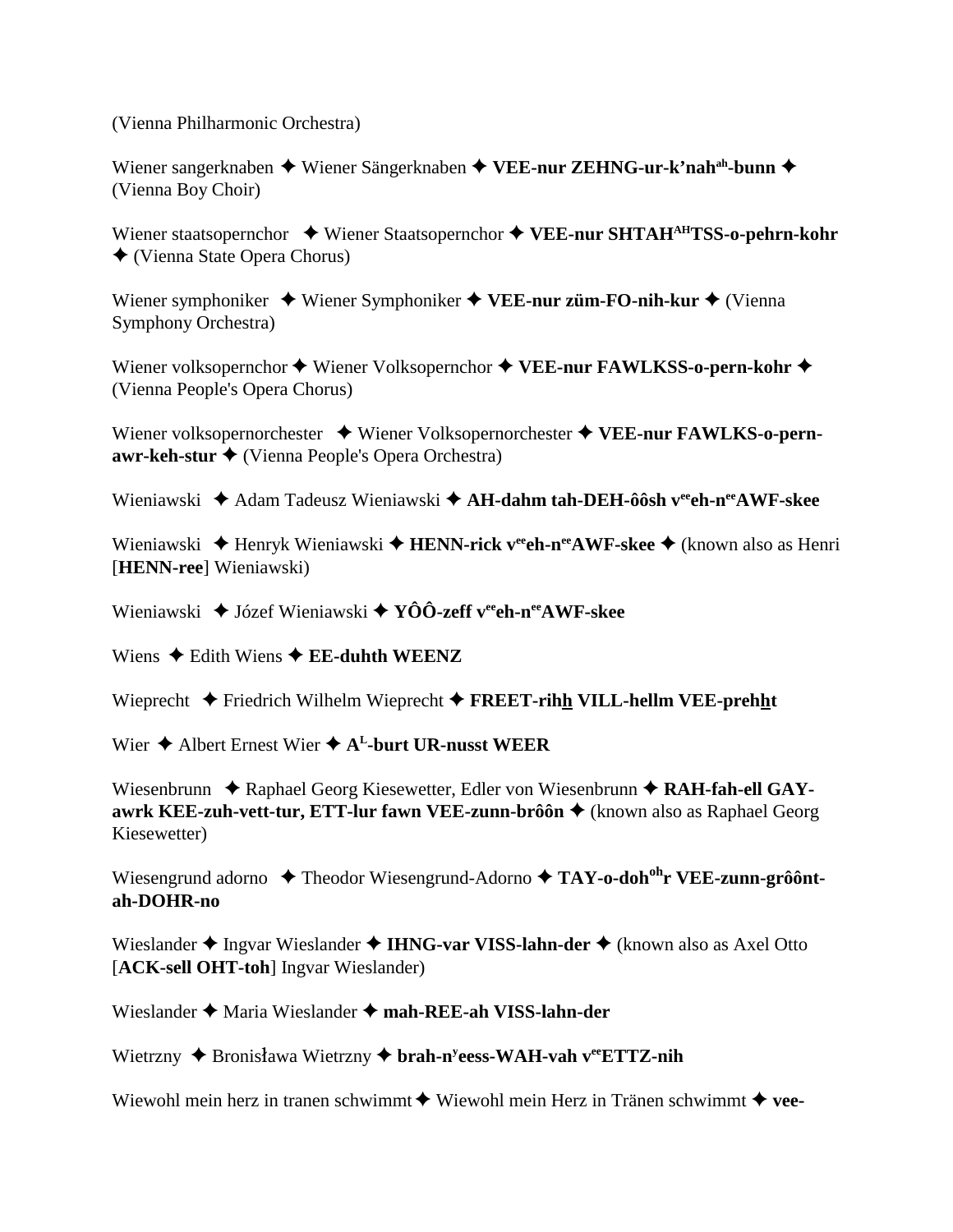**VOHL mIn HEHRTSS inn TRAY-nunn SHVIMMT**  $\triangle$  (Although my heart swims in tears) ♦ (recitative from the St. Matthew Passion by Johann Sebastian Bach [YO-hahn {suh-BASS- $\mathbf{t}^{\text{ih}}$ unn BAHK} zay-BAH-s $\mathbf{t}^{\text{ih}}$ ahn BAHK])

Wiewohl viel herter orden sind  $\blacklozenge$  Wiewohl viel herter Örden sind  $\blacklozenge$  vee-VOHL feel HEHR-tur **ÖR-dunn zinnt**  $\triangle$  (composition from the songbook of Adam Puschmann [AH<sup>AH</sup>-dahm]  $\hat{PO}$ ÔSH-mahn])

Wihan  $\triangle$  Hans Wihan  $\triangle$  HAHNSS VEE-hahn

Wihtol  $\blacklozenge$  Joseph Wihtol  $\blacklozenge$  YOH<sup>OH</sup>-zeff VEE-tawl  $\blacklozenge$  (Germanized version of the Latvian name Jāzeps Vītols [YAH<sup>AH</sup>-zeppss VEE-t<sup>ôo</sup>ohlss])  $\blacklozenge$  (the last name has been transcribed also as Vitols  $[**VIH**-**t**<sup>ôô</sup>ohlss])$ 

Wijdeveld  $\blacklozenge$  Wolfgang Wijdeveld  $\blacklozenge$  WÔÔLF-kang WAY-duh-vellt

Wijk  $\triangle$  Arnold van Wijk  $\triangle$  ar-NOHLT funn WAYK  $\triangle$  (known also as Arnoldus Christian Vlok van Wijk [ar-NOHL-düss KRISS-t<sup>ih</sup>ahn VLAWK funn WAYK])  $\blacklozenge$  (the last name is also spelled Wyk  $[{\bf WAYK}])$ 

Wiklund  $\triangle$  Adolf Wiklund  $\triangle$  AH-dawlf VEEK-lünd

Wikmanson  $\triangle$  Johan Wikmanson  $\triangle$  YOO-hahn VEEK-mahn-sawn

Wilbye  $\triangleleft$  John Wilbye  $\triangleleft$  JAHN WILL-bih

Wilckens  $\blacklozenge$  Friedrich Wilckens  $\blacklozenge$  FREET-rihh VILL-kunnss

Wildbach die weiden  $\triangle$  Am Wildbach die Weiden  $\triangle$  ahm VILLT-pahk dee VI-dunn  $\triangle$  (song from Vier Lieder aus dem Jungbrunnen [FEER LEE-dur ah $^{66}$ ss daym YÔÔNG-brôôn-nunn] — Four songs from 'The Well of Youth')  $\blacklozenge$  (compositions by Johannes Brahms [vo-HAHN-nuss] {BRAHMZ} BRAH<sup>AH</sup>MSS])

Wildberger  $\triangle$  Jacques Wildberger  $\triangle$  zhack VILLT-pehr-gur

Wildbrunn  $\triangle$  Helene Wildbrunn  $\triangle$  hay-LAY-nuh VILLT-brôôn

Wilde jagd  $\blacklozenge$  Wilde Jagd  $\blacklozenge$  VILL-tuh YAH<sup>AH</sup>KT  $\blacklozenge$  (Wild Hunt)  $\blacklozenge$  composition from *Études* d'exécution transcendante [ay-tüd degg-zay-kü-s<sup>ee</sup>awb trahb-sahb-dahbt] by Franz Liszt [FRAHNZ LISST])

Wilde rose  $\blacklozenge$  Wilde Rose  $\blacklozenge$  VILL-tuh RO-zuh  $\blacklozenge$  (The Wild Rose)  $\blacklozenge$  (excerpt from Mährische Duette [MAY-rih-shuh doo-ETT-tuh] — Moravian Duets — by Antonín Dvořák  $[AHN-taw-n<sup>y</sup>ee<sup>ee</sup>n d'VAW-rshah<sup>ah</sup>k])$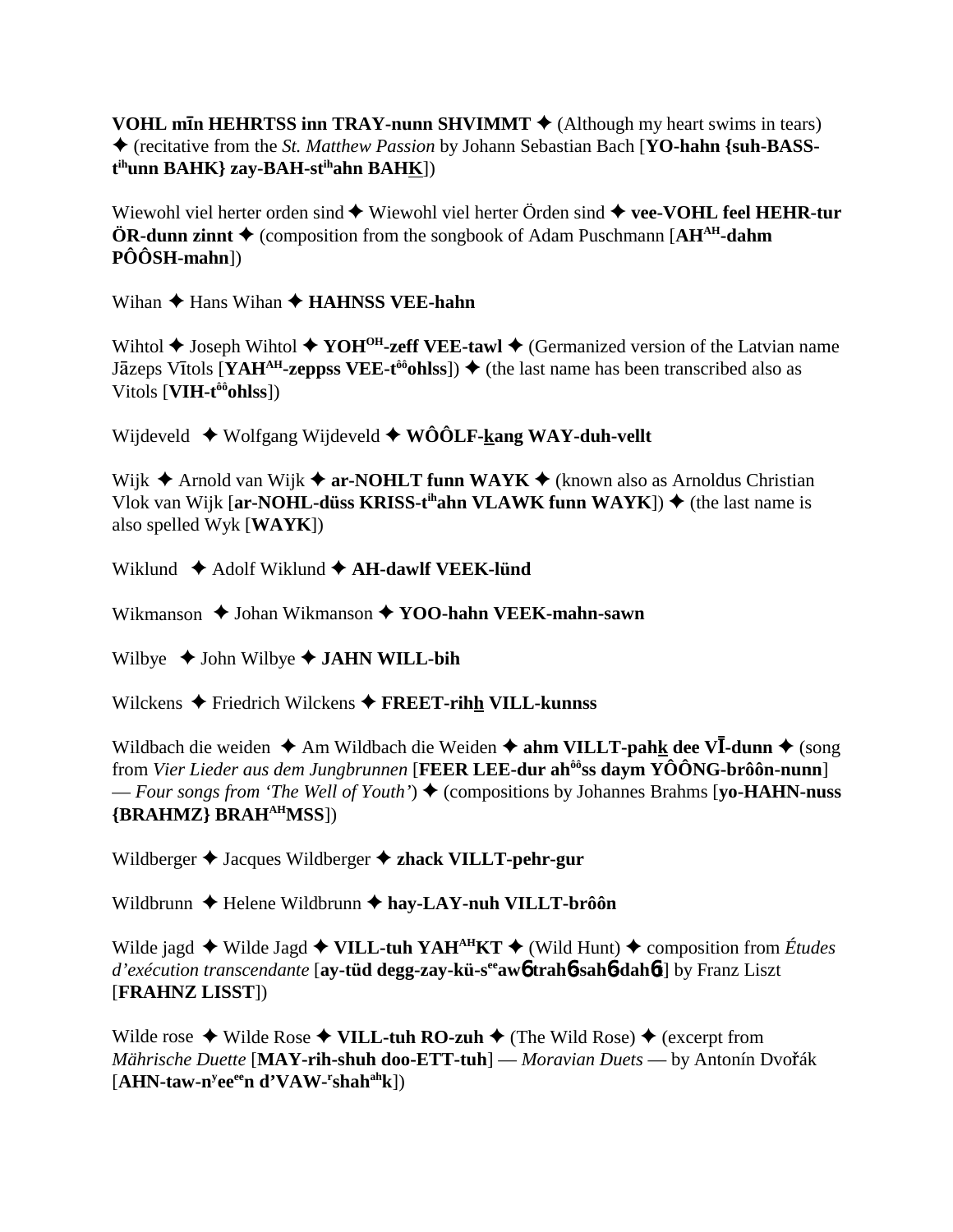Wilder  $\blacklozenge$  Philip van Wilder  $\blacklozenge$  {FIH-lupp vann WIL-dur} fee-leep vunn WILL-dur

Wilder ♦ Victor Wilder ♦ veek-tawr WILL-dur ♦ (known also as Jérôme Albert Victor van Wilder [zhay-rohm ahl-behr veek-tawr vunn WILL-dur])

Wilderer ♦ Johann Hugo von Wilderer ♦ YO-hahn HOO-go fawn VILL-tuh-rur

Wildgans  $\triangle$  Friedrich Wildgans  $\triangle$  FREET-rihh VILLT-gahnss

Wildhaber  $\triangleleft$  Helmut Wildhaber  $\triangleleft$  HELL-moot VILLT-hah-bur

Wildner  $\blacklozenge$  Johannes Wildner  $\blacklozenge$  yo-HAHN-uss VILLT-nur

Wildschutz ♦ Der Wildschütz oder Die Stimme der Natur ♦ dayr VILLT-shütss O-dur dee **SHTIMM-muh dayr nah-TOOR**  $\triangleq$  (The Poacher, or The Voice of Nature)  $\triangleq$  (an opera, with music by Albert Lortzing [AHL-pert LAWRT-tsihng] and libretto by Lortzing after August von Kotzebue  $[AH^{00}$ -gôôst fawn KAWT-tsuh-bü])

Wilhelm  $\triangle$  Carl Friedrich Wilhelm  $\triangle$  KARL FREET-rihh VILL-hellm

Wilhelm  $\bigstar$  VILL-hellm

Wilhelmi  $\triangle$  August Wilhelmi  $\triangle$  AH<sup> $\hat{0}$ </sup>-gôôst VILL-hellm  $\triangle$  (known also as August Emil Daniel Ferdinand Viktor Wilhelmi [AH<sup>00</sup>-gôôst AY-meel DAH-n<sup>ih</sup>ayl FEHR-tee-nahnt FICKtawr VILL-hellm])

Wilhem  $\triangle$  Guillaume-Louis Wilhem  $\triangle$  ghee-vohm-l<sup> $\hat{0}$ </sup>ee vee-lemm

Wilke  $\triangle$  Christian Friedrich Gottlieb Wilke  $\triangle$  KRIH-st<sup>ih</sup>ahn FREET-rihh GAWT-leep **VILL-kuh** 

Wilkes ♦ Josué Teófilo Wilkes ♦ ho-s<sup>oo</sup>AY tay-O-fee-lo WEEL-kayss

Wilkie  $\triangle$  Matthew Wilkie  $\triangle$  MATH-voo WILL-kee

Wilkomirska ← Maria Wilkomirska ← MAH-ree ah veel-ko-MEER-skah

Wilkomirska ◆ Wanda Wilkomirska ◆ VAHN-dah veel-ko-MEER-skah

Wilkomirski ◆ Alfred Wilkomirski ◆ AHL-frett veel-ko-MEER-skee

Wilkomirski ◆ Kazimierz Wilkomirski ◆ kah-ZEE-meehrz veel-ko-MEER-skee

Willaert  $\triangle$  Adrian Willaert  $\triangle$  ah-dr<sup>ih</sup>AHN WILL-lart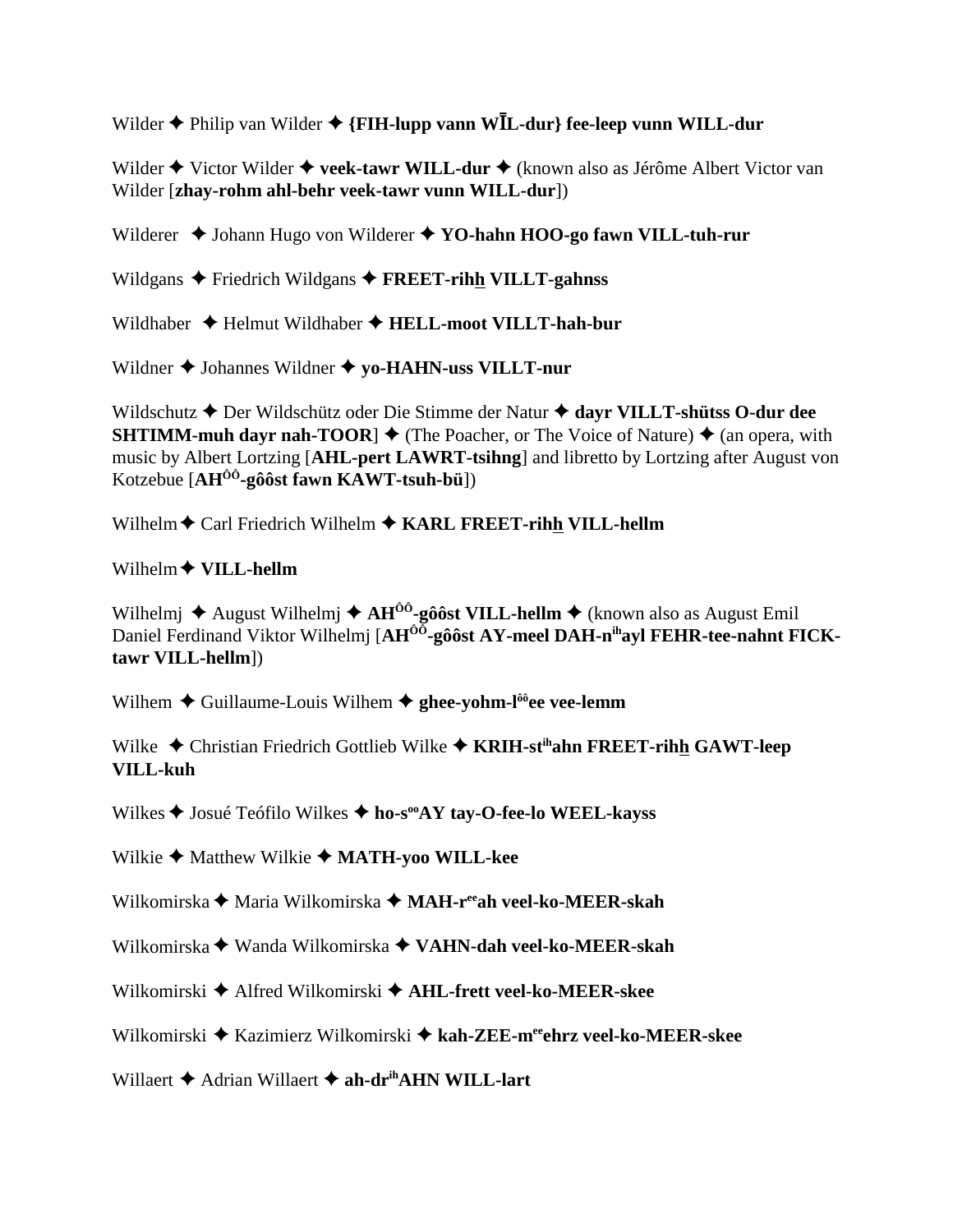Willan  $\triangle$  Healey Willan  $\triangle$  HEE-lee WILL-lunn  $\triangle$  (known also as James [JAYMZ] Healey Willan)

Wille  $\triangle$  Stewart Wille  $\triangle$  st'YOO-wurt WILL

Willeke ◆ Willem Willeke ◆ {WILL-lumm WILL-luh-kee} WILL-lumm WILL-leh-kuh

Willemetz  $\triangle$  Albert Willemetz  $\triangle$  AHL-bert WILL-luh-mettz

Willens  $\triangleleft$  Michael Willens  $\triangleleft$  MI-kull WILL-'nz

Willent bordogni  $\triangle$  Jean-Baptiste-Joseph Willent-Bordogni  $\triangle$  zhahó-bah-teest-zho-zeff veevahb-bawr-daw-n'vee

Williams  $\triangle$  Alberto Williams  $\triangle$  ahl-BEHR-toh WILL-l<sup>ih</sup>ummz

Williams  $\triangle$  Jenevora Williams  $\triangle$  jeh-nuh-VAW-rah WILL-l<sup>ih</sup>ummz

Williams  $\triangle$  Ralph Vaughan Williams  $\triangle$  (RA<sup>L</sup>F VAWN WILL-l<sup>ih</sup>ummz  $\triangle$  (the first name is also pronounced **RAYF**)

Williams  $\blacklozenge$  Sioned Williams  $\blacklozenge$  s<sup>ih</sup>O-nudd WILL-l<sup>ih</sup>ummz

Williams  $\triangle$  Ursula Vaughan Williams  $\triangle$  UR-suh-luh VAWN WILL-l<sup>ih</sup>ummz

Williems  $\triangle$  Susan Williems  $\triangle$  SÜ-zunn WILL-I<sup>th</sup>emmss

Willison  $\triangle$  David Willison  $\triangle$  DAY-vudd WILL-lih-sunn

Willmers  $\triangle$  Rudolf Willmers  $\triangle$  WOO-dawlf VILL-muss

Willner  $\triangle$  Arthur Willner  $\triangle$  {AR-thur WILL-nur} AR-tôôr VILL-nur

Willst du dein herz mir schenken◆ Willst du dein Herz mir schenken ◆ VILLST doo dIn **HEHRTSS meer SHEHNG-kunn**  $\blacklozenge$  (Will You Give Me Your Heart)  $\blacklozenge$  (anonymous composition)

Wilm  $\blacklozenge$  Nicolai von Wilm  $\blacklozenge$  NEE-ko-lah<sup>ih</sup> fawn VILLM  $\blacklozenge$  (known also as Peter [PAY-tur] Nicolai von Wilm)

Wilms  $\triangle$  Jan Willem Wilms  $\triangle$  YAHN WILL-lumm WILLMSS  $\triangle$  (Dutch version of the German name Johann Wilhelm Wilms [YO-hahn VILL-hellm VILLMSS])

Wilsing  $\triangle$  Daniel Friedrich Eduard Wilsing  $\triangle$  DAH-n<sup>ih</sup>ayl FREET-rihh AY-d<sup>oo</sup>art VILLzihng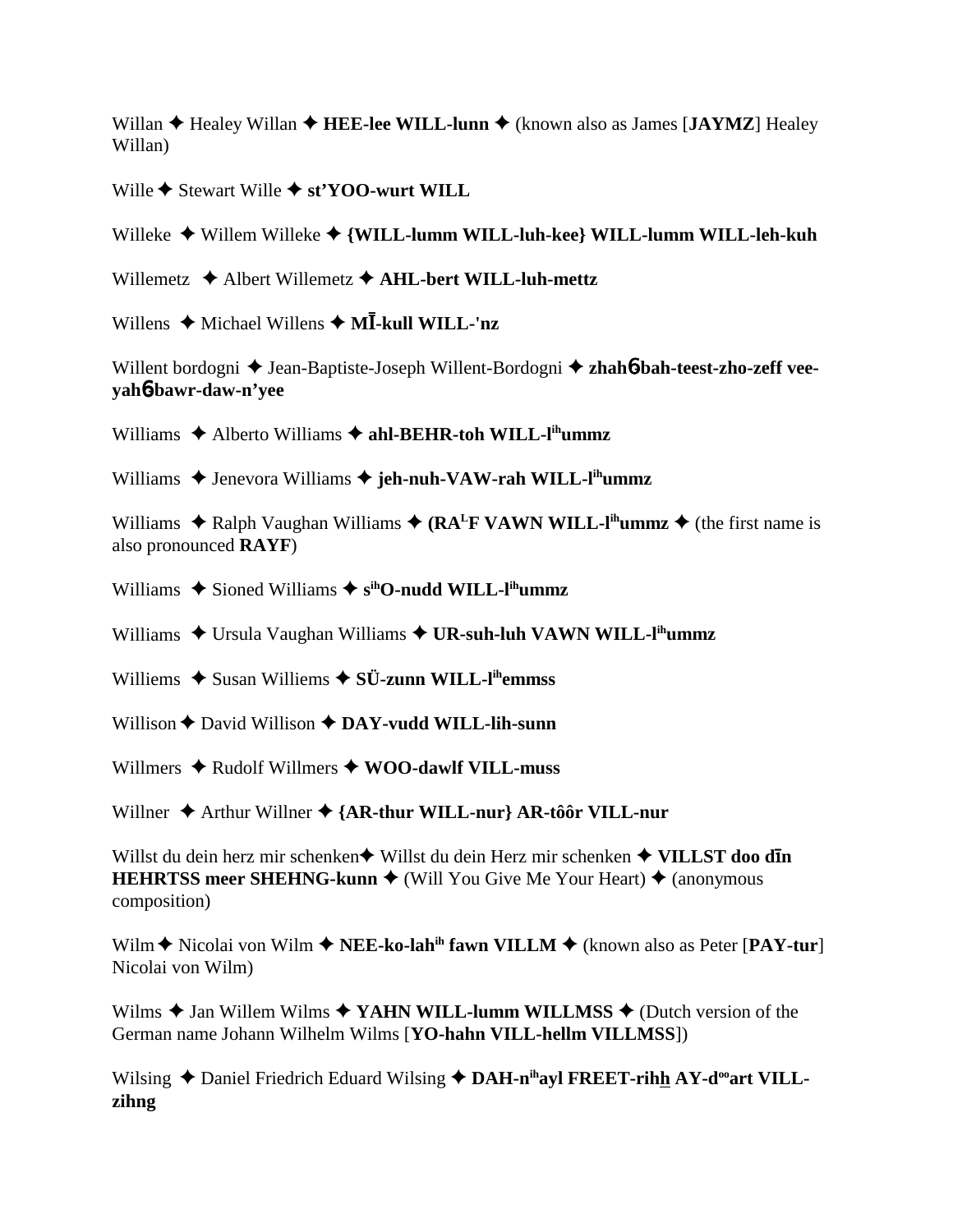Wilson ◆ Domingo Santa Cruz Wilson ◆ doh-MEEN-go SAHN-tah KROOSS WILL-sunn

Wilson  $\triangle$  Ian Wilson  $\triangle$  EE-unn WILL-sunn

Wilson  $\triangle$  Sir Gerald Hugh Tyrwhitt-Wilson  $\triangle$  (Sir) JEH-rulld h'YOO TIHR-ritt-WILLsunn ◆ (known also as Lord Berners [LAWRD BUR-nurz])

Wiltberger  $\triangle$  August Wiltberger  $\triangle$  AH<sup> $\hat{0}$ °-gôôst VILLT-pehr-gur</sup>

Wiltberger  $\triangle$  Heinrich Wiltberger  $\triangle$  HIN-rihh VILLT-pehr-gur

Wimberger  $\triangle$  Gerhard Wimberger  $\triangle$  GAYR-hart VIMM-pehr-gur

Wimmer  $\triangle$  Stefan Wimmer  $\triangle$  SHTEH-fahn VIMM-mur

Wimoweh  $\blacklozenge$  WEE-mo-way  $\blacklozenge$  (South African folk song)

Winant  $\triangleq$  William Winant  $\triangleq$  WILL-l<sup>ih</sup>umm W**I**-nunnt

Winbeck  $\triangleleft$  Heinz Winbeck  $\triangleleft$  HINTSS VINN-peck

Winbergh  $\blacklozenge$  Gösta Winbergh  $\blacklozenge$  GÖ-stah VINN-pehrk

Wincenc  $\triangle$  Carol Wincenc  $\triangle$  KA-rull WINN-tsennts

Winchester college quiristers  $\blacklozenge$  WINNT-shiss-tur (College) k<sup> $\hat{\theta}$ oH-rih-sturz</sup>

Wind  $\triangle$  An den Wind  $\triangle$  ahn dayn VINNT  $\triangle$  (To the Wind)  $\triangle$  (poem by Heinrich Heine [HIN-rihh HI-nuh] set to music by Charles Tomlinson Griffes [CHAH-rullz TAHM-l'n-s'n **GRIFF-fuss**])

Winderstein  $\triangle$  Hans Winderstein  $\triangle$  HAHNSS VINN-tur-shtin  $\triangle$  (known also as Hans Wilhelm Gustav [VILL-hellm GÔÔ-stahf] Winderstein)

Windgassen  $\blacklozenge$  Wolfgang Windgassen  $\blacklozenge$  VAWLF-gahng VINNT-gahss-sunn  $\blacklozenge$  (known also as Wolfgang Fritz Hermann [FRITTSS HEHR-mahn] Windgassen)

Winding  $\triangle$  August Winding  $\triangle$  AH<sup>00</sup>-gôôst VINN-dihng  $\triangle$  (known also as August Henrik [HENN-rick] Winding)

Winding  $\triangle$  Kai Winding  $\triangle$  KAH<sup>IH</sup> VINN-dihng  $\triangle$  (known also as Kai Chresten [KRESStunn] Winding)

Windingstad  $\blacklozenge$  Ole Windingstad  $\blacklozenge$  {O-lee WINN-dihng-stadd} OO-luh VIH-nihng-stah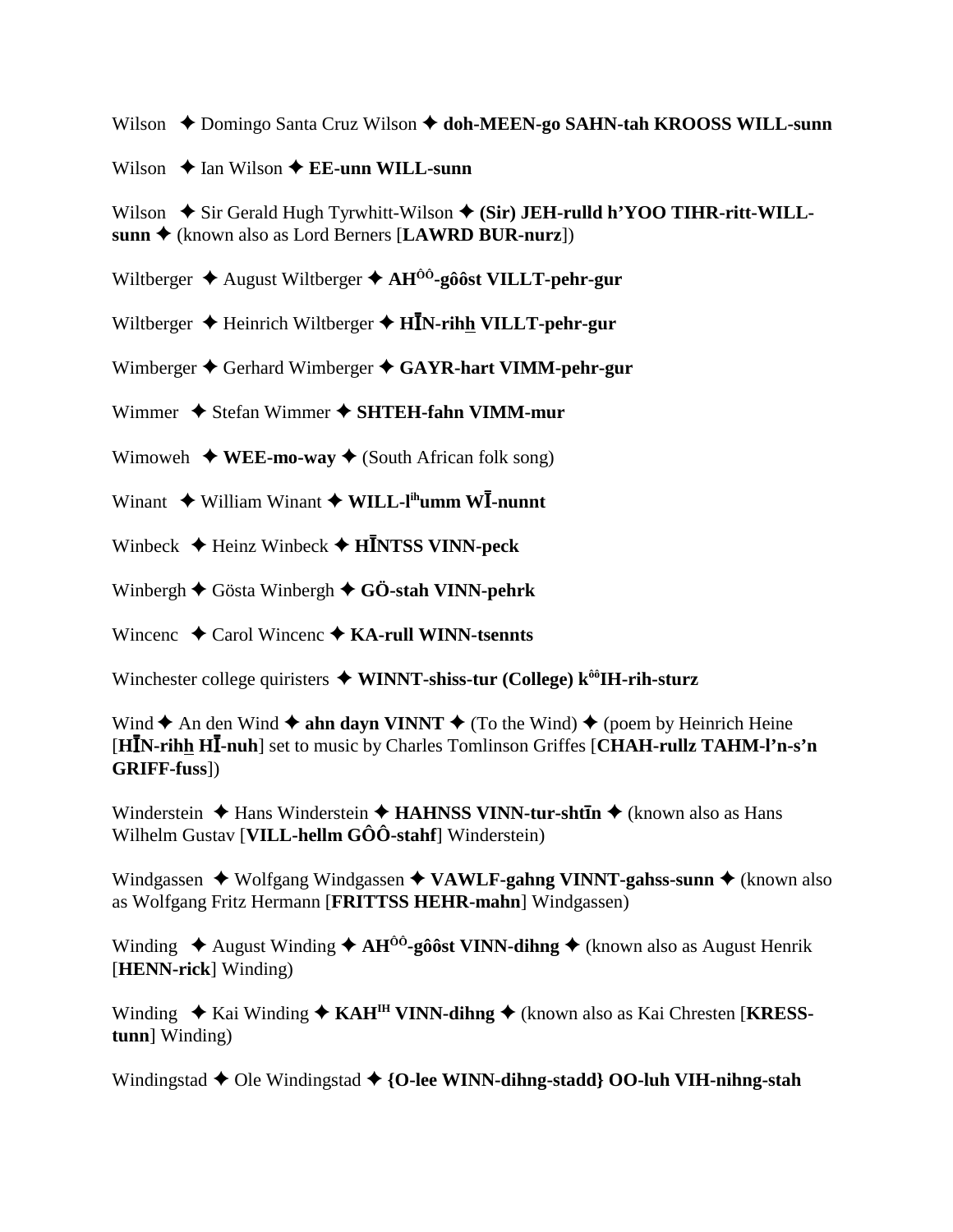Windsperger  $\triangle$  Lothar Windsperger  $\triangle$  LO-tar VINNT-shpehr-gur

Windstreich  $\triangle$  Richard Windstreich  $\triangle$  RIH-churd WINND-strik

Windt  $\triangle$  Herbert Windt  $\triangle$  HEHR-pert VINNT

Wingham  $\triangle$  Thomas Wingham  $\triangle$  TAH-muss WIHNG-umm

Winham  $\blacklozenge$  Godfrey Winham  $\blacklozenge$  GAHD-free WINN-umm

Winkelmann ♦ Hermann Winkelmann ♦ HEHR-mahn VIHNG-kull-mahn

Winkler  $\triangleq$  Alexander Winkler  $\triangleq$  uh-l<sup>y</sup>ick-SAHN-d'r VIHNGK-ler  $\triangleq$  (known also as Alexander Gustav Adolfovich [GOOSS-tuff ah-DAWL-fuh-vihch] Winkler)

Winkler ♦ Michael-Christfried Winkler ♦ MIH-hah-ell KRISST-freet VIHNGK-lur

Winkler  $\triangle$  Peter K. Winkler  $\triangle$  PEE-tur K. WIHNGK-lur  $\triangle$  (known also as Peter Kenton [KENN-tunn] Winkler)

Winklhofer  $\triangleq$  Friedemann Winklhofer  $\triangleq$  FREE-duh-mahn VIHNGK'l-haw-fur

Winner  $\triangle$  Septimus Winner  $\triangle$  SEPP-tih-muss WINN-nur

Winograd  $\blacklozenge$  Arthur Winograd  $\blacklozenge$  AR-thur WIH-nuh-gradd

Winogron  $\triangle$  Blanche Winogron  $\triangle$  BLANCH WIH-nuh-grawn

Winsauer  $\triangleq$  Waltraud Winsauer  $\triangleq$  VAHL-trah<sup> $\delta \hat{\theta}$ </sup>t VINN-zah $\delta \hat{\theta}$ -ur

Winsemius  $\triangle$  Bernard Winsemius  $\triangle$  BEHR-nart vinn-SAY-m<sup>ih</sup>ôôss

Winter  $\triangle$  Peter Winter  $\triangle$  PAY-tur VINN-tur  $\triangle$  (known also as Peter von [fawn] Winter)

Winter hjelm  $\blacklozenge$  Otto Winter-Hjelm  $\blacklozenge$  AWT-too VINN-tehr-YELLM

Winterabend  $\triangle$  Der Winterabend  $\triangle$  dayr VINN-tur-ah-bennt  $\triangle$  (song by Franz Schubert [FRAHNTSS SHOO-bert])

Winterberger  $\triangleleft$  Alexander Winterberger  $\triangleleft$  ah-leck-SAHN-tur VINN-tur-pehr-gur

Winterfeld  $\triangle$  Carl von Winterfeld  $\triangle$  KARL fawn VINN-tur-fellt  $\triangle$  (known also as Carl Georg Vivigens von Winterfeld [KARL GAY-awrk FEE-fee-ghennss fawn VINN-tur-fellt])

Winternacht  $\triangleq$  VINN-tur-nahkt  $\triangleq$  (Winter Night)  $\triangleq$  (composition by Richard Strauss [RIH-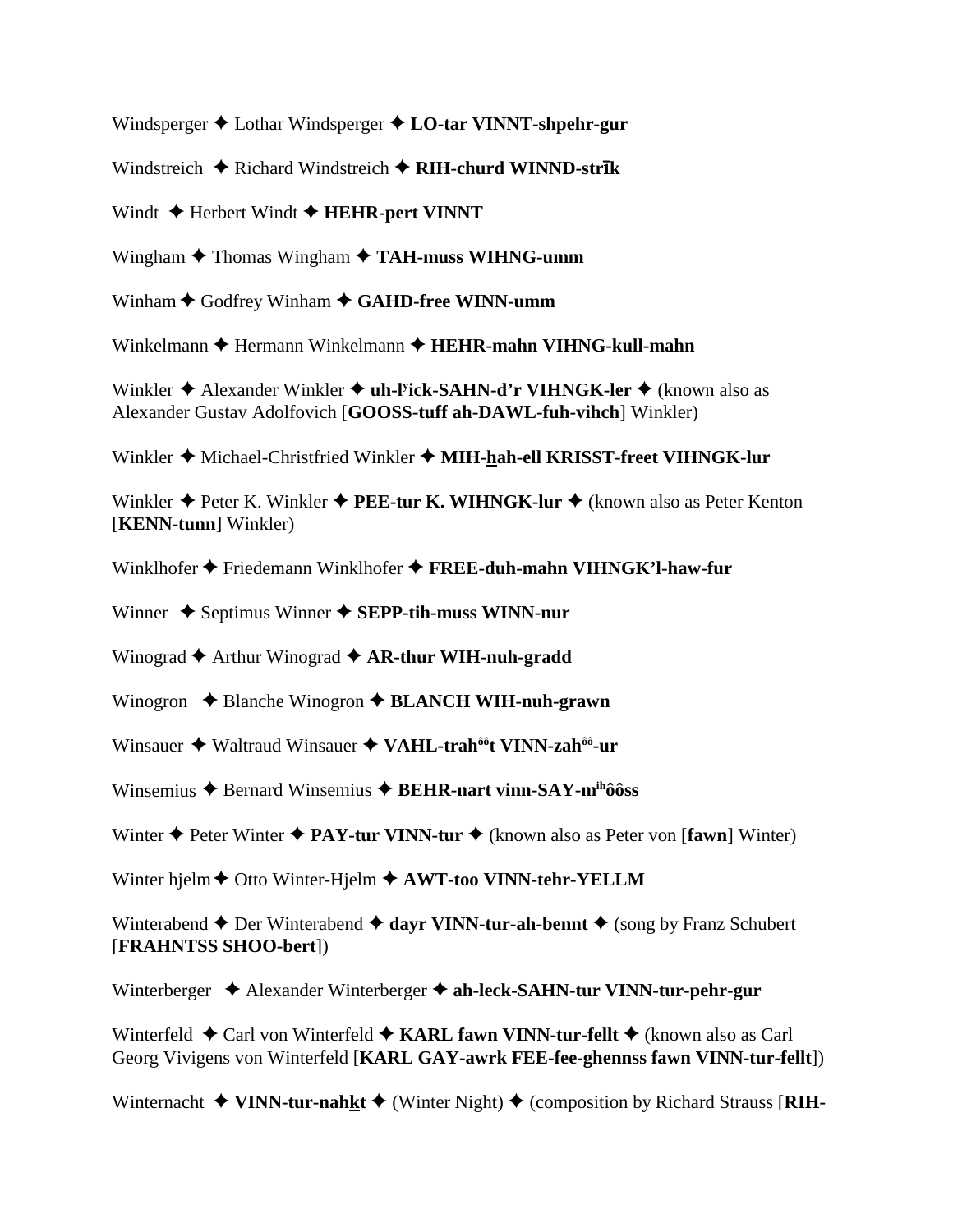## **hart SHTRAHÔÔSS**])

Winternitz  $\triangle$  Emanuel Winternitz  $\triangle$  {ih-MANN-yuh-wull WINN-tur-nittss} av-MAH<sup>AH</sup>**nooayl VINN-tur-nittss**

Winterreise  $\blacklozenge$  VINN-tur-r**ī**-zuh  $\blacklozenge$  (A Winter's Journey)  $\blacklozenge$  (poems by Wilhelm Müller [VILL**hellm MÜL-lur**] set to music in a song cycle by Franz Schubert [**FRAHNTSS SHOO-bert**])

Wintersturme wichen  $\triangleq$  Winterstürme wichen  $\triangleq$  VINN-tur-SHTÜR-muh VIH-hunn  $\triangleq$ (excerpt from the opera *Die Walküre* [**dee vahl-KÜ-ruh**]; music and libretto by Richard Wagner [**RIH-hart VAHG-nur**])

Wintersturme wichen dem wonnemond  $\blacklozenge$  Winterstürme wichen dem Wonnemond  $\blacklozenge$  VINN**tur-shtür-muh VIH-hunn daym VAWN-nuh-mawnt ♦** (passage featuring Siegmund [**ZEEKmôônt**] and Sieglinde [**zeek-LINN-tuh**] in the opera *Die Walküre* [**dee vahl-KÜ-ruh**], music and libretto by Richard Wagner [**RIH-hart VAHG-nur**])

Winterweihe ◆ VINN-tur-VI-uh ◆ (Winter Dedication) ◆ poem by Karl Henckell [KARL **HEHNG-kull**] set to music by Richard Strauss [**RIH-hart SHTRAHÔÔSS**])

Wintzer  $\triangle$  Richard Wintzer  $\triangle$  RIH-hart VINNT-tsur

Wiora  $\triangle$  Walter Wiora  $\triangle$  VAHL-tur v<sup>ih</sup>O-rah

Wir beide wollen springen  $\triangle$  VEER BI-duh VAWL-lunn SHPRIHNG-unn  $\triangle$  (We Both Feel Like Skipping)  $\blacklozenge$  (composition by Richard Strauss [RIH-hart SHTRAH<sup> $\hat{0}$ *O*SS])</sup>

Wir beten zu dem tempel an  $\blacklozenge$  Wir beten zu dem Tempel an  $\blacklozenge$  veer BAY-tunn tsoo daym **TEMM-puhl ahn**  $\triangle$  (We make offering at the temple)  $\triangle$  (recitative [**reh-suh-tuh-TEEV**] from the cantata [**kunn-TAH-tuh**] *Jauchzet Gott in allen Landen!* [**YAHÔÔK-tsutt GAWT inn AHL-lunn LAHN-tunn!**] — *Praise God in All Lands!* — by Johann Sebastian Bach [**YO-hahn {suh-BASS-tihunn BAHK} zay-BAH-stihahn BAHK**])

Wir mussen uns trennen  $\blacklozenge$  Wir müssen uns trennen  $\blacklozenge$  **VEER MÜSS-sunn ôônss TRENNnunn**  $\triangle$  (We Must Part)  $\triangle$  (poem by Johann Ludwig Tieck [**YO-hahn LOOT-vihh TEEK**] set to music by Johannes Brahms [**yo-HAHN-nuss {BRAHMZ} BRAHAHMSS**] in the song cycle *Die schöne Magelone* [**dee SHÖ-nuh mah-guh-LO-nuh**] — *The Beautiful Magelone*)

Wir setzen uns mit tranen nieder  $\triangle$  Wir setzen uns mit Tränen nieder  $\triangle$  veer ZETT-tsunn ôôns **mitt TRAY-nunn NEE-dur**  $\blacklozenge$  (In tears of grief, dear Lord, we leave Thee)  $\blacklozenge$  (choral excerpt from the *St. Matthew Passion* by Johann Sebastian Bach [**YO-hahn {suh-BASS-tihunn BAHK} zay-BAH-stihahn BAHK**])

Wir wandelten  $\triangle$  **VEER VAHN-tull-tunn**  $\triangle$  (We Walked)  $\triangle$  (composition by Johannes Brahms [**yo-HAHN-nuss {BRAHMZ} BRAHAHMSS**])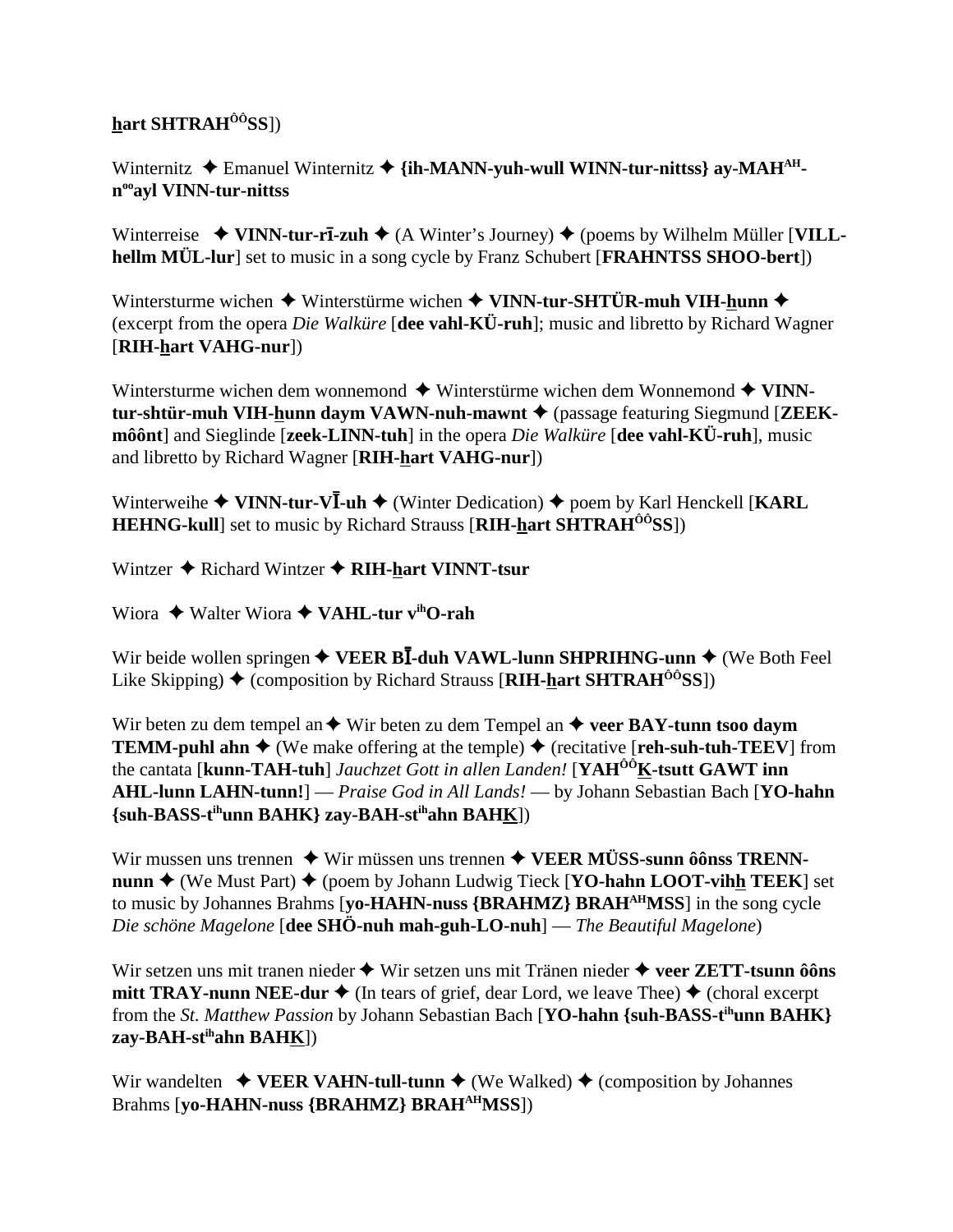Wird doch die liebe nie zu frohem ziel uns leiten ◆ Wird doch die Liebe nie zu frohem Ziel uns leiten ◆ VIHRT dawk dee LEE-buh nee tsoo FRO-humm TSEEL ôônss LI-tunn ◆ (Never Will Love Lead Us)  $\blacklozenge$  (song from *Liebeslieder* [LEE-buss-lee-dur] — Love Songs — by Antonín Dvořák [AHN-taw-n<sup>y</sup>ee<sup>ee</sup>n d'VAW-'shah<sup>ah</sup>k])

Wiren ◆ Dag Wirén ◆ DAHG VEE-r<sup>ee</sup>unn ◆ (known also as Dag Ivar [EE-var] Wirén)

Wirt  $\triangle$  Ein Wirt  $\triangle$  **In VIHRT**  $\triangle$  (a landlord)  $\triangle$  (character in the opera *Der Rosenkavalier* [dayr RO-zunn-kah-fah-leer] — The Knight of the Rose; music by Richard Strauss [RIH-hart] SHTRAH<sup>00</sup>SS] and libretto by Hugo von Hofmannsthal [HOO-go fawn HAWF-mahn-stahl])

Wirth  $\triangle$  Emanuel Wirth  $\triangle$  ay-MAH<sup>AH</sup>-n<sup>oo</sup>ayl VIHRT

Wirth  $\triangle$  Friedrich Moritz Wirth  $\triangle$  FREET-rihh MO-rittss VIHRT

Wirth  $\triangle$  Helmut Wirth  $\triangle$  HELL-moot VIHRT  $\triangle$  (known also as Helmut Richard Adolf Friedrich Karl Wirth [HELL-moot RIH-hart AH<sup>AH</sup>-dawlf FREET-rihh KARL VIHRT])

Wirth  $\triangle$  Herman Felix Wirth  $\triangle$  HEHR-mahn FAY-lickss WIHRT

Wishart  $\triangle$  Peter Wishart  $\triangle$  PEE-tur WIH-shurt  $\triangle$  (known also as Peter Charles Arthur Wishart [PEE-tur CHAH-rullz AR-thur WIH-shurt])

Wiske  $\triangle$  Charles Mortimer Wiske  $\triangle$  CHAH-rullz MAWRT-tuh-mur WISSK

Wislocki  $\triangle$  Stanisław Wisłocki  $\triangle$  stah-N<sup>V</sup>EESS-wahf veess-WAHTSS-kee

Wissinger  $\triangle$  Darron Wissinger  $\triangle$  DA<sup>R</sup>-runn WISS-s'n-jur

Wissmer  $\triangle$  Pierre Wissmer  $\triangle$  p<sup>ee</sup> chr viss-mur

Wisst ihr wann mein kindchen  $\blacklozenge$  Wisst ihr, wann mein Kindchen  $\blacklozenge$  VISST eer, vahn min **KINNT-hunn**  $\triangle$  (Do You Know When My Child)  $\triangle$  (Hungarian poem translated to German by Hugo Conrat [HOO-go KAWN-raht] and set to music by Johannes Brahms [vo-HAHN-nuss] {BRAHMZ} BRAH<sup>AH</sup>MSS])

Wistreich  $\triangle$  Richard Wistreich  $\triangle$  RIH-churd WISS-trihch

Wiszniewski  $\triangle$  Zbigniew Wiszniewski  $\triangle$  zBEEG-n<sup>ee</sup> eff veesh-n<sup>ee</sup>EFF-skee

Wit  $\triangle$  Antoni Wit  $\triangle$  ahn-TOH-nee VEET

Wit ◆ Paul de Wit ◆ PAH<sup>ÔÔ</sup>L duh WITT

Wit  $\triangle$  Paula de Wit  $\triangle$  PAH<sup> $\hat{0}$ 0-lah duh WITT</sup>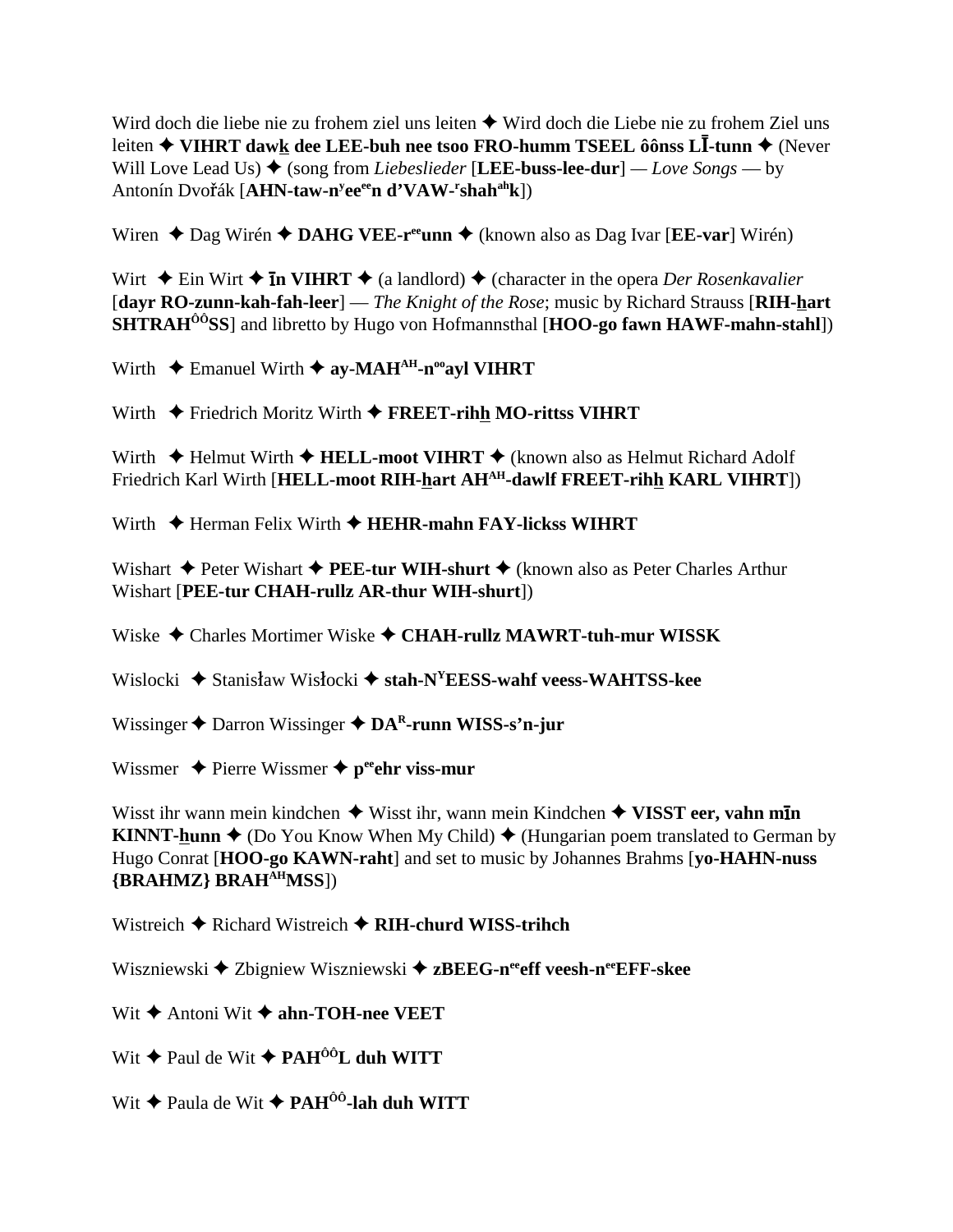Witek Anton Witek **AHN-tohohn VEE-teck**

Witkowski Georges-Martin Witkowski **zhawrzh-mar-teh**6 **veet-KAWV-skee**

Witt  $\rightarrow$  Franz Xaver Witt  $\rightarrow$  **FRAHNTSS KSAH-vur VITT** 

Witt  $\rightarrow$  Friedrich Witt  $\rightarrow$  **FREET-rihh VITT** 

Witt  $\triangle$  Theodor de Witt  $\triangle$  TAY-o-doh<sup>oh</sup>r duh VITT

Wittassek **→** Johann August Wittassek → YO-hahn AH<sup>00</sup>-gôôst VITT-tahss-seck → (Germanized version of the Czechoslovakian Jan August Vitásek [**YAHN AHÔÔ-gôôst VIHtah<sup>ah</sup>-seck**]) ◆ (known also as Johann Nepomuk August Wittassek [**YO-hahn NAY-po-môôk AHÔÔ-gôôst VITT-tahss-seck**])

Witte  $\triangle$  Georg Hendrik Witte  $\triangle$  **JAWRJ HENN-drick WITT-tuh** 

Wittek Helmut Wittek **HELL-moot VITT-tuck**

Wittgenstein  $\triangle$  Count Friedrich Ernst Wittgenstein  $\triangle$  (Count) FREET-rihh EHRNST VITT**gunn-shtīn**  $\triangleleft$  (known also as Count Friedrich Ernst Sayn-Wittgenstein-Berleburg [**ZI**N-VITT**gunn-shtn-BEHR-luh-bôôrk**])

Wittgenstein **→** Paul Wittgenstein ◆ {PAWL WITT-gh'n-st**In**} PAH<sup>ôô</sup>L VITT-gh'n-sht**In** 

Wittgenstein berleburg  $\triangle$  Count Friedrich Ernst Sayn-Wittgenstein-Berleburg  $\triangle$  (Count)  $\overline{\textbf{FREF}}$ -rihh EHRNST ZĪN-VITT-gunn-shtīn-BEHR-luh-bôôrk])

Wittich  $\triangle$  Marie Wittich  $\triangle$  mah-REE-uh VITT-tihh

Witting ◆ Karl Witting ◆ **KARL VITT-tihng** 

Wittinger ◆ Robert Wittinger ◆ ROH<sup>OH</sup>-bert VITT-tihng-ur

Wittrisch **→** Marcel Wittrisch → mar-sell VITT-rihsh

Wixell  $\blacklozenge$  Ingvar Wixell  $\blacklozenge$  **IHNG-var VEEK-sell** 

Wlaschiha **→** Ekkehard Wlaschiha **→ ECK-keh-hart vlah-SHEE-hah** 

Wo die citronen bluhn ◆ Wo die Citronen blüh'n ◆ vo dee TSIH-tro-nunn BLÜN ◆ (Where the Citrons Bloom)  $\triangle$  (composition by Johann Strauss [**YO-hahn SHTRAH<sup>** $0$ **0</sup>SS**])

Wo die schonen trompeten blasen  $\triangle$  Wo die schönen Trompeten blasen  $\triangle$  vo dee SHÖ-nunn **trawm-PAY-tunn BLAH<sup>AH</sup>-zunn**  $\blacklozenge$  (Where the fair trumpets sound)  $\blacklozenge$  (poem from *Des*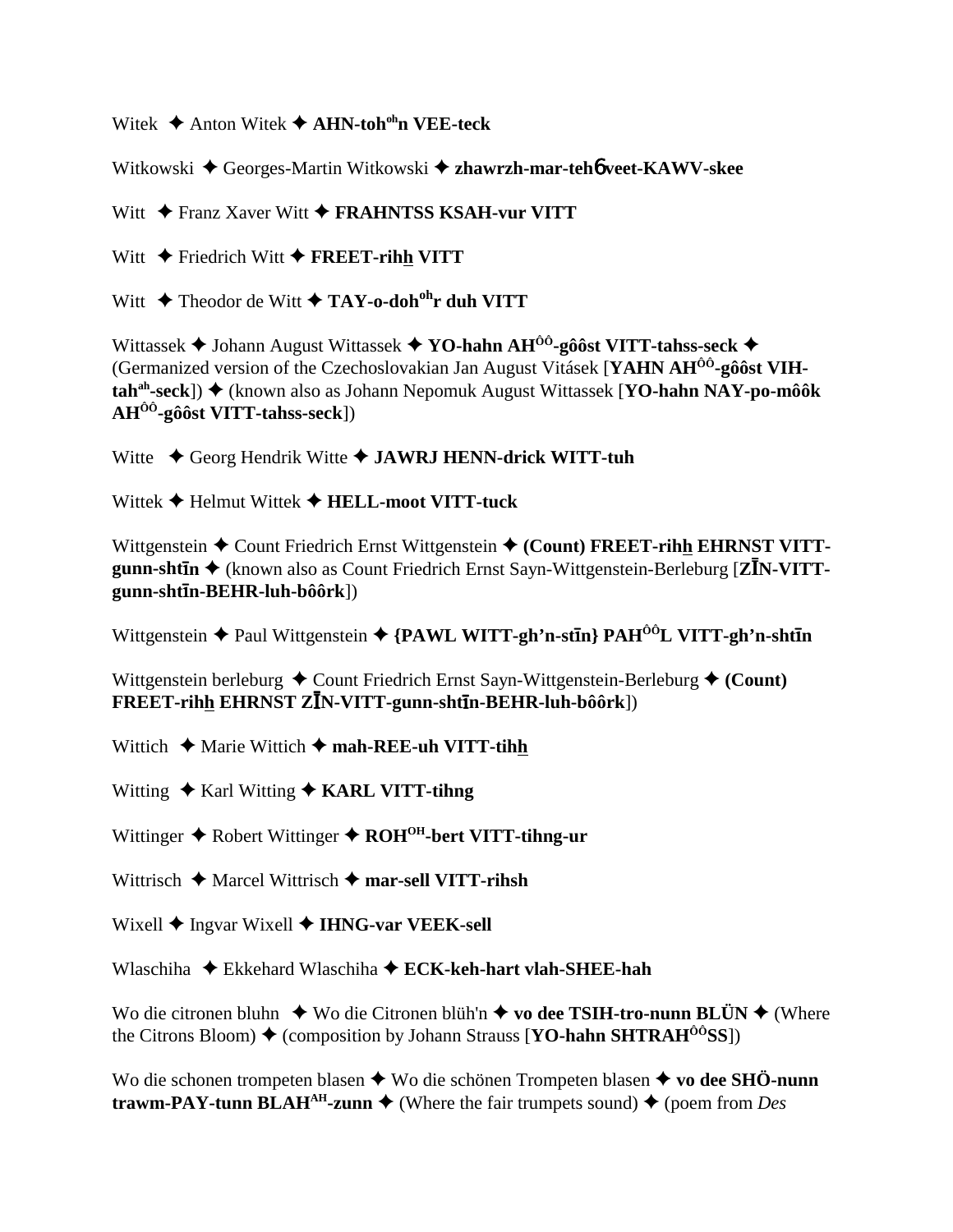Knaben Wunderhorn [dess k'NAH<sup>AH</sup>-bunn VÔÔN-tur-hawrn] — The Youth's Magic Horn set to music by Gustav Mahler  $[G\hat{O}\hat{O}$ -stahf MAH<sup>AH</sup>-lur])

Wo gehest du hin  $\bullet$  Wo gehest du hin?  $\bullet$  vo GAY-usst doo HINN?  $\bullet$  (Where goest Thou, Lord?) ♦ (cantata [kunn-TAH-tuh] by Johann Sebastian Bach [YO-hahn {suh-BASS-t<sup>ih</sup>unn **BAHK**} zay-BAH-st<sup>ih</sup>ahn BAHK])

Wo gott der herr nicht bei uns halt  $\bullet$  Wo Gott der Herr nicht bei uns hält  $\bullet$  vo GAWT dayr HEHR nihht bī ôôns hellt ♦ (cantata [kunn-TAH-tuh] by Johann Sebastian Bach [YO-hahn] {suh-BASS-t<sup>ih</sup>unn BAHK} zay-BAH-st<sup>ih</sup>ahn BAHK])

Wo weilt er  $\triangle$  VO VILT ehr  $\triangle$  (Where Does He Dwell)  $\triangle$  (composition by Franz Liszt [FRAHNZ LISST])

Wochenend und sonnenschein  $\blacklozenge$  Wochenend und Sonnenschein  $\blacklozenge$  VAW-kunn-ennt ôônt **ZAWN-nunn-shin**  $\blacklozenge$  (Weekend and Sunshine)  $\blacklozenge$  (composition by Milton Ager [MILL-tunn AY-gur], Jack Jellen [JACK JEH-lunn], and Charles Amberg [CHAH-rullz AMM-burg])

Wodehouse  $\blacklozenge$  P. G. Wodehouse  $\blacklozenge$  P. G. WÔÔD-hah<sup>ôô</sup>ss

Wodell ◆ Frederick William Wodell ◆ FREH-duh-rick WILL-l<sup>ih</sup>umm wah-DELL

Woehl  $\blacklozenge$  Waldemar Woehl  $\blacklozenge$  VAHL-tuh-mar VÖL

Woelfl  $\blacklozenge$  Joseph Woelfl  $\blacklozenge$  YOH<sup>OH</sup>-zeff VÖL-f'l  $\blacklozenge$  (the last name is also spelled Wölfl [VÖL $f'$ l] and Wölffl  $[VÖLF-f'$ l])

Woerden  $\triangle$  Machteld van Woerden  $\triangle$  MAHK-tullt funn WOOR-dunn

Woestijne  $\triangle$  David Van de Woestijne  $\triangle$  DA-vitt vunn deh wooss-TAY-nuh

Woglinde  $\triangle$  vawk-LINN-tuh  $\triangle$  (one of the Rhine maidens from the opera *Das Rheingold* [dahss RIN-gawlt], music and libretto by Richard Wagner [RIH-hart VAHG-nur])

Wohin  $\blacklozenge$  VO-hinn  $\blacklozenge$  (Whither?)  $\blacklozenge$  (poem by Wilhelm Müller [VILL-hellm MÜL-lur] set to music by Franz Schubert [FRAHNTSS SHOO-bert] in the song cycle Die schöne Müllerin [dee **SHÖ-nuh MÜL-luh-rinn**] — The Miller's Lovely Daughter)

Wohl  $\blacklozenge$  Yehuda Wohl  $\blacklozenge$  yeh-HOO-dah VAWL

Wohl dem der sich auf seinen gott  $\blacklozenge$  Wohl dem, der sich auf seinen Gott  $\blacklozenge$  VOHL daym, dayr zihh ah<sup> $\delta \hat{\theta}$ </sup>f Z $\overline{I}$ -nunn GAWT  $\blacklozenge$  (cantata [kunn-TAH-tuh] by Johann Sebastian Bach [YO-hahn {suh-BASS-t<sup>ih</sup>unn BAHK} zay-BAH-st<sup>ih</sup>ahn BAH<u>K</u>])

Wohl denen die ohne tadel leben  $\blacklozenge$  Wohl denen, die ohne tadel leben  $\blacklozenge$  VOHL DAY-nunn. dee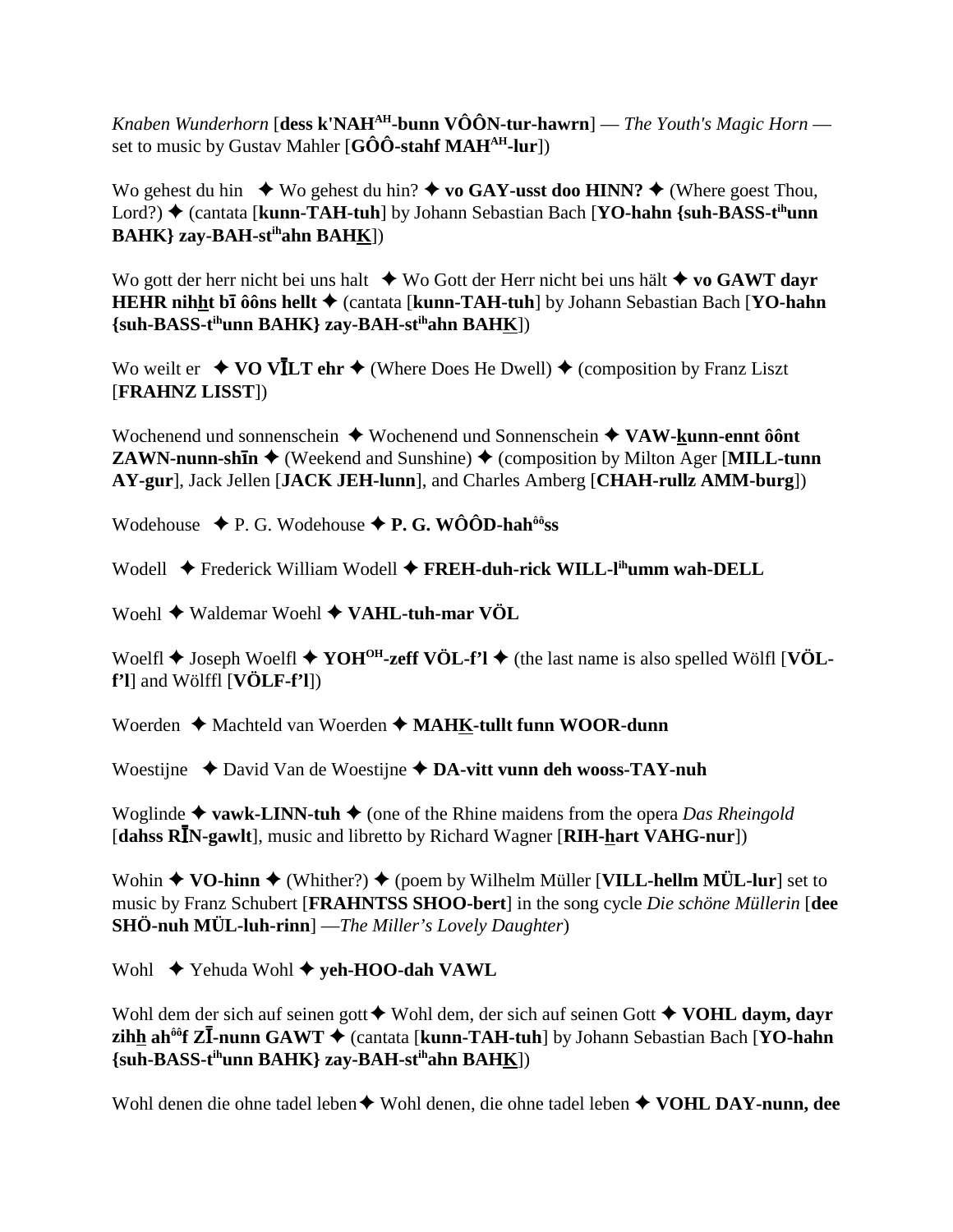**O-nuh TAH-dull LAY-bunn ♦** (composition by Max Reger [MAHKSS RAY-gur])

Wohl denen die ohne wandel leben  $\triangle$  Wohl denen, die ohne Wandel leben  $\triangle$  VOHL DAY**nunn, dee O-nuh VAHN-tull LAY-bunn**  $\blacklozenge$  **(motet [mo-TETT] by Heinrich Schütz [HIN-rihh SHÜTSS**])

Wohl lag ich einst in gram und schmerz  $\triangle$  Wohl lag ich einst in Gram und Schmerz  $\triangle$  vohl lahk **ihh inst inn GRAHM ôônt SHMERTSS ♦** (song by CharlesTomlinson Griffes [CHAH-rullz] **TAHM-l'n-s'n GRIFF-fuss**], lyric by Emanuel Geibel [ay-MAH<sup>AH</sup>-n<sup>oo</sup>ayl GHI-buhl])

Wohlauf wohlauf mit lauter stimm  $\blacklozenge$  Wohlauf, wohlauf! mit lauter Stimm  $\blacklozenge$  VO-lah<sup>ôô</sup>f, VO**lah<sup>ôô</sup>f! mitt LAH<sup>ÔÔ</sup>-tur SHTIMM**  $\blacklozenge$  (excerpt from the *Sacred Songbook of Wittenberg* [VITT**tunn-pehrk**] by Johann Walter [**YO-hahn VAHL-tur**])

Wohlfahrt  $\rightarrow$  Franz Wohlfart  $\rightarrow$  **FRAHNTSS VOHL-fart** 

Wohlfahrt  $\triangle$  Heinrich Wohlfahrt  $\triangle$  HIN-rihh VOHL-fart

Wohlgemuth  $\blacklozenge$  Gustav Wohlgemuth  $\blacklozenge$  GÔÔ-stahf VOHL-guh-môôt

Wohltemperierte klavier i  $\triangle$  Das wohltemperierte Klavier I *I* dahss vohl-temm-puh-r<sup>ee</sup>EHR**tuh klah-FEER I** — *The Well-Tempered Klavier, Book I* (compositions by Johann Sebastian Bach [**YO-hahn** {suh-BASS-t<sup>ih</sup>unn BAHK} zay-BAH-st<sup>ih</sup>ahn BAHK])

Wohltemperierte klavier ii  $\triangle$  Das wohltemperierte Klavier II *I* dahss vohl-temm-puh-r<sup>ee</sup>EHR**tuh klah-FEER II** — *The Well-Tempered Klavier, Book II* (compositions by Johann Sebastian Bach [**YO-hahn** {suh-BASS-t<sup>ih</sup>unn BAHK} zay-BAH-st<sup>ih</sup>ahn BAHK])

Woikowski biedau  $\blacklozenge$  Viktor Hugo von Woikowski-Biedau  $\blacklozenge$  VICK-tawr HOO-go fawn **voee-KAWV-skee BEE-dahôô**

Wojnarowski  $\triangle$  Henryk Wojnarowski  $\triangle$  **HENN-rick voy-nah-RAWF-skee** 

Wolcum yole  $\triangle$  Wolcum Yole!  $\triangle$  WAWL-kumm YOHL!  $\triangle$  (carol by Benjamin Britten [**BENN-juh-munn BRITT-tunn**])

Woldike  $\triangleleft$  Mogens Wöldike  $\triangleleft$  MO-hunnss VÖL-dih-kuh

Wolf  $\triangle$  Ernst Wilhelm Wolf  $\triangle$  EHRNST VILL-hellm VAWLF

Wolf  $\blacklozenge$  Ferdinand Wolf  $\blacklozenge$  FEHR-tee-nahnt VAWLF

Wolf  $\triangle$  Gerd Wolf  $\triangle$  GHEHRT VAWLF

Wolf  $\triangle$  Hugo Wolf  $\triangle$  **HOO-go VAWLF**  $\triangle$  (known also as Hugo Filipp Jakob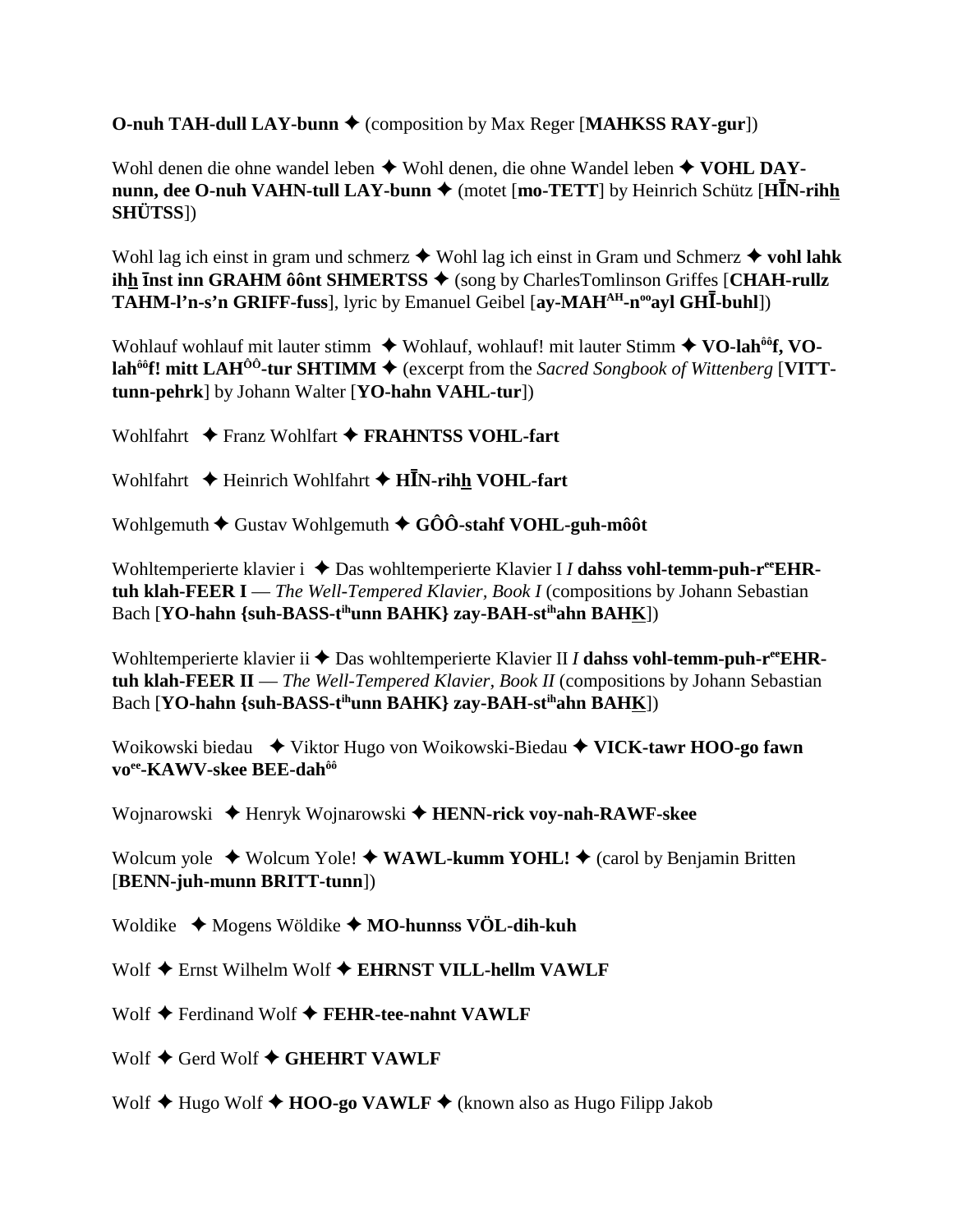## [FEE-lipp YAH<sup>AH</sup>-kawp] Wolf)

Wolf  $\triangle$  Johannes Wolf  $\triangle$  yo-HAHN-nuss VAWLF

Wolf  $\triangle$  Ludwig Wolf  $\triangle$  LOOT-vihh VAWLF

Wolf  $\blacklozenge$  Marie Wolf  $\blacklozenge$  mah-REE-uh VAWLF

Wolf  $\blacklozenge$  Wilhelm Wolf  $\blacklozenge$  VILL-hellm VAWLF

Wolf ferrari ◆ Ermanno Wolf-Ferrari ◆ ayr-MAHN-no VAWLF-fayr-RAH-ree

Wolfe  $\triangle$  Jacques Wolfe  $\triangle$  ZHACK WÔÔLF  $\triangle$  (known also as Jacques Leon Wolfe [ZHACK leh-OHN VAWL-feh])

Wolfe  $\triangle$  Stanley Wolfe  $\triangle$  STANN-lee WÔÔLF

Wolfes  $\triangleleft$  Felix Wolfes  $\triangleleft$  {FEE-lickss WOOL-fuss} FAY-lickss VAWL-fuss

Wolff  $\triangle$  Albert Wolff  $\triangle$  ahl-ber vawlf  $\triangle$  (known also as Albert Louis [l<sup>oo</sup>ee] Wolff)

Wolff  $\triangle$  Auguste Wolff  $\triangle$  o-güst vawlf  $\triangle$  (known also as Auguste Désiré Bernard Wolff [ogüst day-zee-ray behr-nar vawlf])

Wolff  $\triangle$  Beverly Wolff  $\triangle$  BEH-vur-lee WÔÔLF

Wolff  $\triangle$  Christian Wolff  $\triangle$  {KRISS-t<sup>ih</sup>unn WOOLF} kreess-t<sup>ee</sup> aho vawlf

Wolff  $\triangle$  Christoph Wolff  $\triangle$  KRIH-stawf VAWLF  $\triangle$  (known also as Christoph Johannes [yo-**HAHN-nuss** Wolff)

Wolff  $\triangle$  Edouard Wolff  $\triangle$  EH-d<sup>ôô</sup>art VAWLF

Wolff  $\triangle$  Erich Wolff  $\triangle$  AY-rihh VAWLF

Wolff  $\triangle$  Ernst Victor Wolff  $\triangle$  EHRNST VICK-tawr VAWLF

Wolff  $\triangle$  Fritz Wolff  $\triangle$  FRITTSS VAWLF

Wolff  $\triangleq$  Hellmuth Christian Wolff  $\triangleq$  HELL-môôt KRIH-st<sup>ih</sup>ahn VAWLF

Wolff  $\triangle$  Hermann Wolff  $\triangle$  HEHR-mahn VAWLF

Wolff  $\triangle$  Hugh Wolff  $\triangle$  h'YOO WÔÔLF  $\triangle$  (known also as Hugh MacPherson [muck-**FEHR-sunn** Wolff)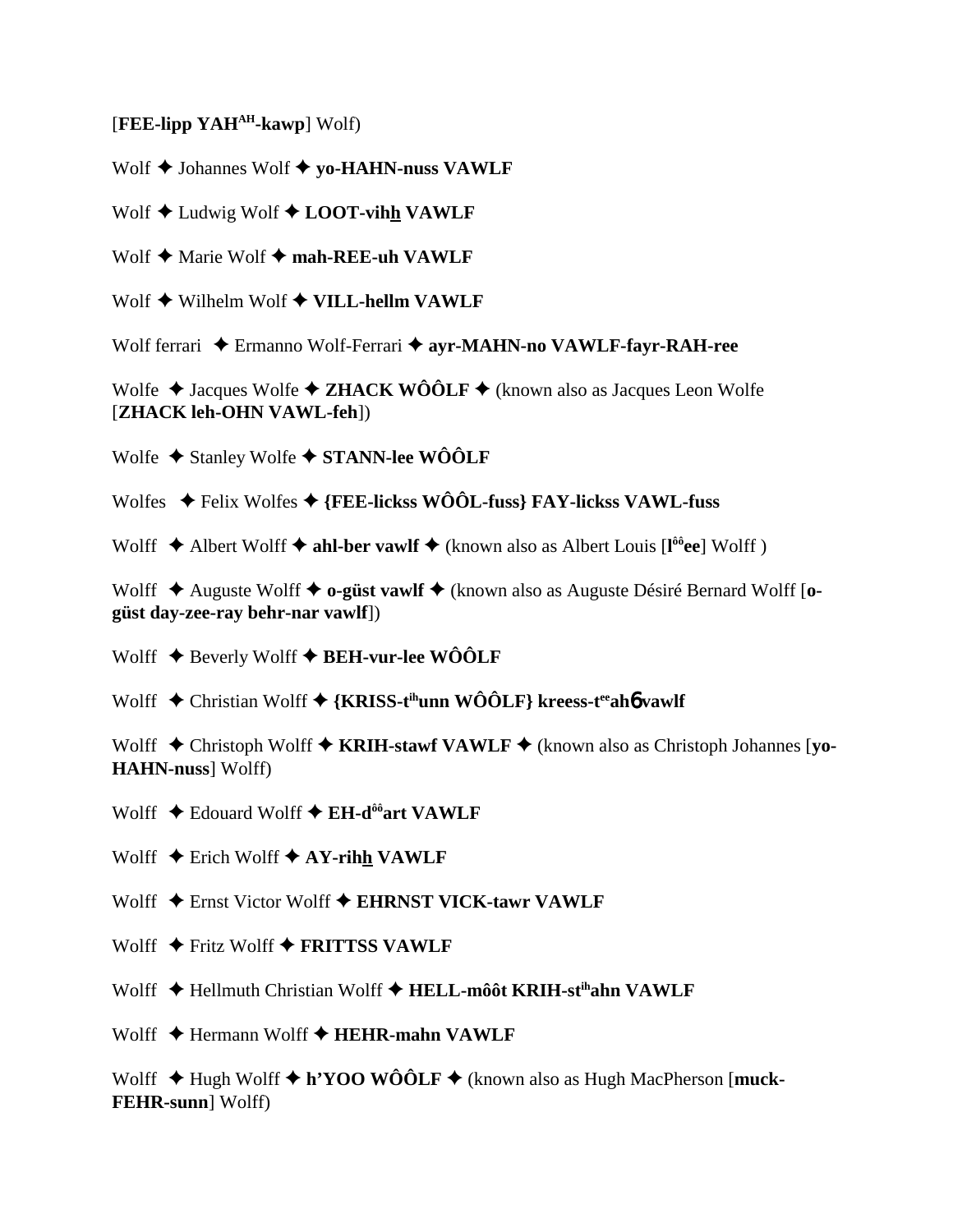Wolff  $\triangleq$  Max Wolff  $\triangleq$  MAHKSS VAWLF

Wolff  $\triangle$  Werner Wolff  $\triangle$  VEHR-nur VAWLF

Wolffheim  $\blacklozenge$  Werner Wolffheim  $\blacklozenge$  VEHR-nur VAWLF-him  $\blacklozenge$  (known also as Werner Joachim Wolffheim [VEHR-nur YOH<sup>OH</sup>-ah-kimm VAWLF-hIm])

Wolfgang  $\triangle$  Randall Wolfgang  $\triangle$  RANN-dull WOOLF-gang

Wolfl  $\triangle$  Joseph Wölfl  $\triangle$  YOH<sup>OH</sup>-zeff VÖL-f'l  $\triangle$  (the last name is also spelled Woelfl [VÖL $f'$ l] and Wölffl  $[VÖLF-f'$ l])

Wolfram ♦ Joseph Maria Wolfram ♦ JO-zuff MAH-r<sup>ih</sup>ah VAWLF-rahm

Wolfram  $\triangleleft$  VAWLF-rahm  $\triangleleft$  (character in the opera *Tannhäuser* [TAHN-hoy-zur], music and libretto by Richard Wagner [RIH-hart VAHG-nur])

Wolfrum  $\triangle$  Paul Wolfrum  $\triangle$  PAH<sup>ôô</sup>L VAWL-frôôm

Wolfrum  $\blacklozenge$  Philipp Wolfrum  $\blacklozenge$  FEE-lipp VAWL-frôôm

Wolfurt  $\triangle$  Kurt von Wolfurt  $\triangle$  KÔÔRT fawn VAWL-fôôrt

Wolgalied es steht ein soldat am wolgastrand  $\triangle$  Wolgalied (Es steht ein Soldat am Wolgastrand) ◆ VAWL-guh-leet (ess SHTAYT in ZAWL-taht ahm VAWL-gah-shtrahnt) ◆ (excerpt from the operetta Der Zarewitsch [dayr TSAH-ruh-vihch]; music by Franz Lehár [FRAHNZ] **leh-HAH<sup>AH</sup>R**]; libretto by Jenbach [YENN-bahk] and Reichert [R $\overline{I}$ -hert])

Wolgast  $\blacklozenge$  Johannes Wolgast  $\blacklozenge$  yo-HAHN-nuss VAWL-gahst

Wolinski  $\triangle$  Robert Wolinski  $\triangle$  RAH-burt wuh-LINN-skee

Wolken und finsternis hullen sein antlitz $\blacklozenge$  Wolken und Finsternis hüllen sein Antlitz  $\blacklozenge$  VAWLkunn ôônt FINN-stur-niss HÜL-lenn zin AHNT-littss  $\triangle$  (Clouds and Darkness)  $\triangle$  (song from Liebeslieder [LEE-buss-lee-dur] — Love Songs — by Antonín Dvořák [AHN-taw-n<sup>y</sup>ee<sup>ee</sup>n  $d'VAW-rshah<sup>ah</sup>k$ ])

Wolkenstein  $\triangleq$  Oswald von Wolkenstein  $\triangleq$  AWSS-vahlt fawn VAWL-kunn-sht $\bar{\mathbf{u}}$ 

Wollanck  $\triangle$  Friedrich Wollanck  $\triangle$  FREET-rihh VAWL-lahngk  $\triangle$  (known also as Johann Ernst [YO-hahn EHRNST] Friedrich Wollanck)

Wolle  $\triangle$  John Frederick Wolle  $\triangle$  JAHN FREH-duh-rick WOHL-luh

Wolle  $\triangle$  Peter Wolle  $\triangle$  PEE-tur WOHL-luh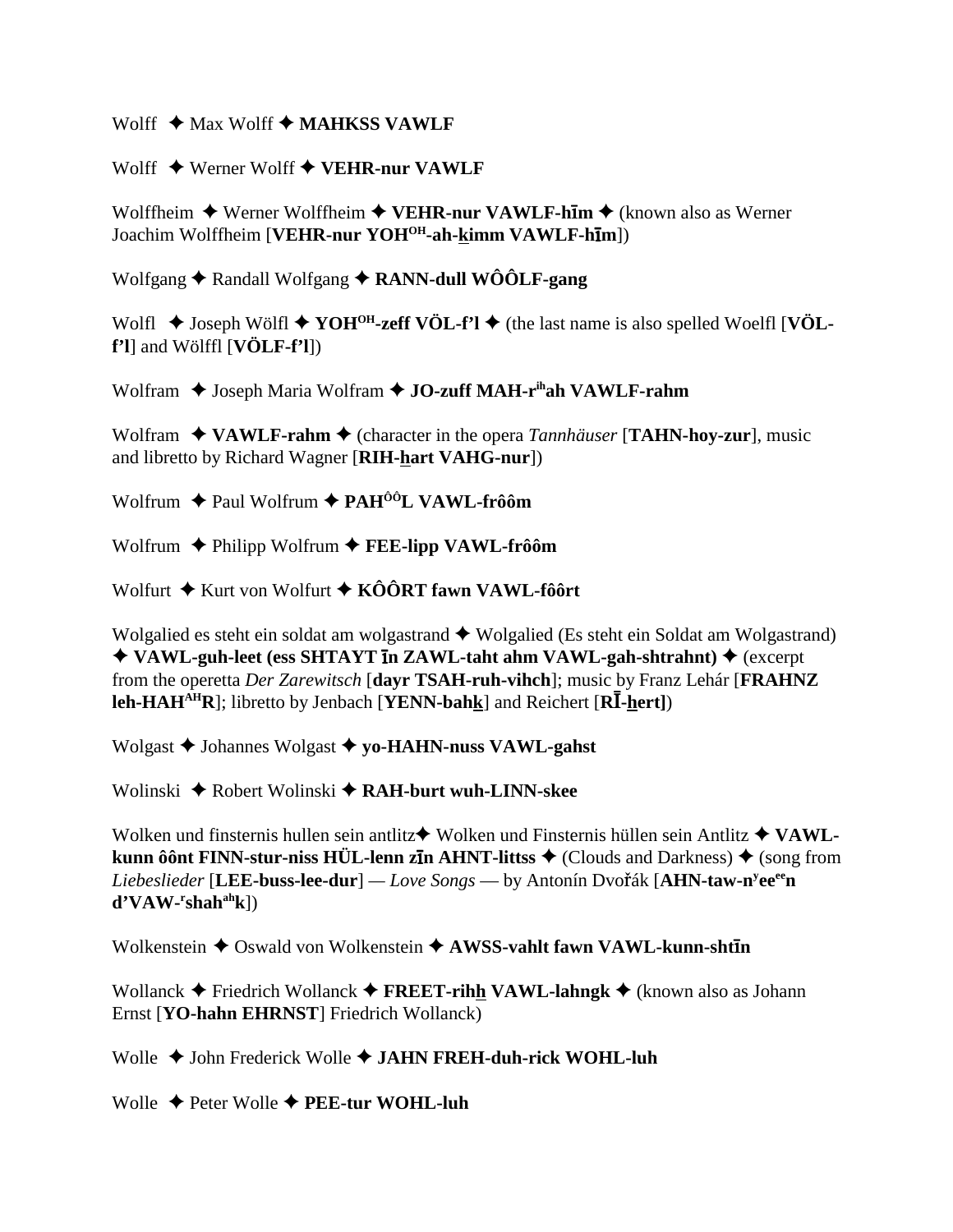Wollenhaupt  $\triangle$  Hermann Adolf Wollenhaupt  $\triangle$  {HUR-munn AY-dawlf WAHL-lunn-hah<sup> $\delta \hat{\theta}$ </sup>pt} HEHR-mahn AHAH-dawlf VAWL-lunn-hah<sup>ôô</sup>pt

Wollgandt  $\triangleleft$  Edgar Wollgandt  $\triangleleft$  ETT-gar VAWL-gahnt

Wollrad  $\triangle$  Rolf Wollrad  $\triangle$  RAWLF VAWL-raht

Wolpe  $\blacklozenge$  Stefan Wolpe  $\blacklozenge$  {STEH-funn WAWL-puh} SHTAY-fahn VAWL-puh

Wolpert + Franz Alfons Wolpert + FRAHNTSS AHL-fawnss VAWL-pert

Wolstenholme  $\blacklozenge$  William Wolstenholme  $\blacklozenge$  WILL-l<sup>ih</sup>umm WÔÔL-stunn-hohm

Wolzogen  $\triangle$  Alfred, Freiherr von Wolzogen  $\triangle$  AHL-frayt, FRI-hehr fawn VAWL-tso-gunn  $\triangle$  (known also as Karl August [KARL AH<sup> $\hat{0}$ o<sup>2</sup>-gôôst] Alfred, Freiherr von Wolzogen)</sup>

Wolzogen  $\triangle$  Ernst, Freiherr von Wolzogen  $\triangle$  EHRNST, FRI-hehr fawn VAWL-tso-gunn

Wolzogen  $\triangleleft$  Hans, Freiherr von Wolzogen  $\triangleleft$  HAHNSS, FRI-hehr fawn VAWL-tso-gunn  $\triangleleft$ (known also as Hans Paul, Freiherr von Wolzogen [HAHNSS PAH<sup>00</sup>L, FRI-hehr fawn VAWL-tso-gunn])

Wonne der wehmut  $\blacklozenge$  Wonne der Wehmut  $\blacklozenge$  VAWN-nuh dayr VAY-môôt  $\blacklozenge$  (Delight in Melancholy)  $\blacklozenge$  (poem by Johann Wolfgang von Goethe [YO-hahn VAWLF-gahng fawn GÖtuh] set to music by Franz Schubert [FRAHNTSS SHOO-bert])

Woo paik  $\triangle$  Paik, Kun-Woo  $\triangle$  PECK, KÔÔN-OO

Wood  $\triangle$  Haydn Wood  $\triangle$  HAY-d'n WÔÔD

Wood  $\triangle$  Noel Mewton-Wood  $\triangle$  NO-ull mYOO-tunn-WOOD

Woodrow  $\triangle$  Anthony Woodrow  $\triangle$  ANNT-thuh-nee WÔÔD-ro

Wooldridge  $\triangle$  David Wooldridge  $\triangle$  DAY-vudd WÔÔL-drihj  $\triangle$  (known also as David Humphry Michael [HUMM-free MI-kull] Wooldridge)

Wooldridge  $\triangle$  Harry Ellis Wooldridge  $\triangle$  HA<sup>R</sup>-ree ELL-luss WÔÔL-drihj

Woolf  $\blacklozenge$  Benjamin Edward Woolf  $\blacklozenge$  BENN-juh-munn EDD-wurd WÔÔLF

Woolfolk ◆ William Woolfolk ◆ WILL-I<sup>ih</sup>umm WÔÔL-fohk

Woollen  $\triangle$  Russell Woollen  $\triangle$  RUSS-sull WOOL-I'n  $\triangle$  (known also as Charles [CHAHrullz] Russell Woollen)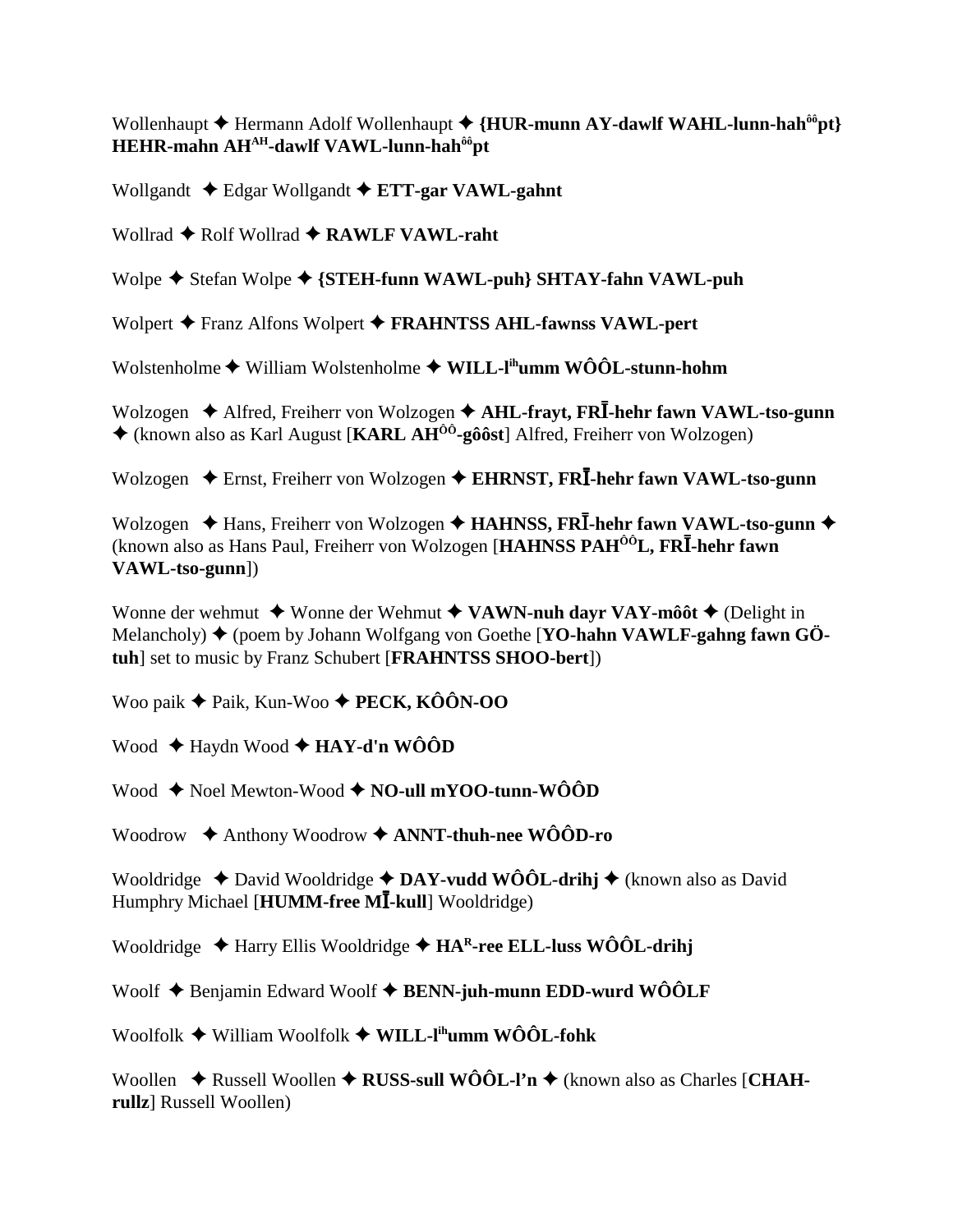Woollett ♦ Henri Édouard Woollett ♦ ahô-ree ay-d<sup>ôô</sup> ar VÔÔL-lutt

Worbs  $\triangle$  Hans Christoph Worbs  $\triangle$  HAHNSS KRIH-stawf VAWRBSS

Wormser  $\triangle$  André Wormser  $\triangle$  ahb-dray vawrm-say  $\triangle$  (known also as André Alphonse-Toussaint [ahl-fawbss-tôôss-sehb] Wormser)

Worner  $\triangle$  Karl H. Wörner  $\triangle$  KARL (H.) VÖR-nur  $\triangle$  (known also as Karlheinz Heinrich Wörner [KARL-hintss HIN-rihh VÖR-nur])

Woronoff  $\blacklozenge$  Wladimir Woronoff  $\blacklozenge$  vlah-D<sup>Y</sup>EE-mihr VAW-ruh-nuff

Worp  $\triangle$  Johannes Worp  $\triangle$  yo-HAHN-nuss WAWRP

Worzischek  $\triangleleft$  Jan Hugo Worzischek  $\triangleleft$  YAHN HOO-go VAWR-tsih-sheck  $\triangleleft$  (Germanized version of the Bohemian name Jan Václav Voříšek [YAHN VAHAHTSS-lahf VAW-'zhee<sup>ee</sup>sheck])

Worzischek ◆ Johann Hugo Woržischek ◆ YO-hahn HOO-go VAWR-zhih-sheck ◆ (Germanized version of the Bohemian name Jan Václav Voříšek [YAHN VAHAHTSS-lahf]  $VAW$ - $r$ zhee $e$ e-sheck $l$ )

Woss  $\triangle$  Josef Venantius von Wöss  $\triangle$  YOH<sup>OH</sup>-zeff feh-NAHN-t<sup>ih</sup>ôôss fawn VÖSS

Woss  $\div$  Kurt Wöss  $\div$  KÔÔRT VÖSS

Wotan  $\triangle$  VOH<sup>OH</sup>-tahn  $\triangle$  (character in the opera *Das Rheingold* [dahss RIN-gawlt], music and libretto by Richard Wagner [RIH-hart VAHG-nur])

Wotans farewell  $\blacklozenge$  Wotan's Farewell  $\blacklozenge$  VOH<sup>OH</sup>-tahnz (Farewell)  $\blacklozenge$  (excerpt from the opera Die Walküre [dee vahl-KÜ-ruh], music and libretto by Richard Wagner [RIH-hart VAHG $nur$ )

Wotquenne  $\triangle$  Alfred Wotquenne  $\triangle$  ahl-frett wawt-kenn  $\triangle$  (known also as Alfred Camille Wotquenne-Plattel [ahl-frett kah-mee<sup>y'</sup> wawt-kenn-plaht-tell])

Wouters  $\triangle$  Adolphe Wouters  $\triangle$  ah-dawlf WO-turss  $\triangle$  (known also as Francois [frah6-swah] Adolphe Wouters)

Woyna  $\blacklozenge$  F. v. Woyna  $\blacklozenge$  (F.) fawn VOY-nah

Woyrsch  $\blacklozenge$  Felix von Woyrsch  $\blacklozenge$  FAY-lickss fawn VOYRSH

Woytowicz  $\triangleleft$  Bolesław Woytowicz  $\triangleleft$  baw-LESS-wahf voy-TAW-veech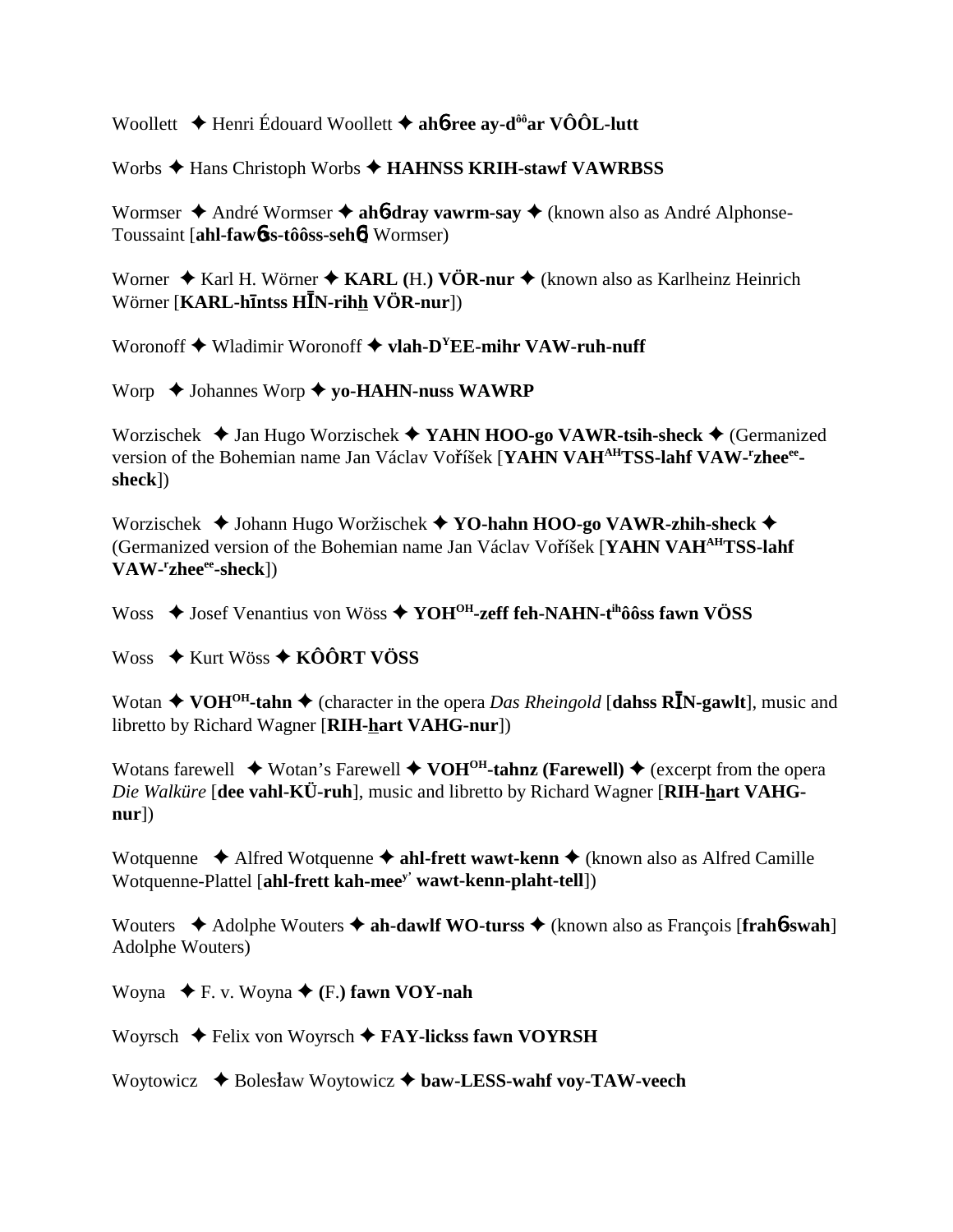Wozu noch madchen soll es frommen  $\triangle$  Wozu noch, Mädchen, soll es frommen  $\triangle$  VO-tsoo NAWK, METT-hunn, SAWL ess FRAWM-munn  $\blacklozenge$  (What use can there still be, maiden)  $\blacklozenge$ (poem by Adolf Friedrich Graf von Schack [AH<sup>AH</sup>-dawlf FREET-rihh GRAHF fawn SHAHK] set to music by Richard Strauss [RIH-hart SHTRAH<sup>00</sup>SS])

Wrangel  $\triangle$  Baron Vasili Wrangel  $\triangle$  (Baron) vah-SEE-I'ee VRAHN-ghell

Wranitzky  $\triangle$  Anton Wranitzky  $\triangle$  AHN-tohn VRAH-nittss-kee

Wranitzky  $\triangle$  Paul Wranitzky  $\triangle$  PAH<sup> $\hat{o}$ ôL VRAH-nittss-kee</sup>

Wrede  $\blacklozenge$  Ferdinand Wrede  $\blacklozenge$  FEHR-tee-nahnt VRAY-duh

Wright  $\triangle$  Sarah Bealby-Wright  $\triangle$  SEH-ruh BEEL-bee-RIT

Wrochem  $\triangle$  Ulrich von Wrochem  $\triangle$  ÔÔL-rihh fawn VRAW-kumm

Wsrod nocnej ciszy  $\blacklozenge$  Wśród nocnej ciszy  $\blacklozenge$  SHRÔÔT NAHTSS-nay TSEE-shih  $\blacklozenge$  (In the Silence of the Night)  $\blacklozenge$  (Polish carol)

Wu yu  $\triangleq$  Wu-Yu  $\triangleq$  WOO-YOO  $\triangleq$  (composition by Julian Yu [JOO-l<sup>ih</sup>unn YOO])

Wuensch ◆ Gerhard Wuensch ◆ {GHEHR-hard WÔÔNSH} GAYR-hart VÜNSH

Wuerst  $\triangle$  Richard Wüerst  $\triangle$  RIH-hart VÜRST  $\triangle$  (known also as Richard Ferdinand [FEHRtee-nahnt] Wüerst)

Wuhrer  $\triangle$  Friedrich Wührer  $\triangle$  FREET-rihh VÜ-rur  $\triangle$  (known also as Friedrich Anton Franz [AHN-toh<sup>oh</sup>n FRAHNTSS] Wührer)

Wullner ◆ Franz Wüllner ◆ FRAHNTSS VÜL-nur

Wullner  $\triangle$  Ludwig Wüllner  $\triangle$  LOOT-vihh VÜL-nur

Wunder der heliane  $\triangle$  Das Wunder der Heliane  $\triangle$  dahss VÔÔN-tur dayr hay-lee-AH-nuh  $\triangle$ (an opera, with music by Erich Wolfgang Korngold [ ${EH$ -rick WÔÔLF-gang KAWRN-gohld] AY-rihh VAWLF-gahng KAWRN-gawlt]; libretto by Hans Müller [HAHNSS MÜL-lur] after Hans Kaltneker [HAHNSS KAHLT-neh-kur])

Wunderer ◆ Alexander Wunderer ◆ ah-leck-SAHN-tur VÔÔN-tuh-rur

Wunderlich  $\blacklozenge$  Fritz Wunderlich  $\blacklozenge$  FRITTS VÔÔN-tur-lihh  $\blacklozenge$  (known also as Friedrich Karl Otto Wunderlich [FREET-rihh KARL AWT-toh  $\widehat{VOON}$ -tur-lihh])

Wunderlich  $\triangleq$  Heinz Wunderlich  $\triangleq$  HINTSS VÔÔN-tur-lihh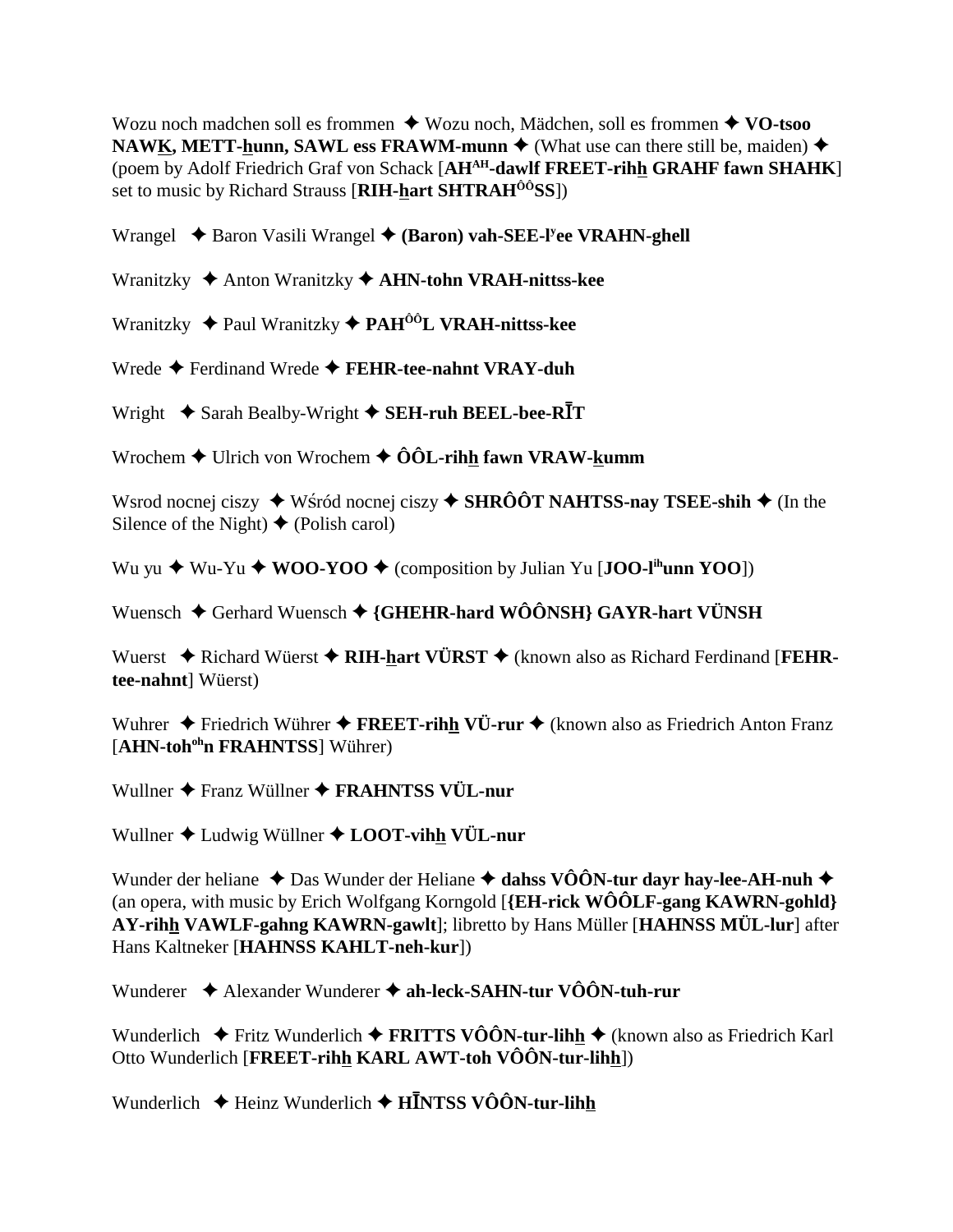Wunsch  $\triangleq$  Hermann Wunsch  $\triangleq$  HEHR-mahn VÔÔNSH

Wunsch  $\triangle$  Walther Wünsch  $\triangle$  VAHL-tur VÜNSH

Wuorinen  $\triangle$  Charles Wuorinen  $\triangle$  CHAH-rullz WAWR-ih-nunn

Wurfel  $\blacklozenge$  Wenzel Wilhelm Würfel  $\blacklozenge$  VENN-tsull VILL-hellm VÜR-fuhl  $\blacklozenge$  (Germanized version of the Bohemian name Václav Vilem Würfel [VAHAHTSS-lahf VIH-lemm VÜR-full])

Wurlitzer  $\triangle$  Farny Reginald Wurlitzer  $\triangle$  FAR-nee REH-juh-nulld WOOR-litt-tsur

Wurlitzer  $\triangle$  Howard Eugene Wurlitzer  $\triangle$  HOW-urd yôô-JEEN WÔÔR-litt-tsur

Wurlitzer  $\triangle$  Rembert Wurlitzer  $\triangle$  REMM-burt WÔÔR-litt-tsur

Wurlitzer  $\triangle$  Rudolph Henry Wurlitzer  $\triangle$  ROO-dawlf HENN-ree WÔÔR-litt-tsur

Wurlitzer  $\triangle$  Rudolph Wurlitzer  $\triangle$  {ROO-dawlf WÔÔR-litt-zur} ROO-dawlf VÔÔR-litt-tsur ♦ (known also as Franz [FRAHNTSS] Rudolph Wurlitzer)

Wurm  $\triangleq$  Marie Wurm  $\triangleq$  mah-REE WÔÔRM

Wurmser  $\triangle$  Leo Wurmser  $\triangle$  LAY-o VÔÔRM-zur

Wurtzler  $\triangleq$  Aristid von Würtzler  $\triangleq$  {A-russ-tidd vawn WÔÔRTZ-lur} AH-riss-tidd vawn VÜRTSS-lur

Wurz  $\triangle$  Anton Würz  $\triangle$  AHN-toh<sup>oh</sup>n VÜRTSS

Wurz  $\triangle$  Richard Würz  $\triangle$  RIH-hart VÜRTSS

Wusstens die blumen die kleinen◆ Und wüssten's die Blumen, die kleinen ◆ ôônt VÜSSstunnss dee BLOO-munn, dee KLI-nunn  $\triangle$  (And if the Little Flowers Knew)  $\triangle$  (poem by Heinrich Heine [HIN-rihh HI-nuh] set to music by Robert Schumann [ROH<sup>OH</sup>-bert SHOO- $$ 

Wust  $\blacklozenge$  Philipp Wüst  $\blacklozenge$  FEE-lipp VÜST

Wustman  $\triangle$  John Wustman  $\triangle$  JAHN WÔÔST-munn

Wustmann  $\triangle$  Rudolf Wustmann  $\triangle$  ROO-dawlf VÔÔST-mahn

Wyjazd na wojne  $\blacklozenge$  Wyjazd na Wojne  $\blacklozenge$  VIH-yahzt nah VOY-neh $\blacklozenge$  (Going Off to War)  $\blacklozenge$ (poem by Jan Czeczot [YAHN CHEH-chawt] set to music by Stanisław Moniuszko [stah- $N<sup>Y</sup>EESS$ -wahf mah-n<sup>ee</sup>ÔÔSH-kaw])